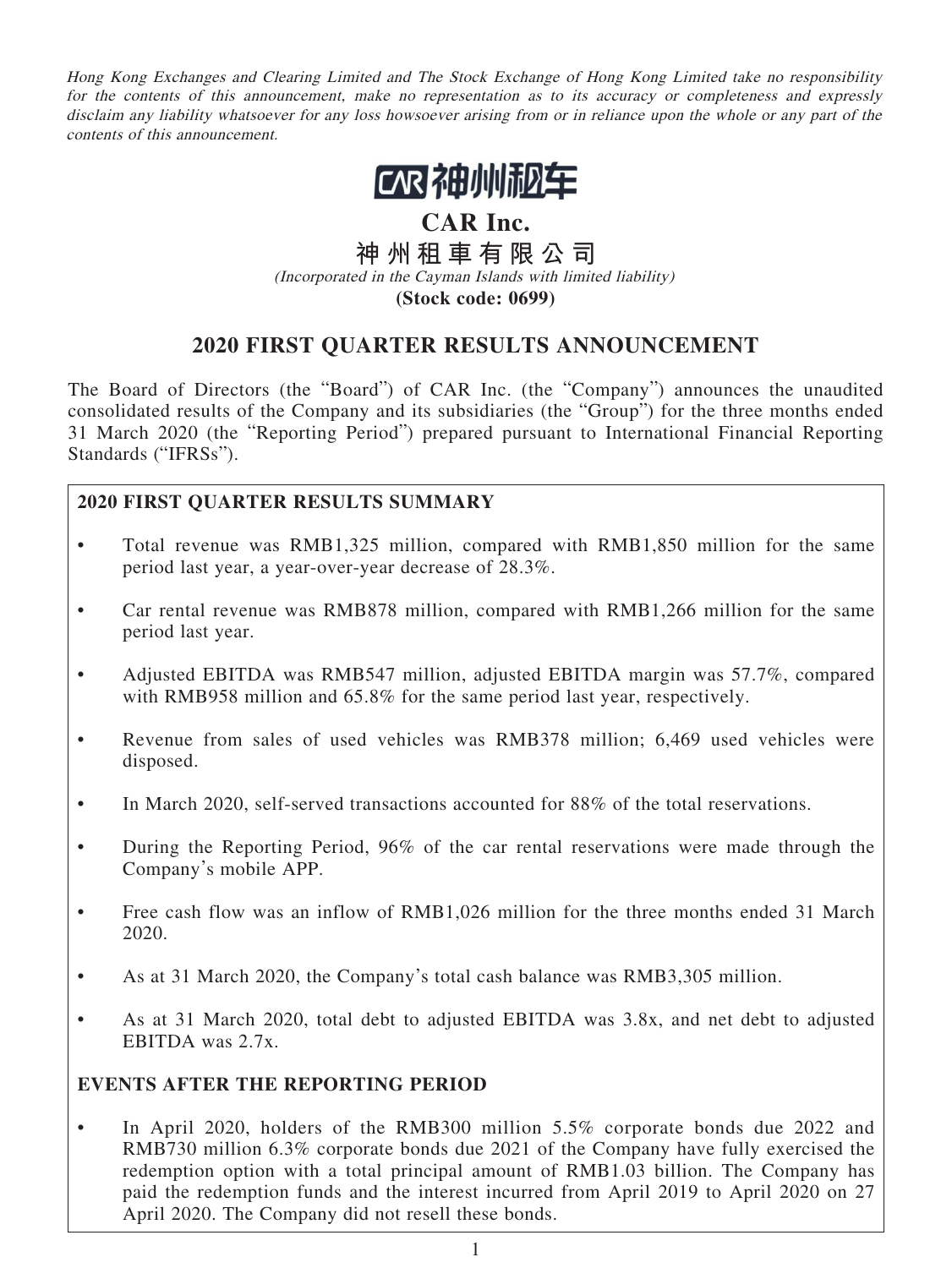## **I. BUSINESS OVERVIEW**

The first quarter of 2020 examined the Company's ability to maintain healthy liquidity and sustain business during extreme situations. The Company was pleased to prove its prudent financial position and solid business foundation. The outbreak of the novel coronavirus (COVID-19) since late January 2020 had a significant impact on the Company's business. Various types of lockdown and travel restrictions have led to a sharp decline in car rental demand and a number of the Company's service locations were forced to close temporarily. The social activities only started to recover meaningfully from mid-March 2020. Despite the abovementioned challenges, during the Reporting Period, the Company recorded an adjusted EBITDA of RMB547 million and disposed of 6,469 used vehicles, both exceeded the Company's expectation.

During the Reporting Period, the Company introduced a number of promotional packages and various digital marketing campaigns to mitigate the historical low car rental demand. Car rental revenue decreased to RMB878 million, a year-over-year decrease of 30.6%, which was mainly due to the declined car rental demand resulted from the outbreak of the COVID-19. Fleet rental and other revenue was RMB69 million, compared with RMB190 million for the same period last year. Total revenue, which includes rental revenue and revenue from sales of used vehicles, was RMB1,325 million, compared with RMB1,850 million for the same period last year, a year-over-year decrease of 28.3%.

During the Reporting Period, the average daily rental fleet increased by 9.6% year-over-year to 113,325. ADRR decreased by 22.1% year-over-year to RMB176, as a result of the introduction of discounted rental packages with longer rental term to stimulate demand. Utilization rate was 48.4%, mainly because of the low utilization rate during the lockdown period in February and early March 2020.

In March 2020, self-served transactions represented 88% of the total reservations, compared with 70% in the same period last year. During the Reporting Period, 96% of the car rental reservations were made through the Company's mobile APP.

As at 31 March 2020, the total fleet size was 141,708<sup>(1)</sup>. During the Reporting Period, the Company disposed of 6,469 used vehicles, generating a sales revenue of RMB378 million. The cost-to-sales ratio of used vehicles was 103.1%. The Company has also minimized vehicle purchase to maintain healthy cash flow until rental demand significantly recovers.

Note:

<sup>(1)</sup> The total fleet size was 141,708, including 5,000 vehicles leased from a financial institution.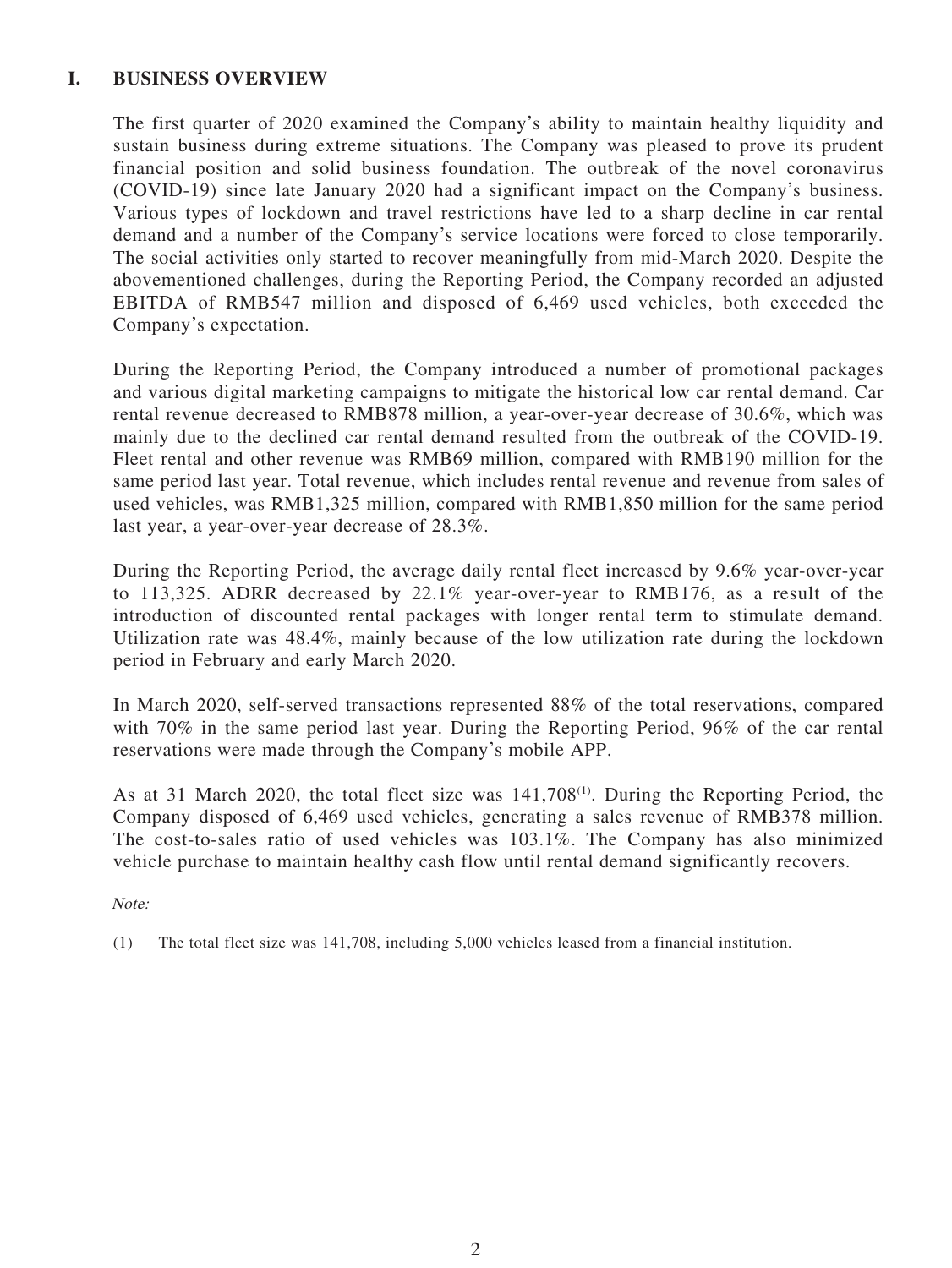## **II. MANAGEMENT DISCUSSION AND ANALYSIS**

|                                                            | For the three months<br>ended 31 March | Year-over-<br>year change |            |
|------------------------------------------------------------|----------------------------------------|---------------------------|------------|
|                                                            | 2020                                   | 2019                      |            |
|                                                            | ( <i>Unaudited</i> )                   | (Unaudited)               |            |
|                                                            | (in RMB millions,                      |                           |            |
|                                                            | except otherwise stated)               |                           |            |
| Total rental revenue                                       | 947                                    | 1,456                     | $-35.0\%$  |
| - Car rental                                               | 878                                    | 1,266                     | $-30.6\%$  |
| $-$ Fleet rental $\&$ others                               | 69                                     | 190                       | $-63.7\%$  |
| Net (loss)/profit                                          | $-188$                                 | 390                       | $-148.2%$  |
| Adjusted net $(\text{loss})/profit^{(1)}$                  | $-156$                                 | 241                       | $-164.7\%$ |
| Adjusted net $(\text{loss})$ /profit margin <sup>(2)</sup> | $-16.5\%$                              | 16.6%                     | $-33.1$ pp |
| Adjusted $EBITDA(1)$                                       | 547                                    | 958                       | $-42.9\%$  |
| Adjusted EBITDA margin $^{(2)}$                            | 57.7%                                  | 65.8%                     | $-8.1$ pp  |
| Free cash flow(1)                                          | 1,026                                  | 85                        | 1,107.1%   |

Notes:

- (1) Adjusted EBITDA, adjusted net (loss)/profit and free cash flow are non-IFRS measures. Please refer to "III. Non-IFRS Financial Reconciliation" for details.
- (2) These margins are presented as a percentage of total rental revenue.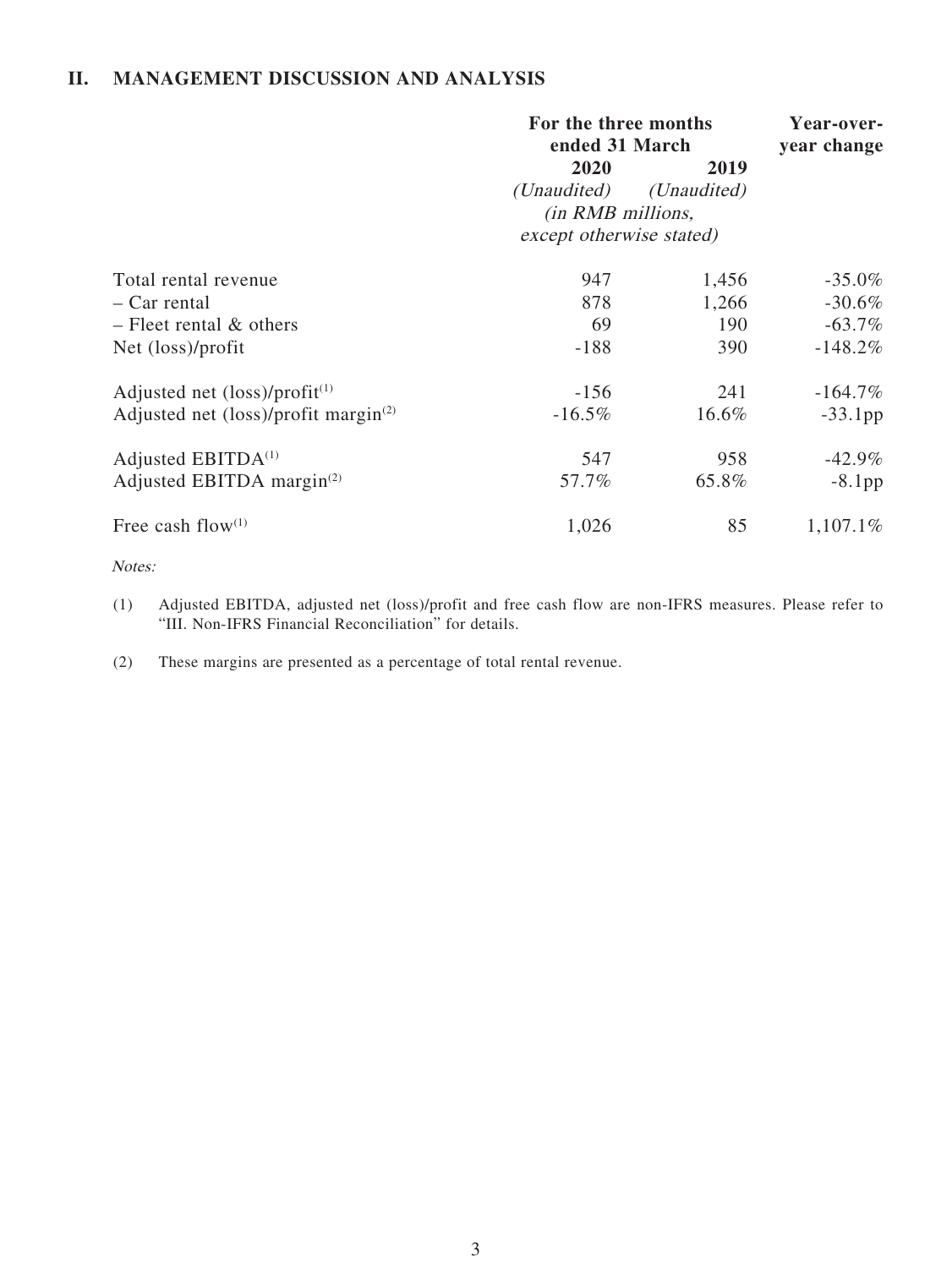## **1. Revenues and Profitability Analysis**

## **Rental revenue**

|                                                    |         | For the three months<br>ended 31 March |                                                |           |                    | Year-over-<br>year change |
|----------------------------------------------------|---------|----------------------------------------|------------------------------------------------|-----------|--------------------|---------------------------|
|                                                    |         |                                        | 2020<br><b>RMB</b>                             |           | 2019<br><i>RMB</i> |                           |
|                                                    |         |                                        | (in thousands, except)<br><i>percentages</i> ) |           |                    |                           |
| Car rental revenue<br>Fleet rental & other revenue |         |                                        | 878,454<br>68,710                              | 1,265,643 | 190,546            | $-30.6\%$<br>$-63.9\%$    |
| <b>Total rental revenue</b>                        |         |                                        | 947,164                                        | 1,456,189 |                    | $-35.0\%$                 |
| <b>Car rental metrics</b>                          |         |                                        |                                                |           |                    |                           |
|                                                    | 10'19   | 2Q'19                                  | 3Q'19                                          | 4Q'19     | FY'19              | 1Q'20                     |
| Average daily fleet $(1)$                          | 103,384 | 109,047                                | 118,104                                        | 115,799   | 111,636            | 113,325                   |
| ADRR <sup>(2)</sup> (RMB)                          | 226     | 208                                    | 213                                            | 193       | 210                | 176                       |
| Utilization rate <sup>(3)</sup> (%)                | 60.4%   | 60.2%                                  | 60.0%                                          | 50.1%     | 57.5%              | 48.4%                     |
| RevPAC <sup>(4)</sup> (RMB)                        | 136     | 125                                    | 128                                            | 97        | 121                | 85                        |

Notes:

- (1) Average daily car rental fleet is calculated by dividing the aggregate days of our car rental vehicles in operation in a given period by the aggregate days of that period. "Car rental vehicles in operation" refers to our entire car rental fleet, including those temporarily unavailable for customer use due to repair or maintenance and those that are being transported.
- (2) Average daily rental rate or ADRR is calculated by dividing our car rental revenue in a given period by the rental days in that period. Rental days are the total rental days for all vehicles in our car rental fleet in a given period.
- (3) Car utilization rate is calculated by dividing the aggregate days that our vehicles are rented out for car rentals by the aggregate days that our car rental vehicles are in operation.
- (4) RevPAC refers to average daily rental revenue per car rental vehicle, which is calculated by multiplying the average daily rental rate in a given period by the car utilization rate in that same period.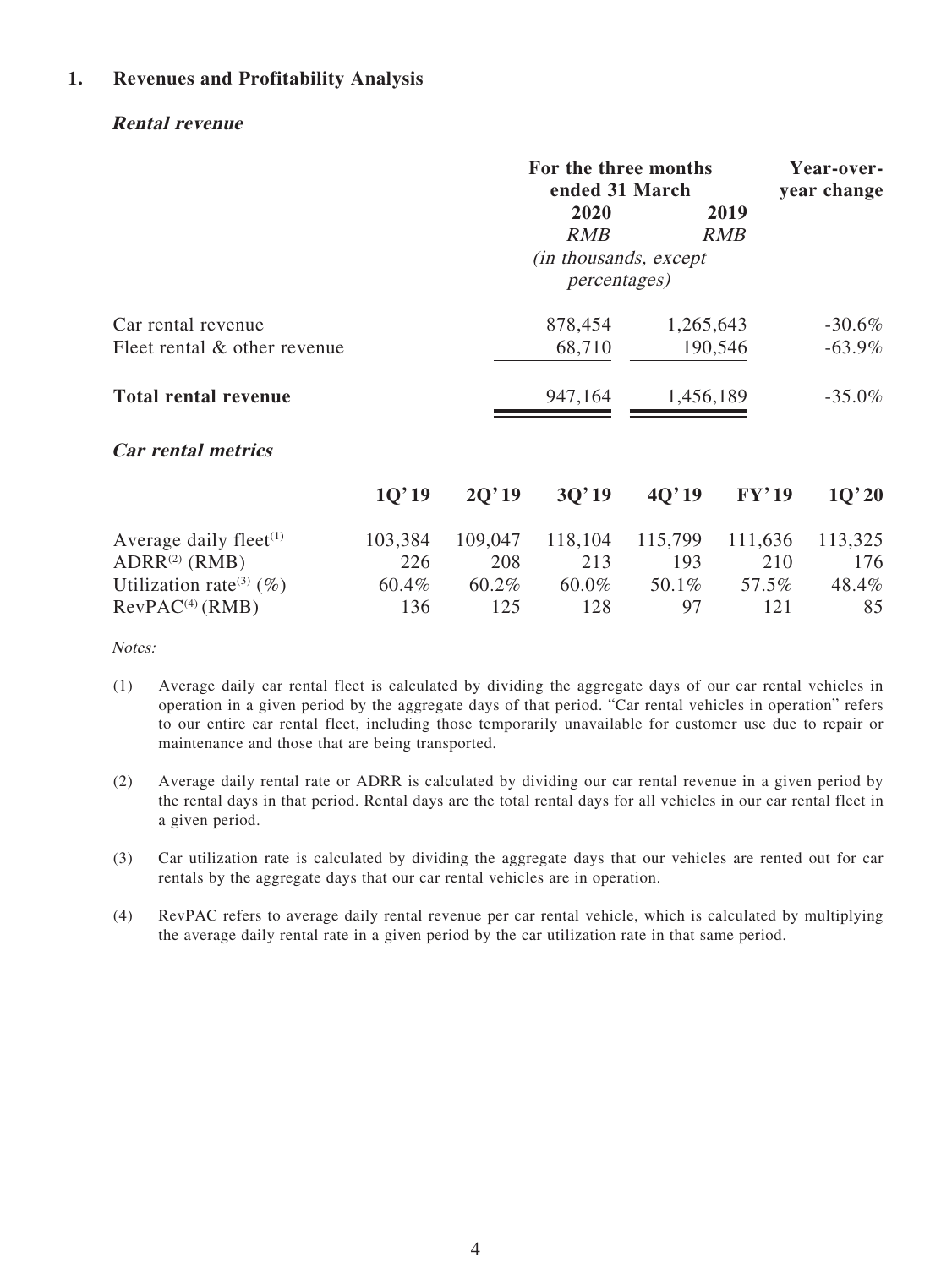The Company's total rental revenue decreased by 35.0% year-over-year to RMB947.2 million for the three months ended 31 March 2020.

- **Car rentals.** Revenue from car rentals decreased by 30.6% year-over-year to RMB878.5 million for the three months ended 31 March 2020, mainly due to the decrease in RevPAC as a result of the outbreak of COVID-19, offset by extended rental terms to stimulate demand. During the Reporting Period, the average daily fleet increased by 9.6% year-over-year to 113,325.
- **Fleet rentals and others.** Revenue from fleet rentals and others decreased by 63.9% year-over-year to RMB68.7 million for the three months ended 31 March 2020, mainly due to the decrease in fleet rented by UCAR Inc. ("UCAR").

## **Depreciation of rental vehicles and direct operating expenses of rental services**

|                                        | For the three months ended 31 March |         |                                    |         |
|----------------------------------------|-------------------------------------|---------|------------------------------------|---------|
|                                        | 2020                                |         | 2019                               |         |
|                                        |                                     | $%$ of  |                                    | $%$ of  |
|                                        |                                     | rental  |                                    | rental  |
|                                        | <i>RMB</i>                          | revenue | <b>RMB</b>                         | revenue |
|                                        |                                     |         | (in thousands, except percentages) |         |
| Depreciation of rental vehicles        | 421,545                             | 44.5%   | 396,709                            | 27.2%   |
| Direct operating expenses              |                                     |         |                                    |         |
| - Payroll costs                        | 113,177                             | 11.9%   | 119,073                            | 8.2%    |
| - Store expenses                       | 79,930                              | $8.5\%$ | 76,855                             | 5.3%    |
| - Insurance fees                       | 54,150                              | 5.7%    | 66,675                             | $4.6\%$ |
| - Repair and maintenance fees          | 41,469                              | $4.4\%$ | 60,025                             | $4.1\%$ |
| - Fuel and transportation expenses     | 16,833                              | 1.8%    | 17,572                             | $1.2\%$ |
| – Others                               | 62,553                              | 6.6%    | 67,144                             | $4.6\%$ |
| <b>Total direct operating expenses</b> | 368,112                             | 38.9%   | 407,344                            | 28.0%   |
| <b>Total costs of rental business</b>  | 789,657                             | 83.4%   | 804,053                            | 55.2%   |

**Depreciation of rental vehicles.** Depreciation expenses increased to RMB421.5 million, mainly due to lower residual values from used car sales. The expenses as a percentage of rental revenue increased as a result of decrease in car rental RevPAC due to the outbreak of COVID-19.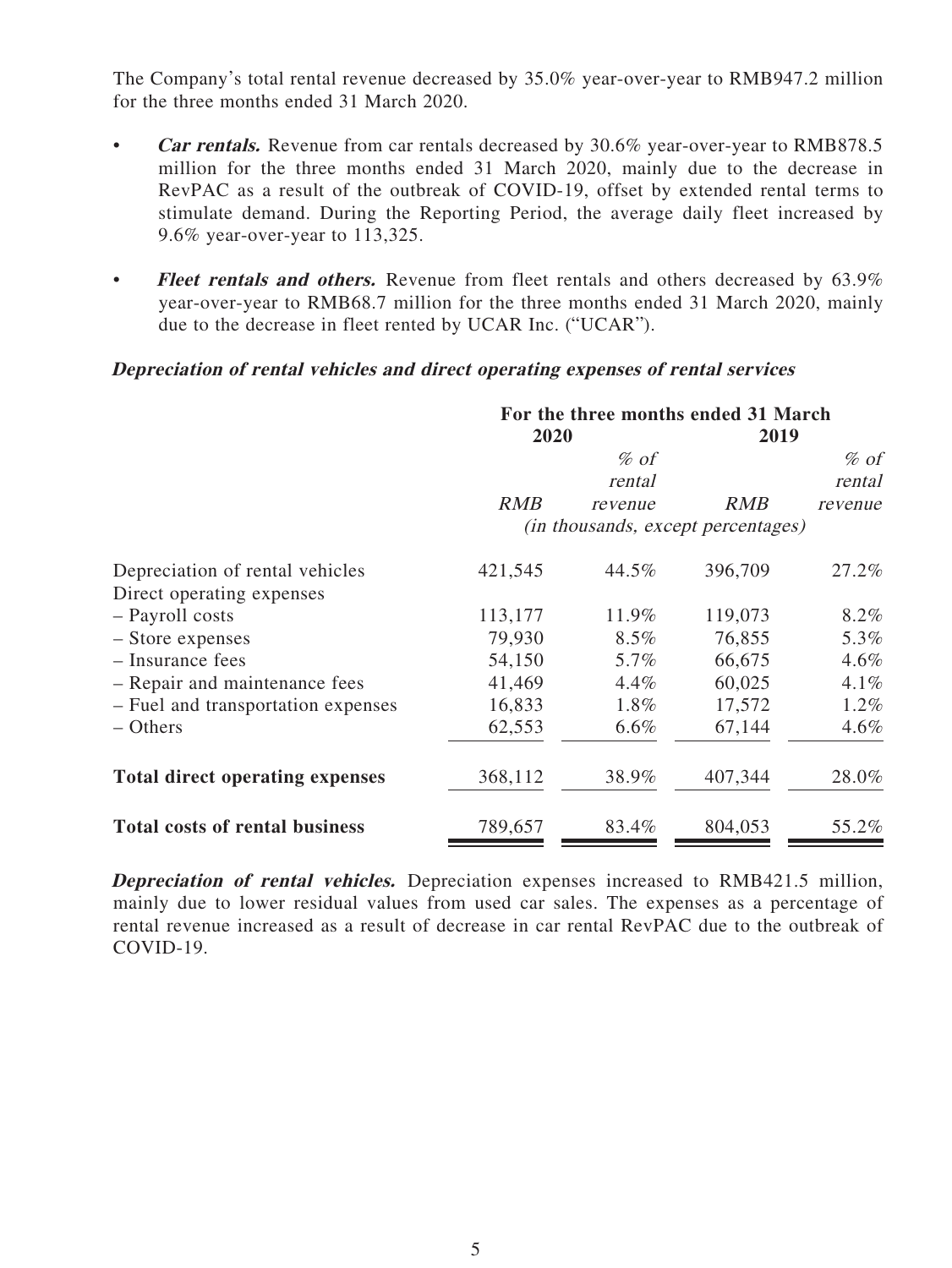**Direct operating expenses of rental services.** Total direct operating expenses decreased by 9.6% year over year to RMB368.1 million for the three months ended 31 March 2020. The decrease was mainly due to less repair and maintenance needs in the quarter with weaker demand. Direct operating expenses as a percentage of rental revenue increased as a result of decrease in car rental RevPAC due to the outbreak of COVID-19.

## **Sales of used vehicles (revenue & cost)**

|                                                 | For the three months<br>ended 31 March |            |  |
|-------------------------------------------------|----------------------------------------|------------|--|
|                                                 | 2020<br>2019                           |            |  |
|                                                 | RMB                                    | <b>RMB</b> |  |
|                                                 | (in thousands, except)                 |            |  |
|                                                 | <i>percentages</i> )                   |            |  |
| Revenue from sales of used vehicles             | 378,218                                | 393,452    |  |
| Cost of sales of used vehicles                  | 389,889                                | 408,136    |  |
| Cost as a % of revenue (sales of used vehicles) | 103.1%                                 | 103.7%     |  |
| Total number of used vehicles disposed          | 6,469                                  | 4,462      |  |

The Company disposed of 6,469 used vehicles for the three months ended 31 March 2020, compared with 4,462 used vehicles for the three months ended 31 March 2019. The average price for disposed vehicle was lower as a result of (i) fewer higher priced ride hailing vehicles and (ii) the disposal of certain brands with lower sales prices.

Cost of sales of used vehicles was 103.1% of revenue from the sales of used vehicles for the three months ended 31 March 2020, compared with 103.7% for the three months ended 31 March 2019.

## **Gross profit**

|                                                    | For the three months<br>ended 31 March |           |  |
|----------------------------------------------------|----------------------------------------|-----------|--|
|                                                    | 2020<br>2019                           |           |  |
|                                                    | RMB                                    | RMB       |  |
|                                                    | <i>(in thousands, except)</i>          |           |  |
|                                                    | <i>percentages</i> )                   |           |  |
| Gross profit of rental business                    | 157,507                                | 652,136   |  |
| Gross profit margin of rental business             | $16.6\%$                               | 44.8%     |  |
| Gross loss of sales of used vehicles               | (11,671)                               | (14, 684) |  |
| Gross loss margin of sales of used vehicles        | $(3.1)\%$                              | $(3.7)\%$ |  |
| Total gross profit                                 | 145,836                                | 637,452   |  |
| Total gross profit margin as a % of rental revenue | 15.4%                                  | 43.8%     |  |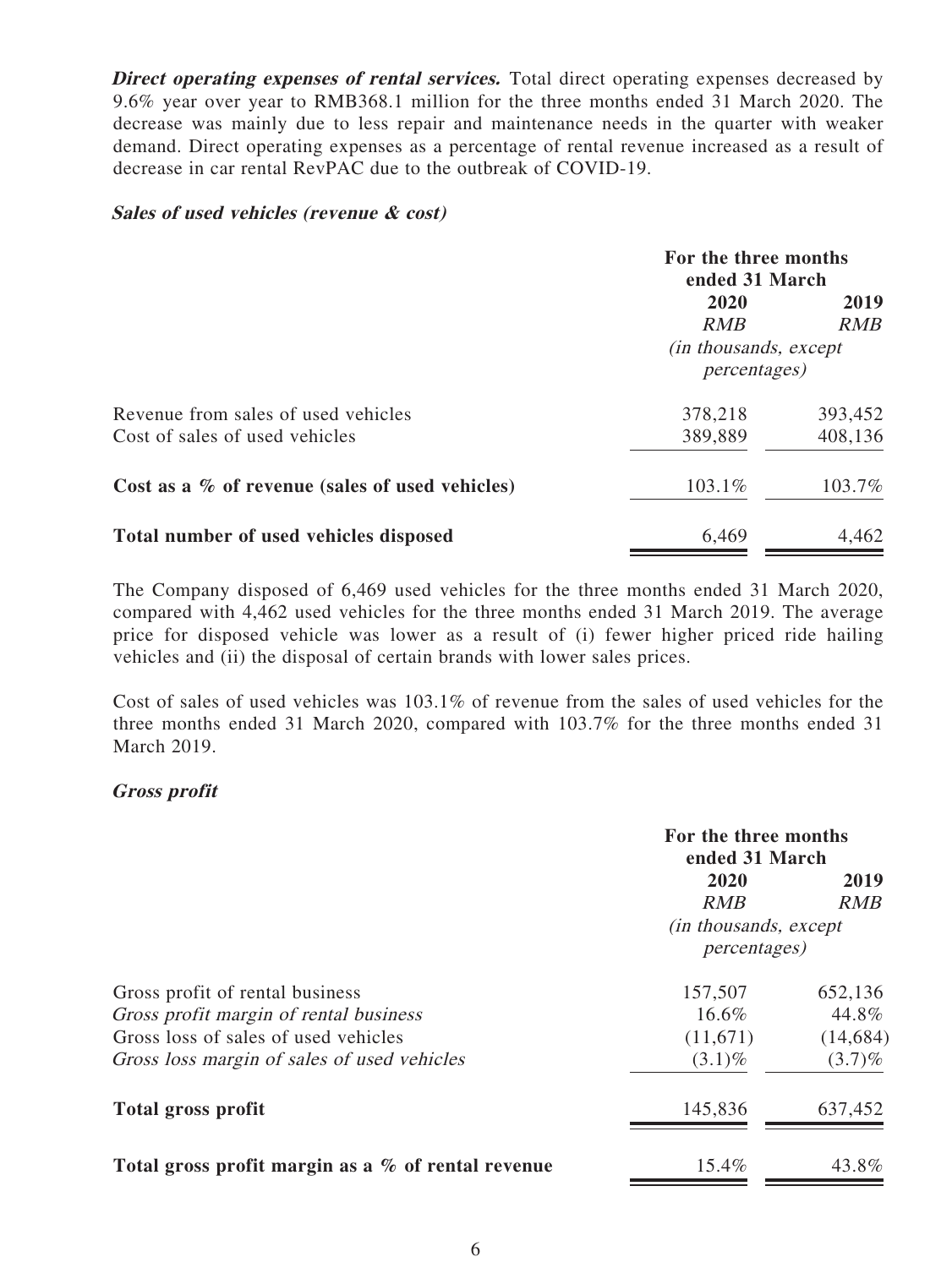Total gross profit margin as a percentage of rental revenue decreased to 15.4% for the three months ended 31 March 2020 from 43.8% for the same period last year, mainly due to the decrease in rental revenue as a result of the outbreak of COVID-19.

## **Selling and distribution expenses**

|                          | For the three months ended 31 March |         |            |         |
|--------------------------|-------------------------------------|---------|------------|---------|
|                          | 2020                                |         | 2019       |         |
|                          |                                     | $\%$ of |            | $%$ of  |
|                          |                                     | rental  |            | rental  |
|                          | RMB                                 | revenue | <b>RMB</b> | revenue |
|                          | (in thousands, except percentages)  |         |            |         |
| Payroll costs            | 397                                 | $0.0\%$ | 252        | $0.0\%$ |
| Advertising expenses     | 3,103                               | 0.3%    | 650        | $0.1\%$ |
| Share-based compensation | 46                                  | $0.0\%$ |            |         |
| Others                   | 9,702                               | $1.1\%$ | 6,534      | $0.4\%$ |
| <b>Total</b>             | 13,248                              | $1.4\%$ | 7,436      | $0.5\%$ |

Selling and distribution expenses were RMB13.2 million. As a percentage of rental revenue, selling and distribution expenses were 1.4% for the three months ended 31 March 2020, due to increased marketing and promotion activities to stimulate demand.

## **Administrative expenses**

|                          | For the three months ended 31 March<br>2020<br>2019 |         |            |         |
|--------------------------|-----------------------------------------------------|---------|------------|---------|
|                          |                                                     | $%$ of  |            | $%$ of  |
|                          |                                                     | rental  |            | rental  |
|                          | RMB                                                 | revenue | <b>RMB</b> | revenue |
|                          | (in thousands, except percentages)                  |         |            |         |
| Payroll costs            | 67,714                                              | $7.1\%$ | 92,582     | $6.4\%$ |
| Office expenses          | 9,850                                               | $1.0\%$ | 11,907     | $0.8\%$ |
| Rental expenses          | 6,513                                               | 0.7%    | 6,767      | $0.4\%$ |
| Share-based compensation | 26,636                                              | 2.8%    |            |         |
| Others                   | 22,295                                              | 2.4%    | 24,145     | $1.7\%$ |
| <b>Total</b>             | 133,008                                             | 14.0%   | 135,401    | $9.3\%$ |

Administrative expenses decreased by 1.8% year-over-year to RMB133.0 million for the three months ended 31 March 2020. As a percentage of rental revenue, administrative expenses increased by 4.7 percentage points year-over-year to 14.0%. The increase was mainly due to the share-based compensation to incentivize growth.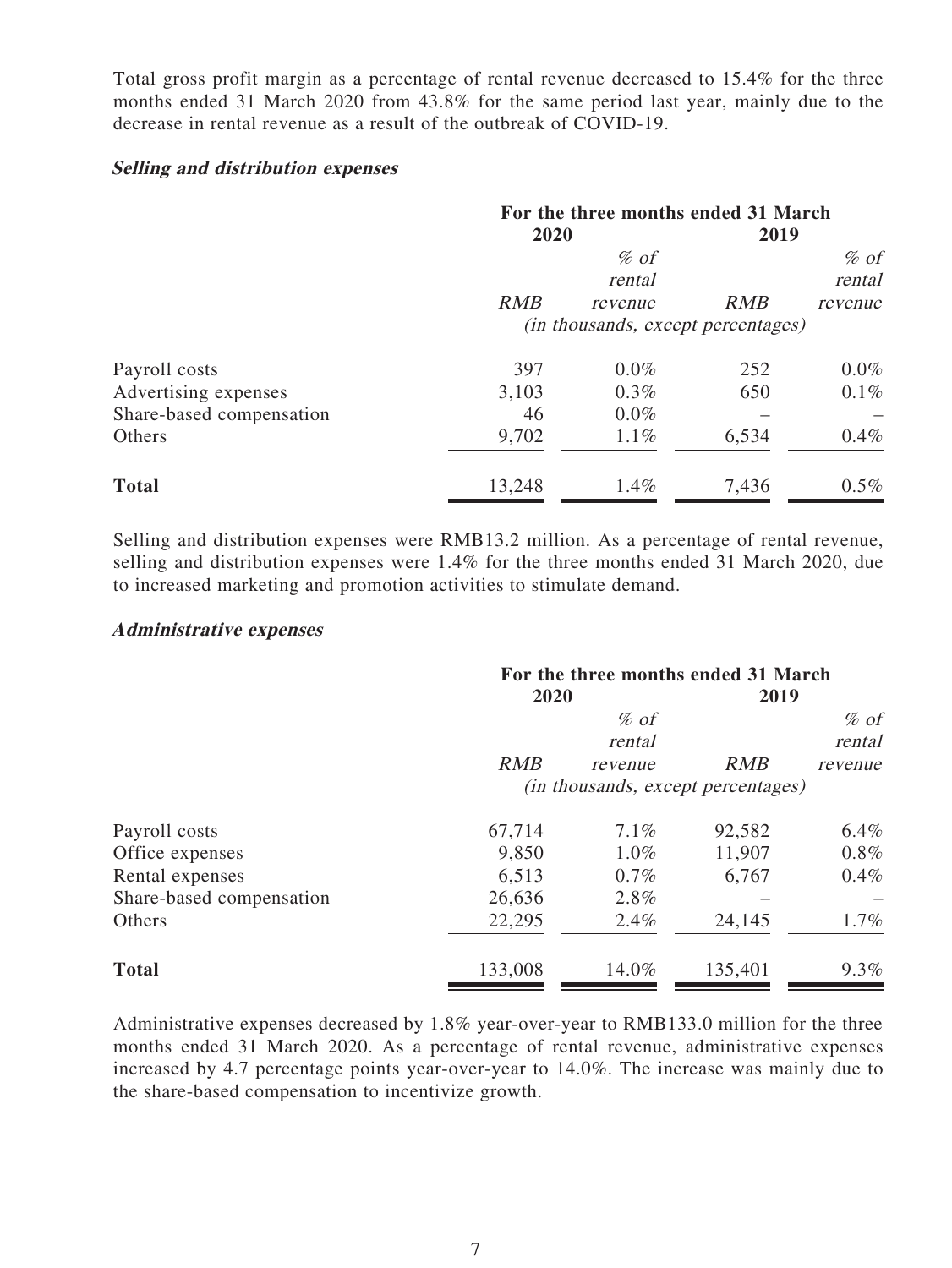|                                                          | For the three months<br>ended 31 March |         |
|----------------------------------------------------------|----------------------------------------|---------|
|                                                          | 2020                                   | 2019    |
|                                                          | (RMB in thousands)                     |         |
| Interest income                                          | 23,771                                 | 24,394  |
| Unrealized exchange gain related to                      |                                        |         |
| USD-denominated liabilities                              | 4,431                                  | 148,036 |
| Realized exchange (loss)/gain                            | (428)                                  | 3,695   |
| Government grants                                        | 23,146                                 | 17,706  |
| Fair value changes on derivative instrument-transactions |                                        |         |
| not qualifying as hedges                                 | (3,411)                                | (5,270) |
| Loss on disposal of items of other property,             |                                        |         |
| plant and equipment                                      | (258)                                  | (87)    |
| Others                                                   | 3,721                                  | 5,273   |
| <b>Total</b>                                             | 50,972                                 | 193,747 |

Net gain was RMB51.0 million for the three months ended 31 March 2020, compared with a net gain of RMB193.7 million for the three months ended 31 March 2019. The decrease was mainly due to the decrease in exchange gain related to USD-denominated liabilities.

Finance costs. Finance costs increased by 8.2% to RMB218.6 million for the three months ended 31 March 2020 mainly due to the increase in interest costs.

**Loss before tax.** Loss before tax was RMB172.5 million for the three months ended 31 March 2020, compared with a profit before tax of RMB488.4 million for the three months ended 31 March 2019. The change was mainly due to the outbreak of COVID-19, resulting in significant drop in car rental demand during the Reporting Period.

**Income tax expenses.** Income tax expenses decreased by 84.6% year-over-year to RMB15.2 million for the three months ended 31 March 2020 due to the decrease in profit.

**Net loss.** As a result of the aforementioned factors, the net loss was RMB187.7 million for the three months ended 31 March 2020, compared with a net profit of RMB390.0 million for the same period last year.

**Adjusted net loss.** As a result of the aforementioned factors, adjusted net loss was RMB156.1 million for the three months ended 31 March 2020, compared with an adjusted net profit of RMB241.4 million for the same period last year.

**Adjusted EBITDA.** Adjusted EBITDA decreased by 42.9% year-over-year to RMB547.0 million for the three months ended 31 March 2020. Adjusted EBITDA margin decreased by 8.1 percentage points year-over-year to 57.7% for the three months ended 31 March 2020.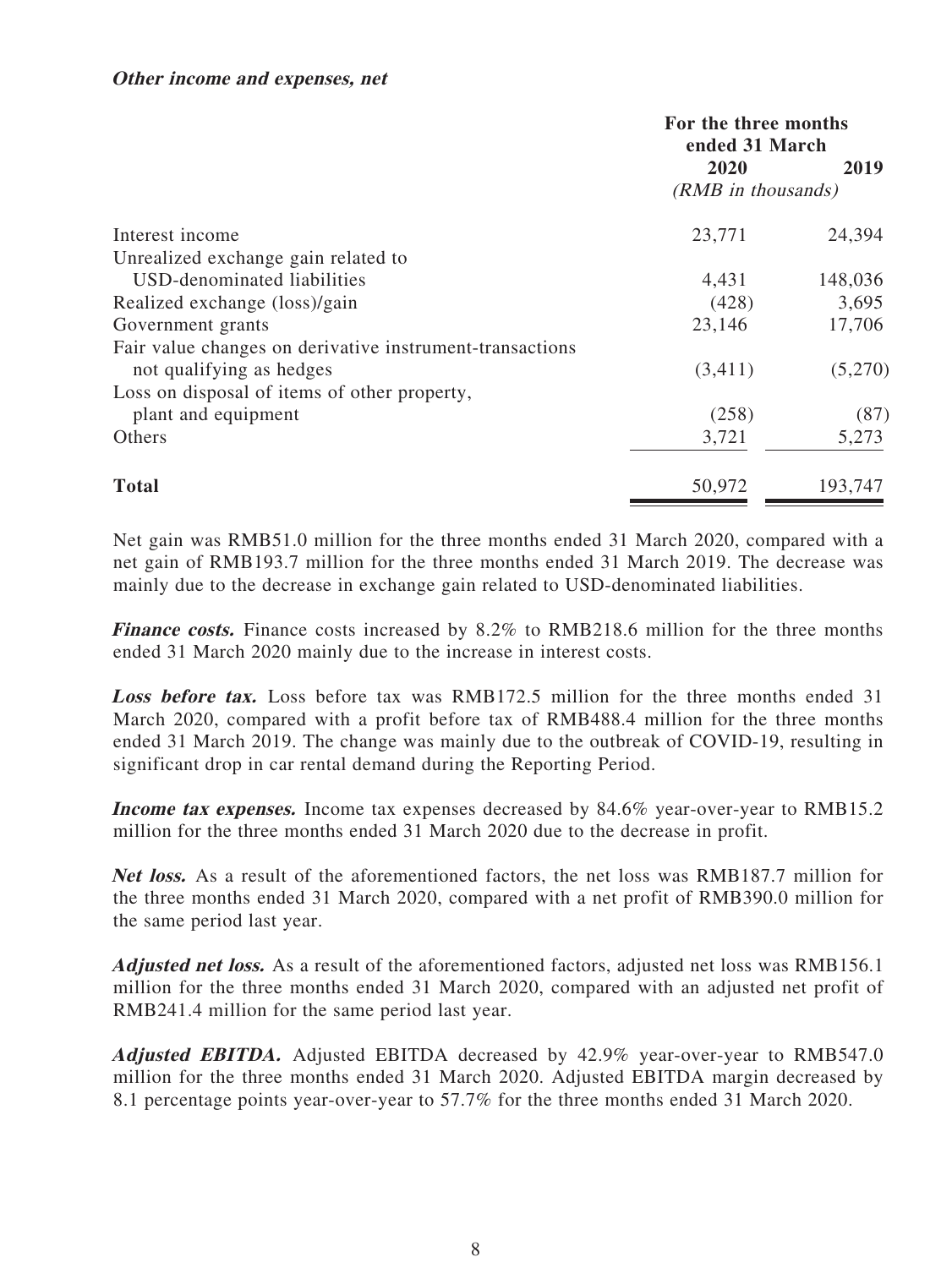# **2. Financial Position**

|                                                          | As at             |                     |
|----------------------------------------------------------|-------------------|---------------------|
|                                                          | 31 March<br>2020  | 31 December<br>2019 |
|                                                          | (RMB in millions) |                     |
| Total assets                                             | 21,086.5          | 24,633.0            |
| <b>Total liabilities</b>                                 | 13,183.6          | 16,540.3            |
| Total equity                                             | 7,902.9           | 8,092.7             |
| Cash and cash equivalents                                | 3,303.7           | 5,360.5             |
| Restricted cash                                          | 1.3               | 523.8               |
| <b>Total cash</b>                                        | 3,305.0           | 5,884.3             |
| Interest bearing bank and other borrowings – current     | 2,378.2           | 3,554.4             |
| Interest bearing bank and other borrowings - non-current | 2,775.8           | 2,589.3             |
| Senior notes – current                                   | 2,114.7           | 2,284.5             |
| Senior notes – non-current                               | 3,389.0           | 5,427.1             |
| Corporate bonds                                          | 1,025.1           | 1,024.2             |
| <b>Total debt</b>                                        | 11,682.8          | 14,879.5            |
| Net debt (total debt less total cash)                    | 8,377.8           | 8,995.2             |
| Total debt/adjusted EBITDA (times) <sup>(1)</sup>        | 3.8x              | 4.3x                |
| Net debt/adjusted EBITDA (times) <sup>(1)</sup>          | 2.7x              | 2.6x                |

## Note:

(1) Adjusted EBITDA is calculated based on the total of the most recent four quarters.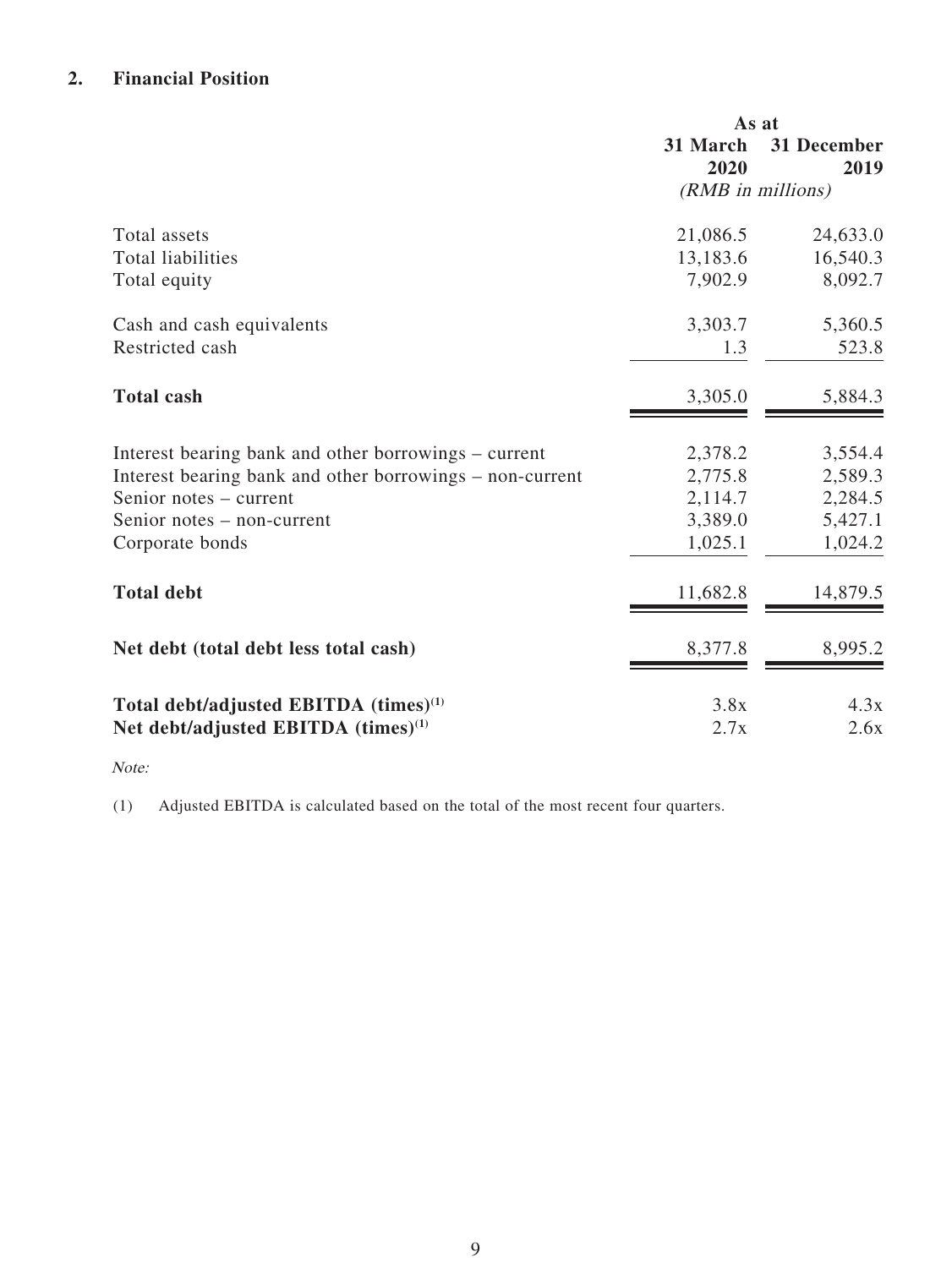# **Cash**

As at 31 March 2020, the Company's total cash balance was RMB3,305.0 million.

# **Trade receivables and due from related parties**

Trade receivables were RMB129.3 million and RMB96.8 million as at 31 March 2020 and 31 December 2019, respectively.

Due from a related party, which relates to the trade receivables from UCAR and its affiliates, was RMB499.6 million and RMB443.9 million as at 31 March 2020 and 31 December 2019, respectively.

# **Capital expenditures**

The majority of the Company's capital expenditures was RMB34.0 million on purchases of other property, plant and equipment, and other intangible assets during the Reporting Period. For the three months ended 31 March 2020, the Company purchased rental vehicles valued at RMB3.5 million, majority of which was the balance for vehicles purchased in 2019.

# **Borrowings**

As at 31 March 2020, the Company had total debt of RMB11,682.8 million and net debt of RMB8,377.8 million, compared with RMB14,879.5 million and RMB8,995.2 million as at 31 December 2019, respectively. The Company continued to deleverage as planned to strengthen the financial position. As at 31 March 2020, the current debt portion was RMB4,492.9 million, representing 38.5% of total debt.

## **Foreign exchange management**

The forward currency contracts with an aggregate contractual amount of US\$300.0 million has been settled in January 2020.

## **Free cash flow**

The Company generated an inflow of RMB1,025.7 million free cash flow for the three months ended 31 March 2020, compared with an inflow of RMB85.0 million for the same period of 2019, which was mainly due to the increase in sales of used vehicles and significant decrease in vehicles purchase.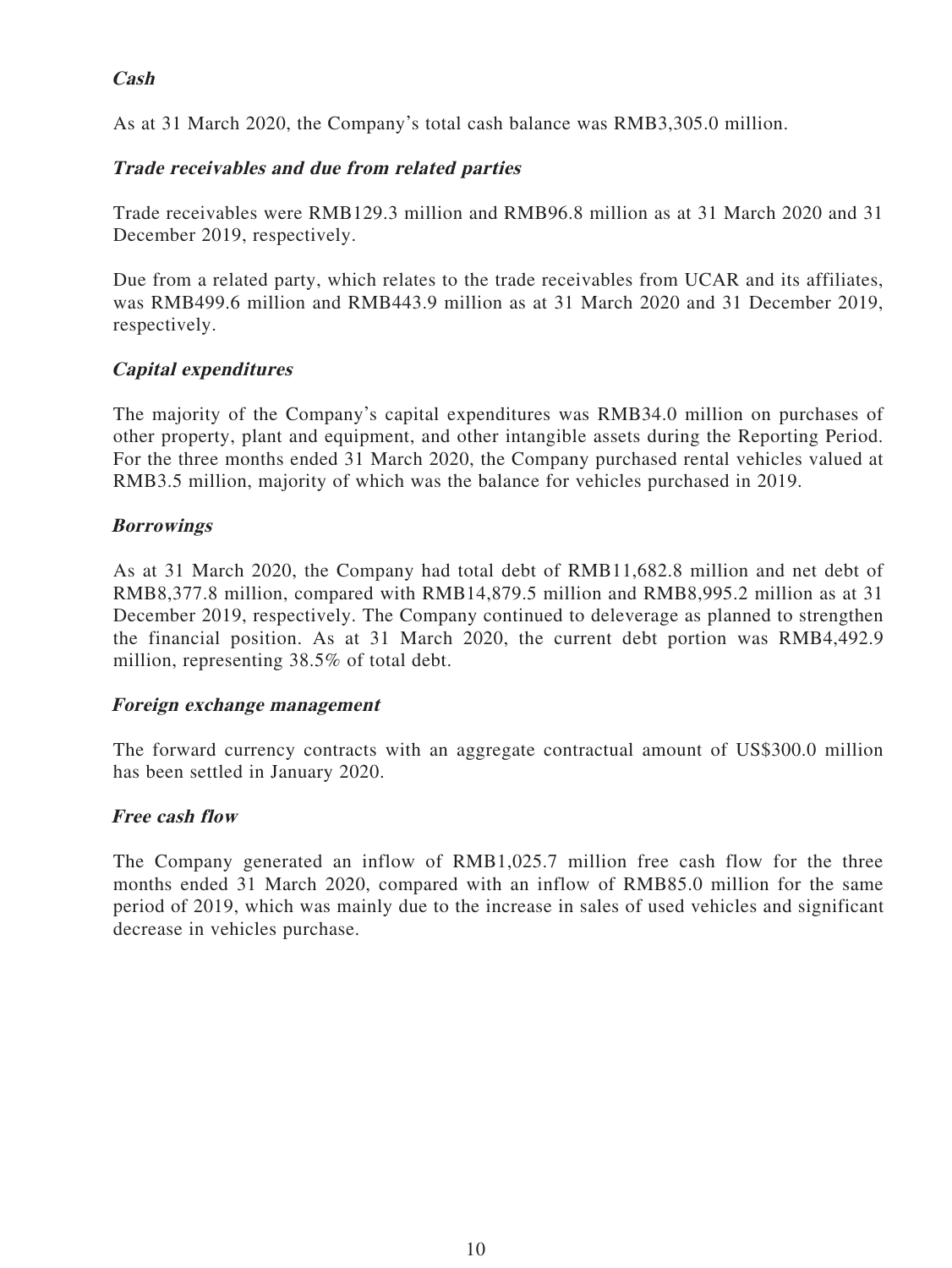# **III. NON-IFRS FINANCIAL RECONCILIATION**

|                                                         | For the three months<br>ended 31 March |            |
|---------------------------------------------------------|----------------------------------------|------------|
|                                                         | 2020                                   | 2019       |
|                                                         | (RMB in thousands,                     |            |
|                                                         | except percentages)                    |            |
| A. Adjusted net (loss)/profit                           |                                        |            |
| Net (loss)/profit                                       | (187, 667)                             | 390,049    |
| Adjusted for:                                           |                                        |            |
| Share-based compensation                                | 27,664                                 |            |
| Fair value changes on derivative instrument-transaction |                                        |            |
| not qualifying as hedges                                | 3,411                                  | 5,270      |
| Share of loss/(profit) of associates                    | 4,504                                  | (2,208)    |
| Foreign exchange gain                                   | (4,003)                                | (151, 731) |
| Adjusted net (loss)/profit                              | (156,091)                              | 241,380    |
| Adjusted net (loss)/profit margin                       |                                        |            |
| (as a percentage of rental revenue)                     | $(16.5\%)$                             | 16.6%      |
| <b>B.</b> Adjusted EBITDA                               |                                        |            |
| <b>Reported EBITDA calculation</b>                      |                                        |            |
| (Loss)/profit before tax                                | (172, 512)                             | 488,448    |
| Adjusted for:                                           |                                        |            |
| Finance costs                                           | 218,560                                | 202,122    |
| Interest income from bank deposit                       | (17,606)                               | (24, 394)  |
| Depreciation of rental vehicles                         | 421,545                                | 396,709    |
| Depreciation of other property, plant and equipment     | 14,871                                 | 16,411     |
| Depreciation of right-of-use assets/amortization        |                                        |            |
| of prepaid land lease payment                           | 49,560                                 | 24,757     |
| Amortization of other intangible assets                 | 683                                    | 950        |
| Impairments of trade receivables                        | 310                                    | 1,251      |
| <b>Reported EBITDA</b>                                  | 515,411                                | 1,106,254  |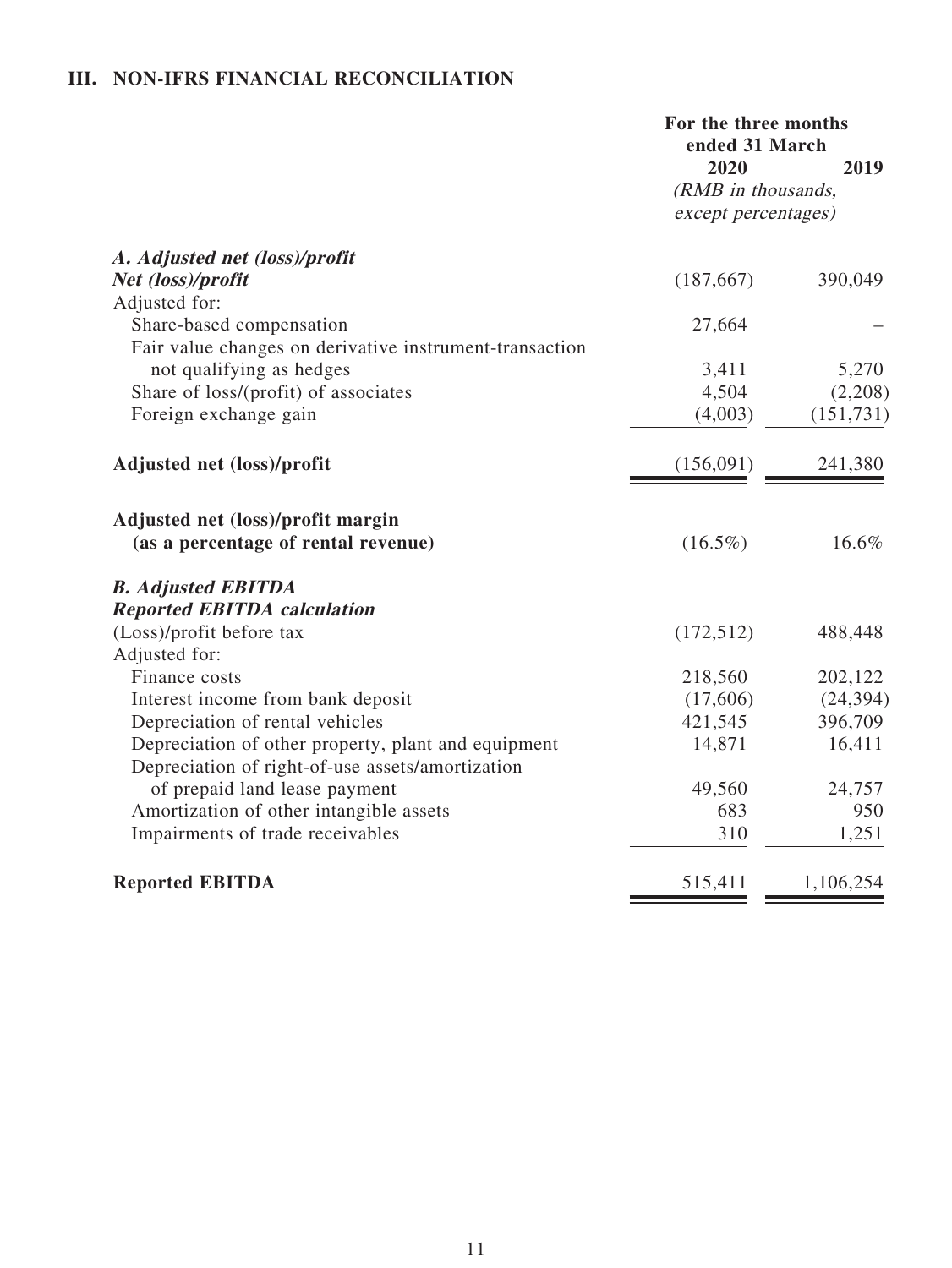| 2020<br>2019<br>(RMB in thousands,<br>except percentages)<br><b>Reported EBITDA margin</b><br>(as a percentage of rental revenue)<br>76.0%<br>54.4%<br><b>Adjusted EBITDA calculation</b><br><b>Reported EBITDA</b><br>515,411<br>1,106,254<br>Adjusted for:<br>Share-based compensation<br>27,664<br>Fair value changes on derivative instrument-transaction<br>not qualifying as hedges<br>5,270<br>3,411<br>Share of loss/(profit) of associates<br>4,504<br>(2,208)<br>Foreign exchange gain<br>(4,003)<br>(151, 731)<br><b>Adjusted EBITDA</b><br>546,987<br>957,585<br><b>Adjusted EBITDA margin</b><br>(as a percentage of rental revenue)<br>57.7%<br>65.8%<br>C. Free cash flow<br>Net cash flows generated from operating activities<br>1,059,865<br>125,414<br>Purchases of other property, plant and equipment<br>(33, 188)<br>(36, 850)<br>(Loss)/proceeds from disposal of other property,<br>plant and equipment<br>(155)<br>110<br>Purchases of other intangible assets<br>(801)<br>(3,695)<br>Net investment activity<br>(34, 144)<br>(40, 435)<br><b>Free cash flow</b><br>1,025,721<br>84,979 | For the three months<br>ended 31 March |  |  |
|------------------------------------------------------------------------------------------------------------------------------------------------------------------------------------------------------------------------------------------------------------------------------------------------------------------------------------------------------------------------------------------------------------------------------------------------------------------------------------------------------------------------------------------------------------------------------------------------------------------------------------------------------------------------------------------------------------------------------------------------------------------------------------------------------------------------------------------------------------------------------------------------------------------------------------------------------------------------------------------------------------------------------------------------------------------------------------------------------------------|----------------------------------------|--|--|
|                                                                                                                                                                                                                                                                                                                                                                                                                                                                                                                                                                                                                                                                                                                                                                                                                                                                                                                                                                                                                                                                                                                  |                                        |  |  |
|                                                                                                                                                                                                                                                                                                                                                                                                                                                                                                                                                                                                                                                                                                                                                                                                                                                                                                                                                                                                                                                                                                                  |                                        |  |  |
|                                                                                                                                                                                                                                                                                                                                                                                                                                                                                                                                                                                                                                                                                                                                                                                                                                                                                                                                                                                                                                                                                                                  |                                        |  |  |
|                                                                                                                                                                                                                                                                                                                                                                                                                                                                                                                                                                                                                                                                                                                                                                                                                                                                                                                                                                                                                                                                                                                  |                                        |  |  |
|                                                                                                                                                                                                                                                                                                                                                                                                                                                                                                                                                                                                                                                                                                                                                                                                                                                                                                                                                                                                                                                                                                                  |                                        |  |  |
|                                                                                                                                                                                                                                                                                                                                                                                                                                                                                                                                                                                                                                                                                                                                                                                                                                                                                                                                                                                                                                                                                                                  |                                        |  |  |
|                                                                                                                                                                                                                                                                                                                                                                                                                                                                                                                                                                                                                                                                                                                                                                                                                                                                                                                                                                                                                                                                                                                  |                                        |  |  |
|                                                                                                                                                                                                                                                                                                                                                                                                                                                                                                                                                                                                                                                                                                                                                                                                                                                                                                                                                                                                                                                                                                                  |                                        |  |  |
|                                                                                                                                                                                                                                                                                                                                                                                                                                                                                                                                                                                                                                                                                                                                                                                                                                                                                                                                                                                                                                                                                                                  |                                        |  |  |
|                                                                                                                                                                                                                                                                                                                                                                                                                                                                                                                                                                                                                                                                                                                                                                                                                                                                                                                                                                                                                                                                                                                  |                                        |  |  |
|                                                                                                                                                                                                                                                                                                                                                                                                                                                                                                                                                                                                                                                                                                                                                                                                                                                                                                                                                                                                                                                                                                                  |                                        |  |  |
|                                                                                                                                                                                                                                                                                                                                                                                                                                                                                                                                                                                                                                                                                                                                                                                                                                                                                                                                                                                                                                                                                                                  |                                        |  |  |
|                                                                                                                                                                                                                                                                                                                                                                                                                                                                                                                                                                                                                                                                                                                                                                                                                                                                                                                                                                                                                                                                                                                  |                                        |  |  |
|                                                                                                                                                                                                                                                                                                                                                                                                                                                                                                                                                                                                                                                                                                                                                                                                                                                                                                                                                                                                                                                                                                                  |                                        |  |  |
|                                                                                                                                                                                                                                                                                                                                                                                                                                                                                                                                                                                                                                                                                                                                                                                                                                                                                                                                                                                                                                                                                                                  |                                        |  |  |
|                                                                                                                                                                                                                                                                                                                                                                                                                                                                                                                                                                                                                                                                                                                                                                                                                                                                                                                                                                                                                                                                                                                  |                                        |  |  |
|                                                                                                                                                                                                                                                                                                                                                                                                                                                                                                                                                                                                                                                                                                                                                                                                                                                                                                                                                                                                                                                                                                                  |                                        |  |  |
|                                                                                                                                                                                                                                                                                                                                                                                                                                                                                                                                                                                                                                                                                                                                                                                                                                                                                                                                                                                                                                                                                                                  |                                        |  |  |
|                                                                                                                                                                                                                                                                                                                                                                                                                                                                                                                                                                                                                                                                                                                                                                                                                                                                                                                                                                                                                                                                                                                  |                                        |  |  |
|                                                                                                                                                                                                                                                                                                                                                                                                                                                                                                                                                                                                                                                                                                                                                                                                                                                                                                                                                                                                                                                                                                                  |                                        |  |  |
|                                                                                                                                                                                                                                                                                                                                                                                                                                                                                                                                                                                                                                                                                                                                                                                                                                                                                                                                                                                                                                                                                                                  |                                        |  |  |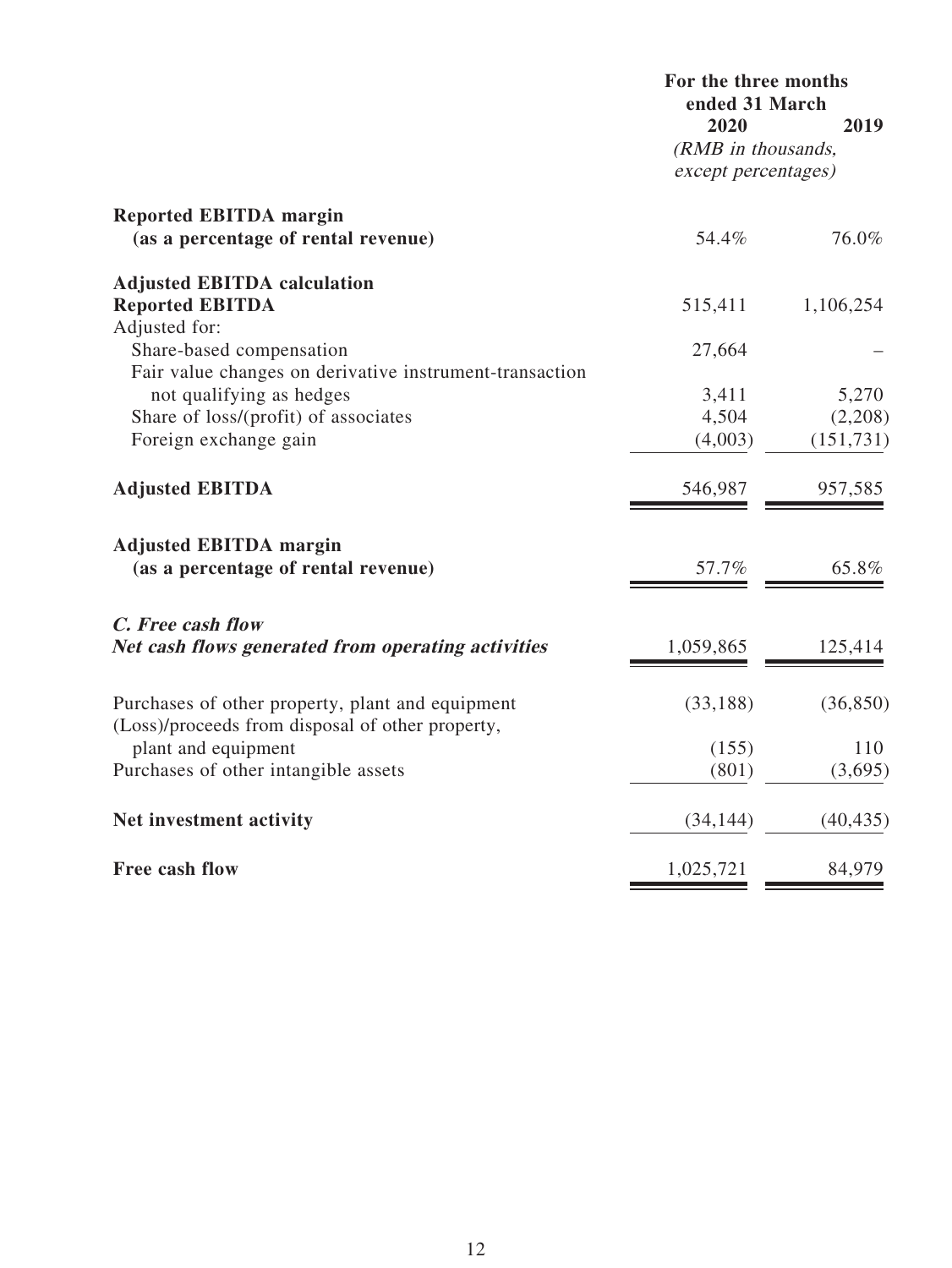The Group employed certain non-IFRS financial measures in measuring the performance of the Group. The presentation of these non-IFRS financial measures is not intended to be considered in isolation or as a substitute for the financial information prepared and presented in accordance with IFRS. The Group believes that, used in conjunction with IFRS financial measures, these non-IFRS financial measures provide meaningful supplemental information regarding the Group's performance, and both management and investors benefit from referring to these non-IFRS financial measures in assessing the Group's performance and for planning and forecasting future periods. The Group's management believes that adjusted net profit and adjusted EBITDA are useful financial metrics to assess the Group's operating and financial performance. The adjusted net profit is defined as earnings before finance costs of senior notes exchange offer, share-based compensation, foreign exchange gain, fair value changes on derivative instrument-transaction not qualifying as hedges and share of (loss)/ profit of associates. The adjusted EBITDA is defined as earnings before interest, income tax expenses, depreciation and amortization, impairment of trade receivables, share-based compensation, foreign exchange gain, fair value changes on derivative instrument-transaction not qualifying as hedges and share of (loss)/profit of associates. In addition, the non-IFRSs financial measures may not be calculated in the same manner by all companies, therefore they may not be comparable to other similar titled measures used by other companies.

Foreign exchange loss, fair value gain from investment in equity shares and redeemable preference shares, gain on disposal of subsidiaries, and share of profit of an associate had been added in the reconciliation in 2016 due to the change in economic situation and the Group's business strategies. Gain on disposal of investments in redeemable preference shares had been added in the reconciliation in 2017. Fair value changes on derivative instrument-transactions not qualifying as hedges has been added in the reconciliation in 2018. Finance costs of senior notes exchange offer has been added in the reconciliation in 2019. The management believes that these items do not relate to the Group's business operations. The Group operates mainly in China and its foreign exchange gain mainly results from its USD-denominated senior notes. Finance costs of senior notes exchange offer mainly results from the exchange offer for the USD-denominated senior notes due 2020. Fair value loss/ (gain) from investment in equity shares and redeemable preferences shares represents the non-cash fair value gain/(loss) on investments which is recognized in accordance with IFRS 9 Financial Instruments. Fair value changes on derivative instrument-transactions not qualifying as hedges are recognized based on the market price of the foreign exchange contract that the Company entered into during the Reporting Period. These accounting recognitions and measurements do not relate to the Group's business operations. Share of profit of associates relates to the share of (profit)/loss from two associates that the Group acquired during the second quarter of 2016 and the first quarter of 2019 respectively.

Free cash flow is a measure of financial performance calculated as operating cash flow minus capital expenditures. Capital expenditures are defined as net expenditures of other property, plant and equipment, other intangible assets and prepaid lease payments. Free cash flow represents the cash that a company is able to generate after laying out the money required to maintain or expand its asset base.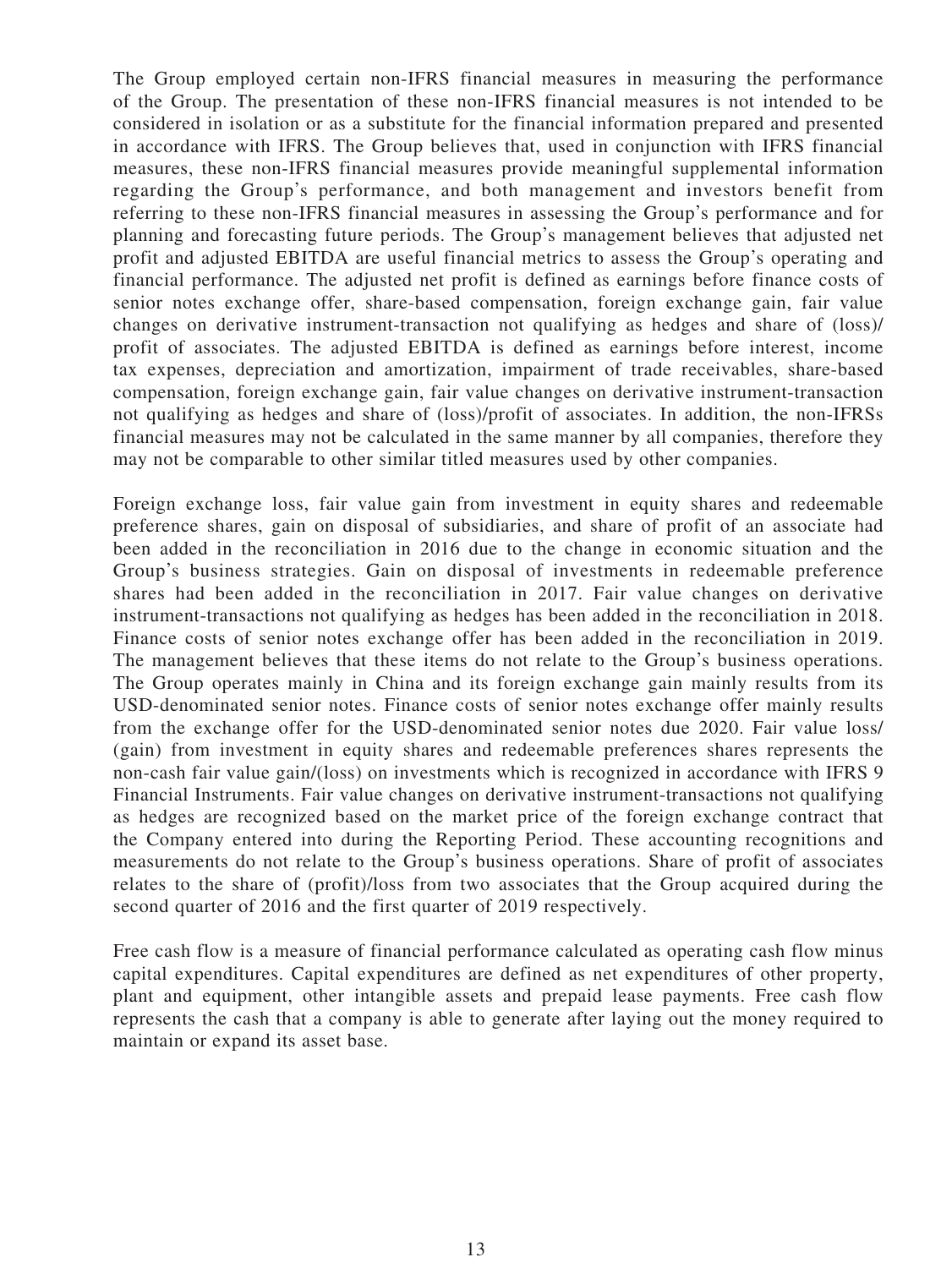# **IV. FINANCIAL INFORMATION**

# **Consolidated statement of profit or loss**

|                                                                                       |                | For the three months<br>ended 31 March |                        |
|---------------------------------------------------------------------------------------|----------------|----------------------------------------|------------------------|
|                                                                                       |                | 2020<br><b>RMB'000</b>                 | 2019<br><b>RMB'000</b> |
|                                                                                       | <b>Notes</b>   | (Unaudited)                            | (Unaudited)            |
| Rental revenue                                                                        |                | 947,164                                | 1,456,189              |
| Sales of used vehicles                                                                |                | 378,218                                | 393,452                |
| <b>Total revenue</b>                                                                  | $\overline{4}$ | 1,325,382                              | 1,849,641              |
| Depreciation of rental vehicles                                                       |                | (421, 545)                             | (396,709)              |
| Direct operating expenses of rental services                                          |                | (368, 112)                             | (407, 344)             |
| Cost of sales of used vehicles                                                        |                | (389, 889)                             | (408, 136)             |
| <b>Gross profit</b>                                                                   |                | 145,836                                | 637,452                |
| Other income and expenses, net                                                        | $\overline{4}$ | 50,972                                 | 193,747                |
| Share of (loss)/profit of associates                                                  |                | (4,504)                                | 2,208                  |
| Selling and distribution expenses                                                     |                | (13,248)                               | (7, 436)               |
| Administrative expenses                                                               |                | (133,008)                              | (135, 401)             |
| Finance costs                                                                         |                | (218, 560)                             | (202, 122)             |
| (Loss)/profit before tax                                                              | $\mathfrak{I}$ | (172, 512)                             | 488,448                |
| Income tax expenses                                                                   | 6              | (15, 155)                              | (98, 399)              |
| (Loss)/profit for the period                                                          |                | (187, 667)                             | 390,049                |
| <b>Attributable to:</b>                                                               |                |                                        |                        |
| <b>Owners of the parent</b>                                                           |                | (187, 667)                             | 390,049                |
| (Loss)/earnings per share attributable to ordinary                                    |                |                                        |                        |
| equity holders of the parent                                                          |                |                                        |                        |
| Basic (RMB)                                                                           | 7              | (0.089)                                | 0.184                  |
| Diluted (RMB)                                                                         | 7              | (0.090)                                | 0.182                  |
|                                                                                       |                |                                        |                        |
| Other comprehensive expense<br>Other comprehensive income that may be reclassified to |                |                                        |                        |
| profit or loss in subsequent periods:                                                 |                |                                        |                        |
| Exchange differences on translation of foreign operations                             |                | (30, 107)                              |                        |
|                                                                                       |                |                                        |                        |
| Other comprehensive expense for the period, net of tax                                |                | (30, 107)                              |                        |
| Total comprehensive (expense)/income                                                  |                |                                        |                        |
| for the period, net of tax                                                            |                | (217,774)                              | 390,049                |
| <b>Attributable to:</b>                                                               |                |                                        |                        |
| Owners of the parent                                                                  |                | (217,774)                              | 390,049                |

E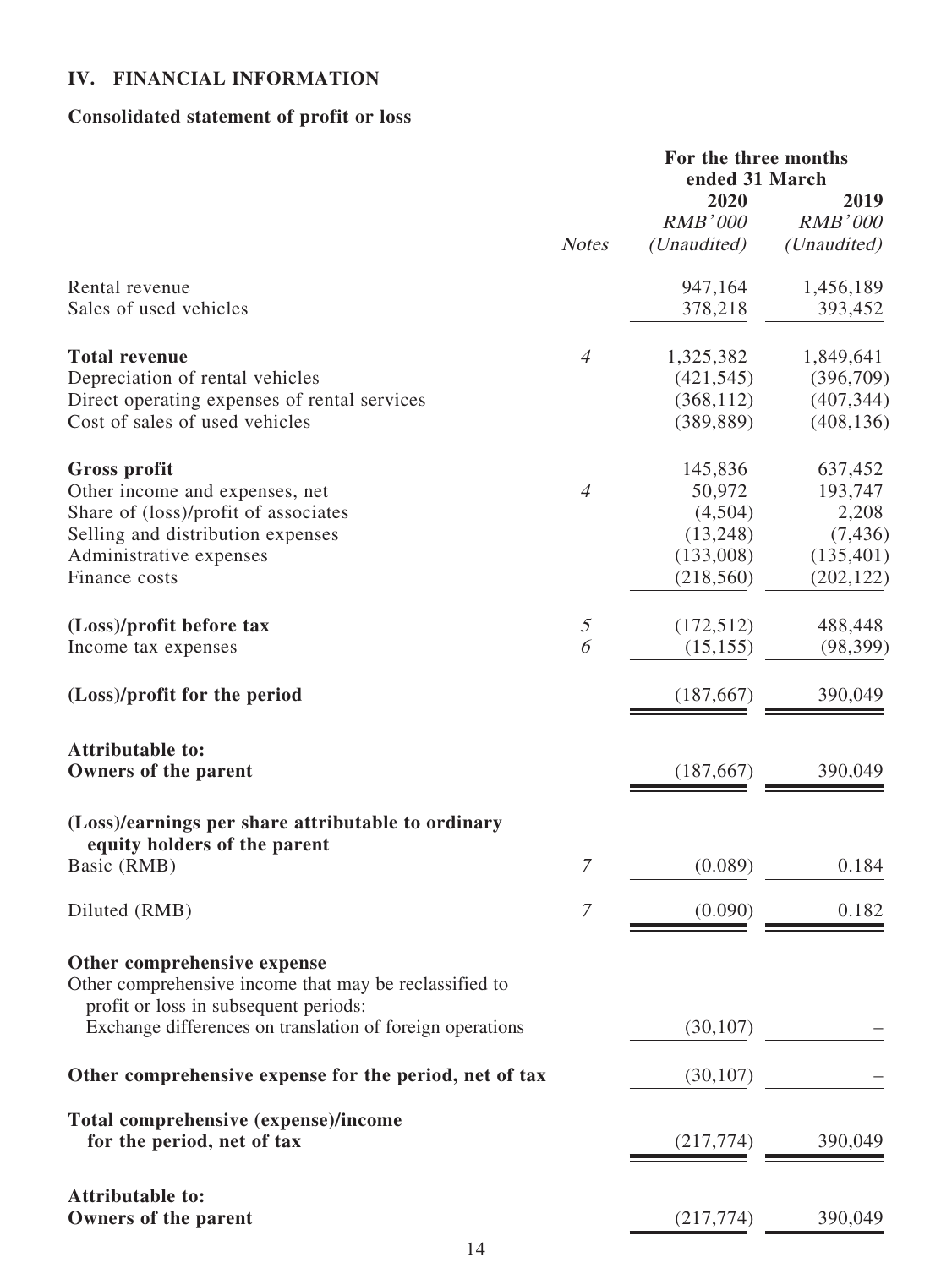# **Consolidated statement of financial position**

|              | As at            |                     |
|--------------|------------------|---------------------|
|              | 31 March<br>2020 | 31 December<br>2019 |
|              | <b>RMB'000</b>   | <b>RMB'000</b>      |
| <b>Notes</b> | (Unaudited)      | (Audited)           |
|              |                  |                     |
| $\mathcal S$ | 10,116,179       | 10,792,336          |
| 9            | 677,419          | 659,383             |
| 10           | 748,587          | 855,952             |
|              | 6,728            | 6,728               |
|              | 154,649          | 154,530             |
| 11           | 2,844,500        | 2,800,641           |
| 12           | 113,593          | 117,048             |
|              | 1,275            | 1,275               |
|              | 54,250           | 54,250              |
|              | 237,955          | 240,595             |
|              | 509,815          | 561,175             |
|              | 9,813            | 9,813               |
|              | 15,474,763       | 16,253,726          |
|              |                  |                     |
|              | 200,099          | 227,634             |
| 13           |                  | 96,810              |
|              | 499,583          | 443,861             |
| 14           | 1,206,970        | 1,343,958           |
| 10           | 272,069          | 341,319             |
| 17           |                  | 42,693              |
|              |                  | 522,510             |
|              | 3,303,693        | 5,360,520           |
|              | 5,611,731        | 8,379,305           |
|              |                  | 129,317             |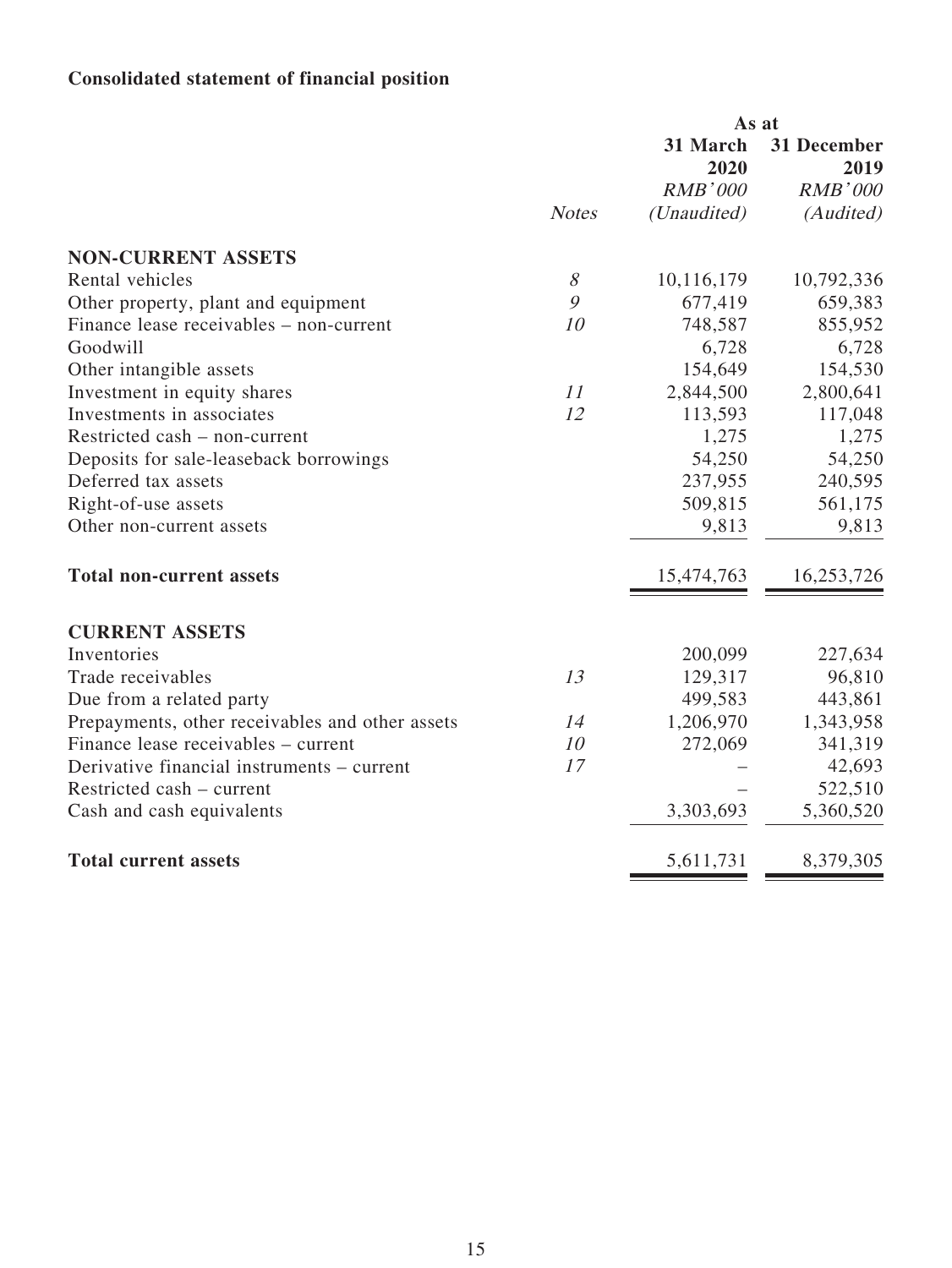# **Consolidated statement of financial position (continued)**

|                                                              |              | As at            |                     |
|--------------------------------------------------------------|--------------|------------------|---------------------|
|                                                              |              | 31 March<br>2020 | 31 December<br>2019 |
|                                                              |              | <b>RMB'000</b>   | <b>RMB'000</b>      |
|                                                              | <b>Notes</b> | (Unaudited)      | (Audited)           |
| <b>CURRENT LIABILITIES</b>                                   |              |                  |                     |
| Trade payables                                               | 15           | 73,355           | 86,753              |
| Other payables and accruals                                  |              | 843,058          | 964,641             |
| Advances from customers                                      |              | 256,895          | 241,943             |
| Interest-bearing bank and other borrowings – current         | 16           | 2,378,245        | 3,554,423           |
| Senior notes – current                                       | 18           | 2,114,733        | 2,284,546           |
| Due to a related party                                       |              | 109,867          | 101,831             |
| Income tax payable                                           |              | 38,179           | 55,475              |
| <b>Total current liabilities</b>                             |              | 5,814,332        | 7,289,612           |
| <b>NET CURRENT ASSETS</b>                                    |              | (202, 601)       | 1,089,693           |
| <b>TOTAL ASSETS LESS CURRENT LIABILITIES</b>                 |              | 15,272,162       | 17,343,419          |
| <b>NON-CURRENT LIABILITIES</b>                               |              |                  |                     |
| Senior notes – non-current                                   | 18           | 3,388,978        | 5,427,090           |
| Corporate bonds                                              | 19           | 1,025,081        | 1,024,221           |
| Interest-bearing bank and other borrowings                   |              |                  |                     |
| - non-current                                                | 16           | 2,775,759        | 2,589,269           |
| Deposits received for rental vehicles                        |              | 446              | 604                 |
| Deferred tax liabilities                                     |              | 179,039          | 209,555             |
| <b>Total non-current liabilities</b>                         |              | 7,369,303        | 9,250,739           |
| <b>Net assets</b>                                            |              | 7,902,859        | 8,092,680           |
|                                                              |              |                  |                     |
| <b>EQUITY</b><br>Equity attributable to owners of the parent |              |                  |                     |
| Share capital                                                |              | 131              | 131                 |
| Reserves                                                     |              | 4,552,197        | 4,554,351           |
| Retained profits                                             |              | 3,350,531        | 3,538,198           |
|                                                              |              |                  |                     |
| <b>Total equity</b>                                          |              | 7,902,859        | 8,092,680           |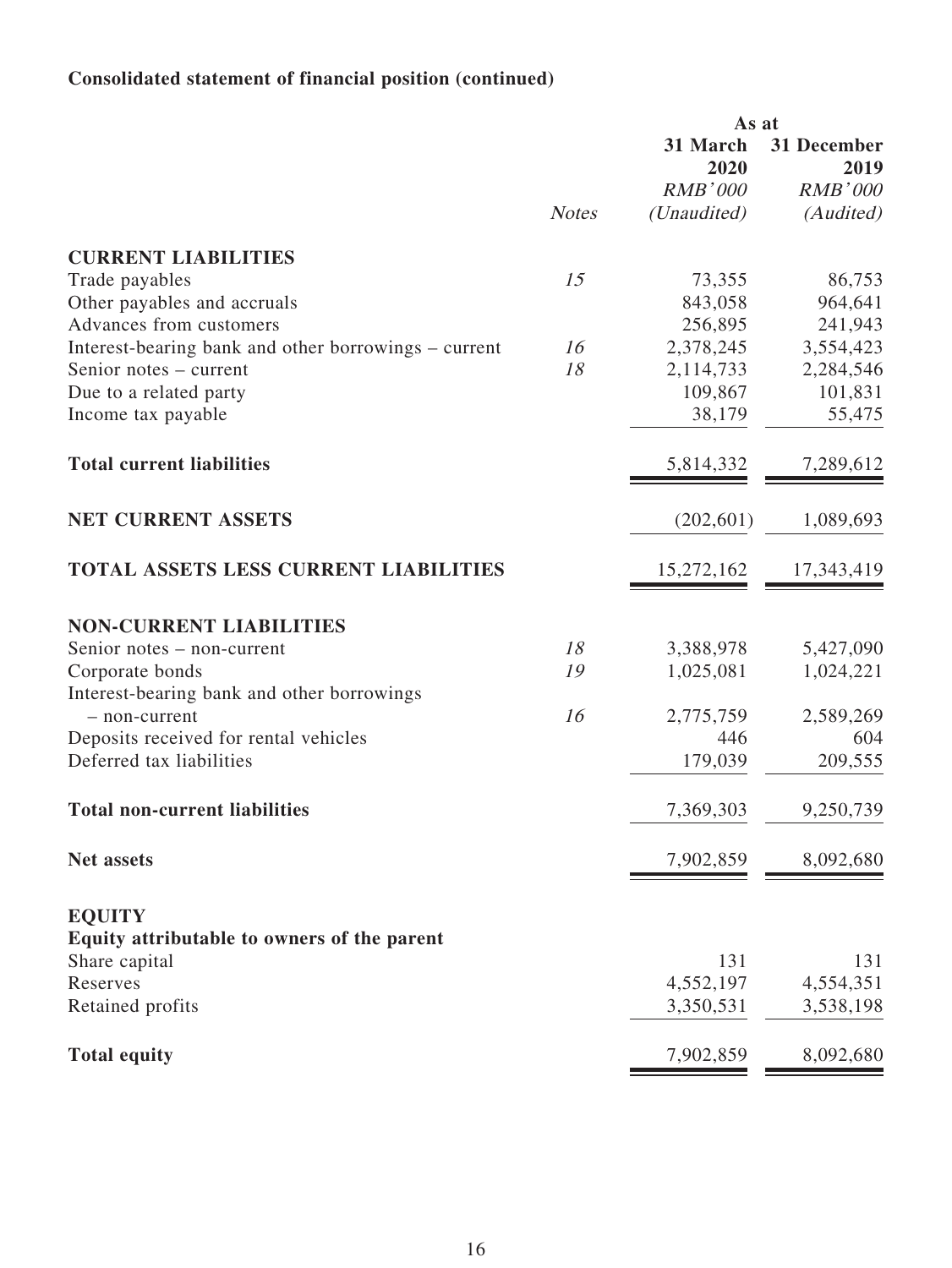# **Consolidated statement of cash flows**

|                                                                  | For the three months<br>ended 31 March |                |
|------------------------------------------------------------------|----------------------------------------|----------------|
|                                                                  | 2020                                   |                |
|                                                                  | <b>RMB'000</b>                         | <b>RMB'000</b> |
|                                                                  | ( <i>Unaudited</i> )                   | (Unaudited)    |
| <b>CASH FLOWS FROM OPERATING ACTIVITIES</b>                      |                                        |                |
| (Loss)/profit before tax:                                        | (172, 512)                             | 488,448        |
| Adjustments for operating activities:                            |                                        |                |
| Finance costs                                                    | 218,560                                | 202,122        |
| Share of loss/(profit) of associates                             | 4,504                                  | (2,208)        |
| Interest income                                                  | (23,771)                               | (24, 394)      |
| Loss on disposal of items of other property, plant and equipment | 258                                    | 87             |
| Fair value changes on derivative instrument-transactions         |                                        |                |
| not qualifying as hedges                                         | 3,411                                  | 5,270          |
| Depreciation of rental vehicles                                  | 421,545                                | 396,709        |
| Depreciation of other property, plant and equipment              | 14,871                                 | 16,411         |
| Depreciation of right-of-use assets/amortization                 |                                        |                |
| of prepaid land lease payments                                   | 49,560                                 | 24,757         |
| Amortization of other intangible assets                          | 683                                    | 950            |
| Impairment of trade receivables                                  | 310                                    | 1,251          |
| Exchange gain                                                    | (4,003)                                | (151, 731)     |
| Equity-settled share option expenses                             | 27,664                                 |                |
|                                                                  |                                        |                |
|                                                                  | 541,080                                | 957,672        |
| Increase in trade receivables                                    | (32, 817)                              | (14,685)       |
| (Increase)/decrease in amounts due from a related party          | (55, 722)                              | 67,134         |
| Decrease/(increase) in inventories                               | 27,535                                 | (60, 784)      |
| Decrease/(increase) in prepayments, other receivables            |                                        |                |
| and other assets                                                 | 130,676                                | (27, 395)      |
| Decrease in trade payables                                       | (13,398)                               | (31, 430)      |
| Increase in amounts due to a related party                       | 8,036                                  | 1,148          |
| Increase/(decrease) in advances from customers                   | 14,952                                 | (41, 653)      |
| Increase in other payables and accruals                          | 61,113                                 | 48,774         |
| Increase/(decrease) in rental vehicles                           | 254,612                                | (704, 056)     |
| Increase/(decrease) in finance lease receivables                 | 176,615                                | (9, 975)       |
| Tax paid                                                         | (52, 817)                              | (59, 336)      |
| Net cash flows generated from operating activities               | 1,059,865                              | 125,414        |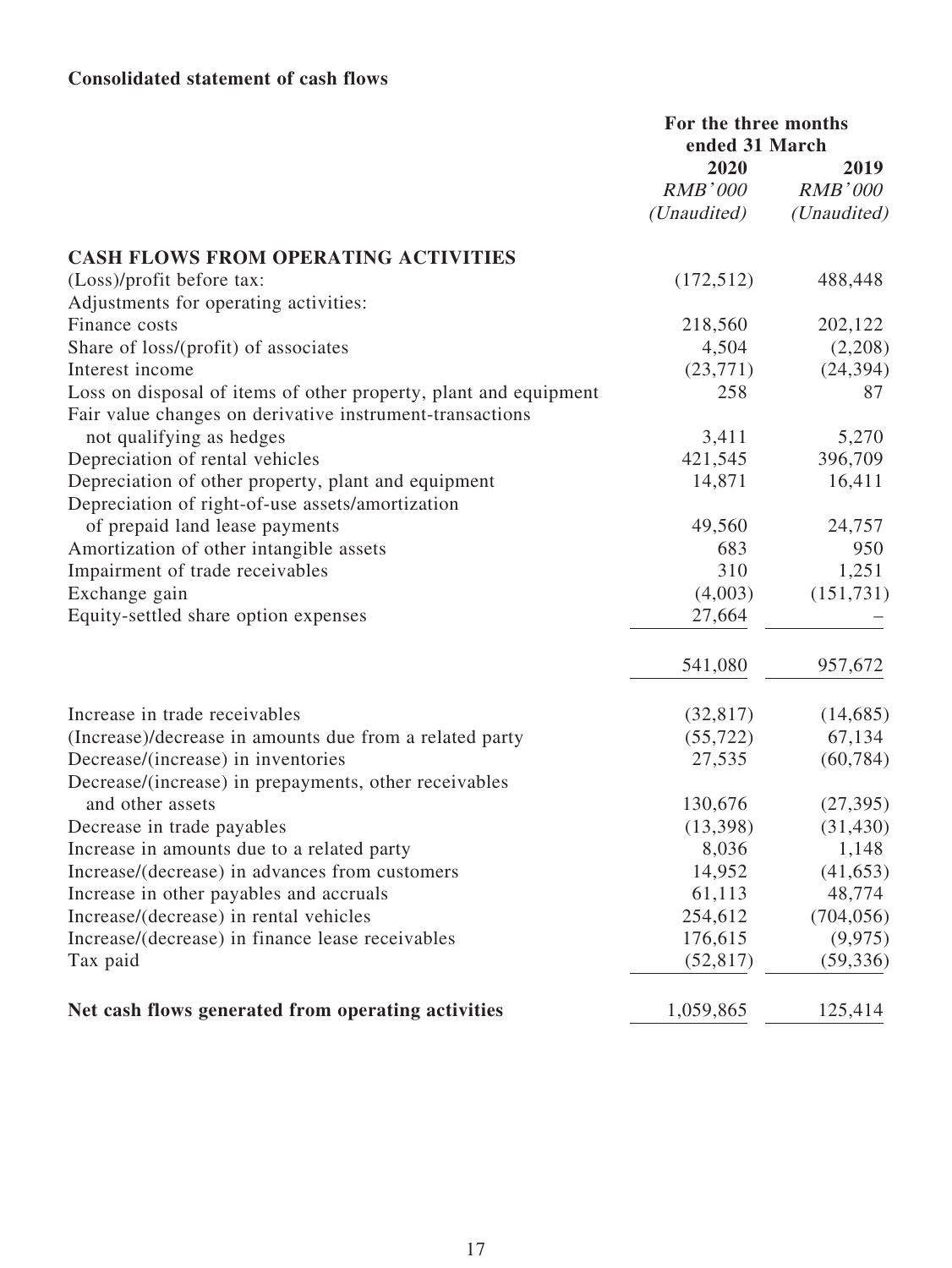# **Consolidated statement of cash flows (continued)**

|                                                                                                                                  | For the three months<br>ended 31 March |                                       |
|----------------------------------------------------------------------------------------------------------------------------------|----------------------------------------|---------------------------------------|
|                                                                                                                                  | 2020<br><b>RMB'000</b><br>(Unaudited)  | 2019<br><b>RMB'000</b><br>(Unaudited) |
| <b>CASH FLOWS FROM INVESTING ACTIVITIES</b>                                                                                      |                                        |                                       |
| Purchases of items of other property, plant and equipment<br>(Loss)/proceeds from disposal of items of other property, plant and | (33, 188)                              | (36, 850)                             |
| equipment                                                                                                                        | (155)                                  | 110                                   |
| Purchases of other intangible assets                                                                                             | (801)                                  | (3,695)                               |
| Settlement of derivative financial instruments                                                                                   | 39,282                                 |                                       |
| Interest received                                                                                                                | 21,423                                 | 57,884                                |
| Net cash flows generated from investing activities                                                                               | 26,561                                 | 17,449                                |
| <b>CASH FLOWS FROM FINANCING ACTIVITIES</b>                                                                                      |                                        |                                       |
| Addition of deposits for borrowings                                                                                              |                                        | 15,750                                |
| Increase in restricted cash                                                                                                      | 522,510                                |                                       |
| Proceeds from bank and other borrowings                                                                                          | 435,328                                | 1,041,251                             |
| Repayments of bank and other borrowings                                                                                          | (1,343,772)                            | (667, 797)                            |
| Proceeds from exercise of share options                                                                                          | 289                                    | 940                                   |
| Principal portion of lease payment                                                                                               | (207,988)                              | (17, 841)                             |
| Interest paid                                                                                                                    | (230,939)                              | (250, 930)                            |
| Repayments of senior notes                                                                                                       | (2,321,553)                            |                                       |
| Net cash flows (used in)/generated from financing activities                                                                     | (3, 146, 125)                          | 121,373                               |
| Net (decrease)/increase in cash and cash equivalents                                                                             | (2,059,699)                            | 264,236                               |
| Cash and cash equivalents at beginning of year                                                                                   | 5,360,520                              | 3,186,401                             |
| Effect of foreign exchange rate changes, net                                                                                     | 2,872                                  | (6,170)                               |
| Cash and cash equivalents at end of period                                                                                       | 3,303,693                              | 3,444,467                             |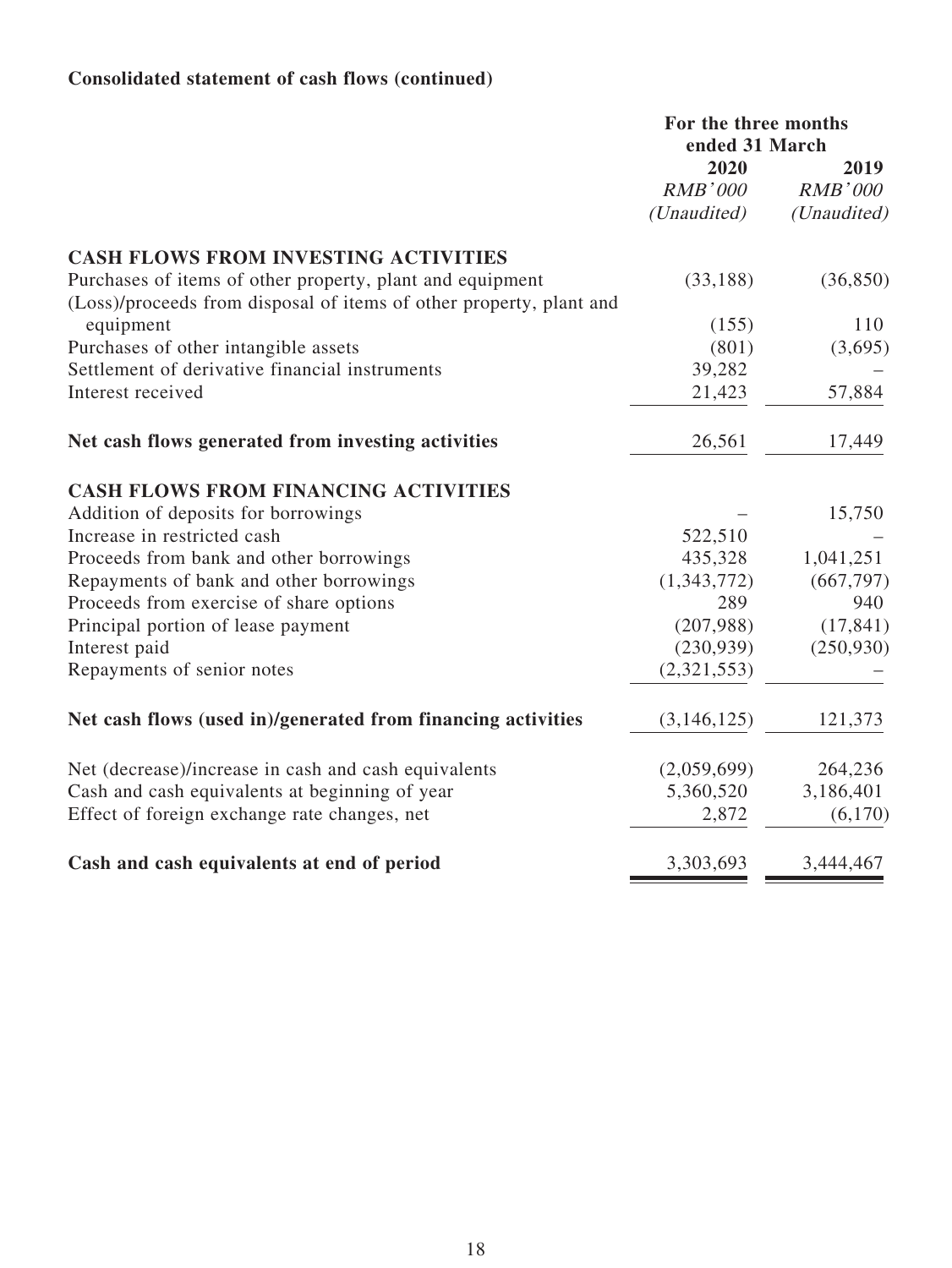## **NOTES TO CONSOLIDATED FINANCIAL STATEMENTS**

## **1. CORPORATE INFORMATION**

The Company was incorporated as an investment holding company under the laws of the Cayman Islands on 25 April 2014 in the name of China Auto Rental Inc., and changed its name to CAR Inc. on 17 June 2014. The registered and correspondence address is Cricket Square, Hutchins Drive, P.O. Box 2681, Grand Cayman KY1-1111, Cayman Islands. The Group is principally engaged in the car rental business.

## **2. BASIS OF PRESENTATION AND CHANGES IN THE GROUP'S ACCOUNTING POLICIES**

#### **2.1 Basis of presentation**

These financial statements have been prepared in accordance with International Financial Reporting Standards ("IFRSs") (which include all International Financial Reporting Standards, International Accounting Standards ("IASs") and Interpretations) issued by the International Accounting Standard Board ("IASB"), accounting principles generally accepted in Hong Kong and the disclosure requirements of the Hong Kong Companies Ordinance. They have been prepared under the historical cost convention, except for derivative financial instruments and equity investments which have been measured at fair value. These financial statements are presented in Renminbi ("RMB") and all values are rounded to the nearest thousand except when otherwise indicated.

## **2.2 Issued But Not Yet Effective International Financial Reporting Standards**

The Group has not adopted the following new and revised IFRSs, that have been issued but are not yet effective in these financial statements.

| IFRS 17               | Insurance Contracts <sup>1</sup>                                     |
|-----------------------|----------------------------------------------------------------------|
| Amendments to IFRS 10 | Sale or Contribution of Assets between an Investor and its Associate |
| and IAS 28 $(2011)$   | or Joint Venture <sup>2</sup>                                        |

- 1 Effective for annual periods beginning on or after 1 January 2021
- 2 Mandatory effective date is yet to be determined but available for adoption

#### **3. OPERATING SEGMENT INFORMATION**

The Group's principal business is the provision of car rental and other related services to its customers. For management purposes, the Group operates in one business unit based on its services, and has one reportable segment which is the provision of car rental and other related services.

## **Information about geographical area**

Since all of the Group's revenue was generated from the car rental and related services in Mainland China and all of the Group's identifiable assets and liabilities were located in Mainland China, no geographical information is presented in accordance with IFRS 8 Operating Segments.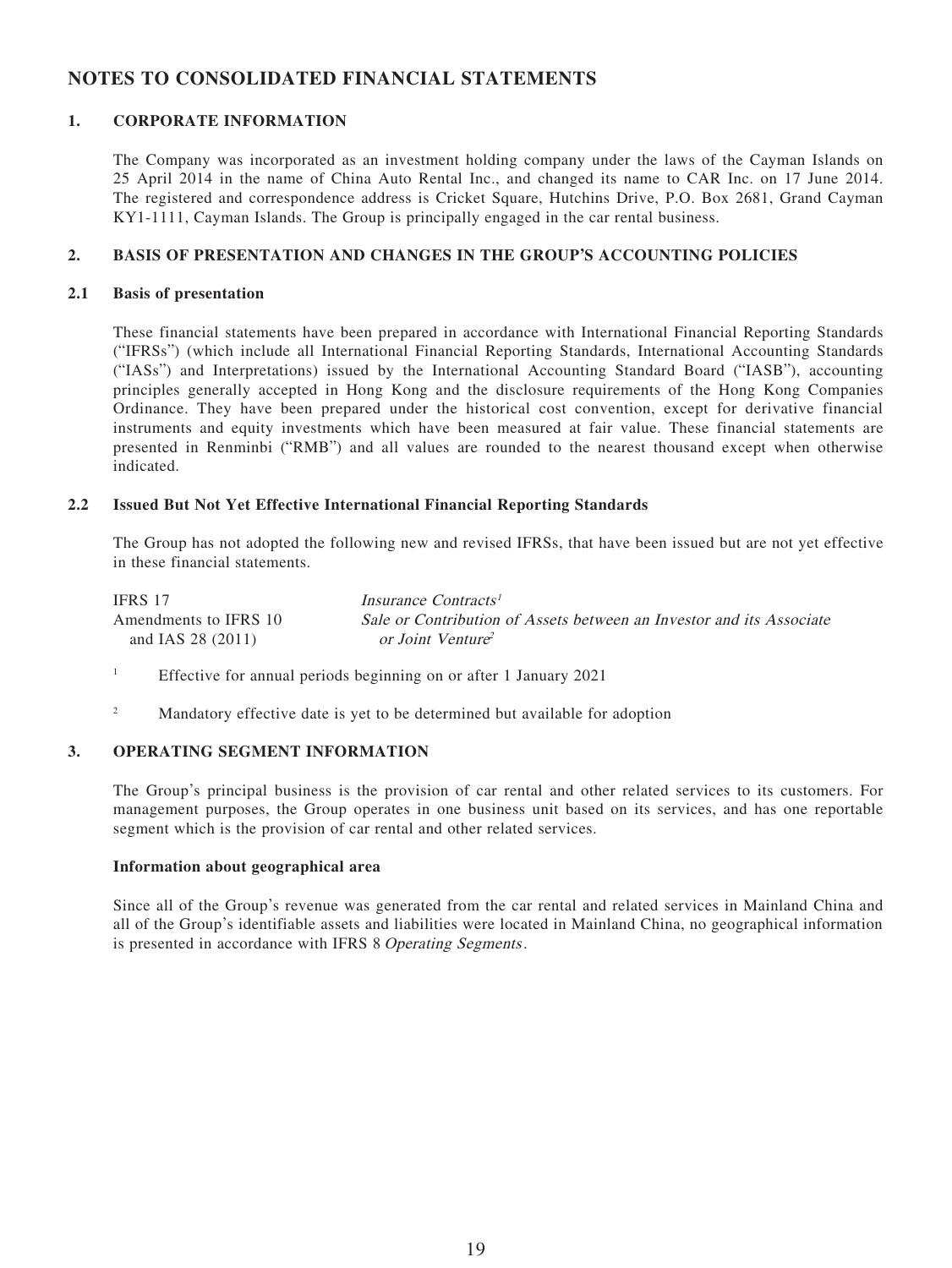## **4. REVENUE, OTHER INCOME AND EXPENSES, NET**

Revenue mainly represents the value of rental service rendered and the net invoiced value of rental vehicles sold, net of business tax and discounts allowed.

An analysis of revenue, other income and expenses, net is as follows:

|                                                                  | For the three months<br>ended 31 March |                |
|------------------------------------------------------------------|----------------------------------------|----------------|
|                                                                  | 2020                                   | 2019           |
|                                                                  | <b>RMB'000</b>                         | <b>RMB'000</b> |
|                                                                  | (Unaudited)                            | (Unaudited)    |
| Revenue                                                          |                                        |                |
| Car rental revenue                                               | 878,454                                | 1,265,643      |
| Fleet rental & other revenue                                     | 68,710                                 | 190,546        |
| Sales of used vehicles                                           | 378,218                                | 393,452        |
|                                                                  | 1,325,382                              | 1,849,641      |
| Other income and expenses, net                                   |                                        |                |
| Interest income                                                  | 23,771                                 | 24,394         |
| Exchange gain                                                    | 4,003                                  | 151,731        |
| Government grants                                                | 23,146                                 | 17,706         |
| Loss on disposal of items of other property, plant and equipment | (258)                                  | (87)           |
| Fair value changes on derivative instrument-transactions not     |                                        |                |
| qualifying as hedges                                             | (3,411)                                | (5,270)        |
| Others                                                           | 3,721                                  | 5,273          |
|                                                                  | 50,972                                 | 193,747        |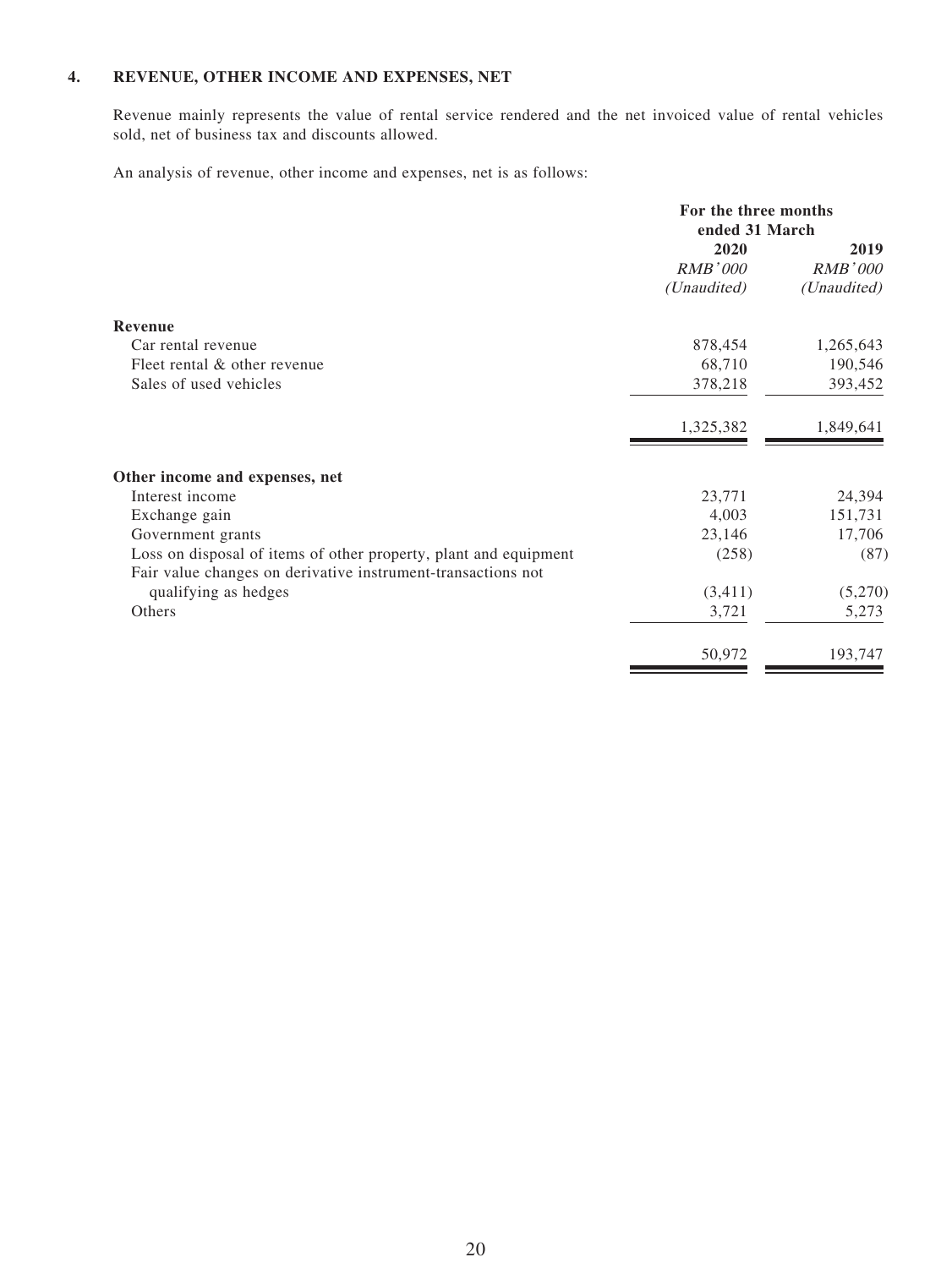## **5. (LOSS)/PROFIT BEFORE TAX**

The Group's (loss)/profit before tax is arrived at after charging/(crediting):

|                                                                     | For the three months |                |
|---------------------------------------------------------------------|----------------------|----------------|
|                                                                     | ended 31 March       |                |
|                                                                     | 2020                 | 2019           |
|                                                                     | <b>RMB'000</b>       | <i>RMB'000</i> |
|                                                                     | (Unaudited)          | (Unaudited)    |
| Cost of sales of used vehicles                                      | 389,889              | 408,136        |
| Depreciation of rental vehicles                                     | 421,545              | 396,709        |
| Depreciation of other property, plant, and equipment                | 14,871               | 16,411         |
| Depreciation of right-of-use assets/amortization                    |                      |                |
| of prepaid land lease payments                                      | 49,560               | 24,757         |
| Amortization of other intangible assets*                            | 683                  | 950            |
| Minimum lease payments under operating leases in respect of         |                      |                |
| - offices and stores                                                |                      | 15,198         |
| - rental vehicles                                                   |                      | 2,553          |
| Lease payments not included in the measurement of lease liabilities | 9,550                |                |
| Wages and salaries                                                  | 151,317              | 171,191        |
| Equity-settled share option expenses                                | 27,664               |                |
| Pension scheme contributions**                                      | 29,971               | 40,716         |
| Insurance expenses                                                  | 54,150               | 66,675         |
| Repair and maintenance                                              | 41,469               | 60,025         |
| Exchange gain                                                       | (4,003)              | (151, 731)     |
| Auditors' remuneration                                              | 1,100                | 1,000          |
| Impairment of trade receivables                                     | 310                  | 1,251          |
| Loss on disposal of items of other property, plant and equipment    | 258                  | 87             |
| Advertising and promotion expenses                                  | 3,103                | 650            |
| Fair value changes on derivative instrument-transactions not        |                      |                |
| qualifying as hedges                                                | 3,411                | 5,270          |
| Share of loss/(profit) of associates                                | 4,504                | (2,208)        |
| Finance costs                                                       | 218,560              | 202,122        |

\* The amortization of other intangible assets for the three months ended 31 March 2020 and 2019 is included in "Administrative expenses" in the consolidated statements of profit or loss.

\*\* Employees of the Group's subsidiaries in Mainland China are required to participate in defined contribution retirement schemes which are administered and operated by the local municipal government.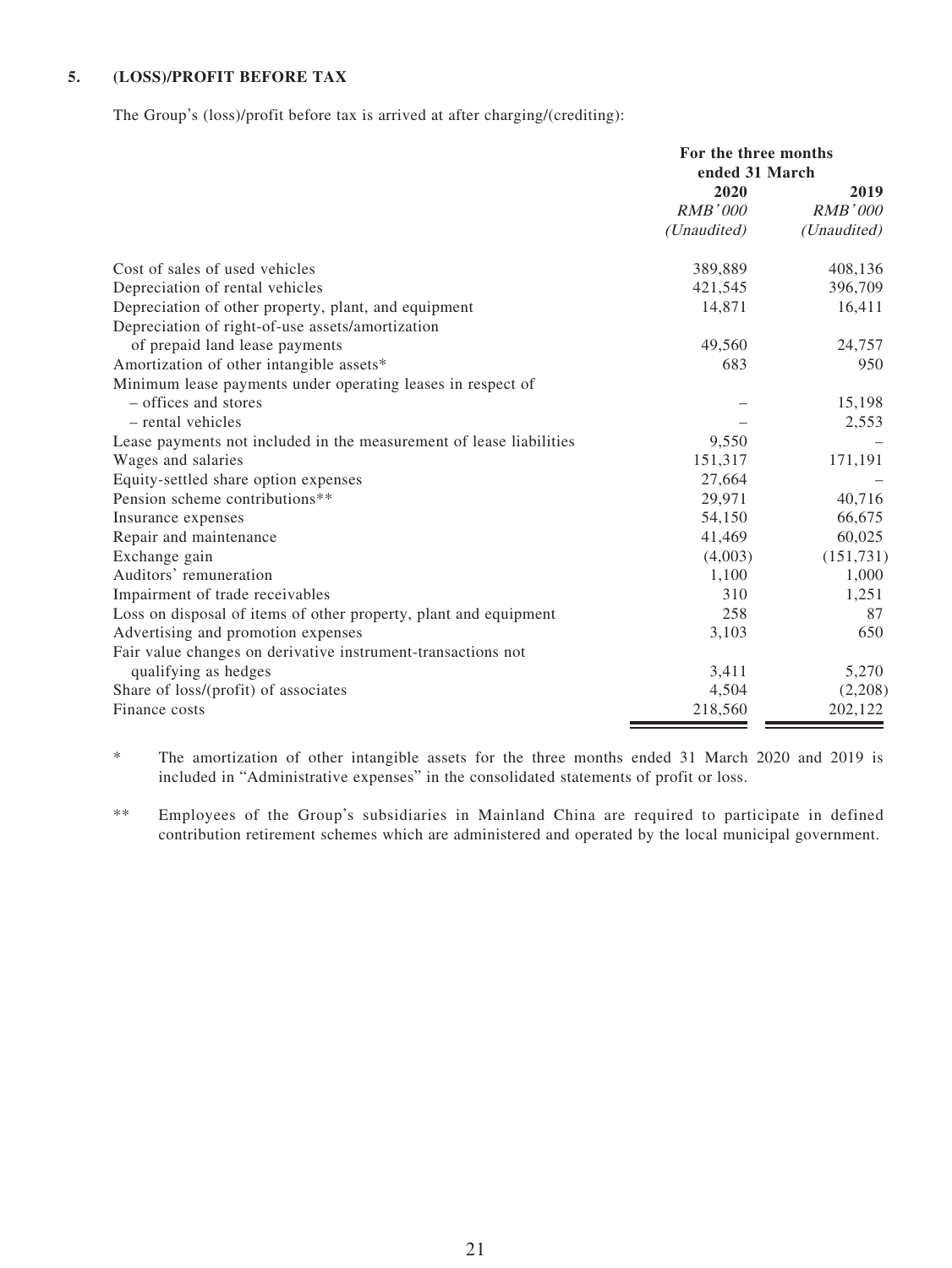## **6. INCOME TAX EXPENSES**

The major components of income tax expenses of the Group during the period are as follows:

|                                 |                                | For the three months<br>ended 31 March |  |
|---------------------------------|--------------------------------|----------------------------------------|--|
|                                 | 2020<br>RMB'000<br>(Unaudited) | 2019<br><b>RMB'000</b>                 |  |
|                                 |                                | ( <i>Unaudited</i> )                   |  |
| Current income tax              | 43,032                         | 103,311                                |  |
| Deferred tax                    | (27, 877)                      | (4,912)                                |  |
| Total tax charge for the period | 15,155                         | 98,399                                 |  |

Pursuant to the rules and regulations of the Cayman Islands and the British Virgin Islands ("BVI"), the Group is not subject to any income tax in the Cayman Islands and BVI.

The provision for current income tax in Mainland China is based on a statutory rate of 25% of the assessable profits of subsidiaries of the Group as determined in accordance with the PRC Corporate Income Tax Law which was approved and became effective on 1 January 2008 except for Haike (Pingtan) Technology Co., Ltd. ("Haike Pingtan"). Haike Pingtan is qualified as an encouraged industry company established in the comprehensive experimentation area in Pingtan, Fujian Province, and therefore is entitled to a preferential corporate income tax rate of 15% pursuant to CaiShui 2014 No. 26 issued by the Ministry of Finance of the People's Republic of China.

No Hong Kong profits tax on the Group's subsidiary has been provided at the rate of 16.5% as there is no assessable profit arising in Hong Kong during the year.

Pursuant to the PRC Corporate Income Tax Law, a 10% withholding income tax is levied on earnings of non-resident enterprises derived from the operation in Mainland China. The withholding tax derived from inter-company charges of certain overseas subsidiaries to PRC subsidiaries amounted to RMB6,724,000 for the three months ended 31 March 2020 (for the three months ended 31 March 2019: RMB9,045,000).

A reconciliation of the tax expenses applicable to profit before tax using the statutory rate in Mainland China to the tax expenses at the effective tax rate is as follows:

|                                                                     | For the three months<br>ended 31 March |                                                |
|---------------------------------------------------------------------|----------------------------------------|------------------------------------------------|
|                                                                     | 2020<br><i>RMB'000</i><br>(Unaudited)  | 2019<br><i>RMB'000</i><br>( <i>Unaudited</i> ) |
| (Loss)/profit before tax                                            | (172, 512)                             | 488,448                                        |
| Tax at PRC statutory tax rate of 25%                                | (43, 128)                              | 122,112                                        |
| Tax effect of tax rate difference between PRC and overseas entities | 44,799                                 | (16, 459)                                      |
| Utilization of unrecognized deferred tax assets                     |                                        | 500                                            |
| Tax losses not recognised                                           | 27,408                                 |                                                |
| True up of income tax in respect of prior year                      | (261)                                  |                                                |
| PRC entity with preferential tax rate                               | (5,715)                                | (17, 495)                                      |
| Expenses not deductible for tax                                     | 438                                    | 696                                            |
| Withholding tax on the deemed income.                               | 6,724                                  | 9,045                                          |
| Income not subject to tax                                           | (15,110)                               |                                                |
| Total charge for the period                                         | 15,155                                 | 98,399                                         |

The effective tax rate of the Group was -8.8% for the period ended 31 March 2020 (for the period ended 31 March 2019: 20.2%)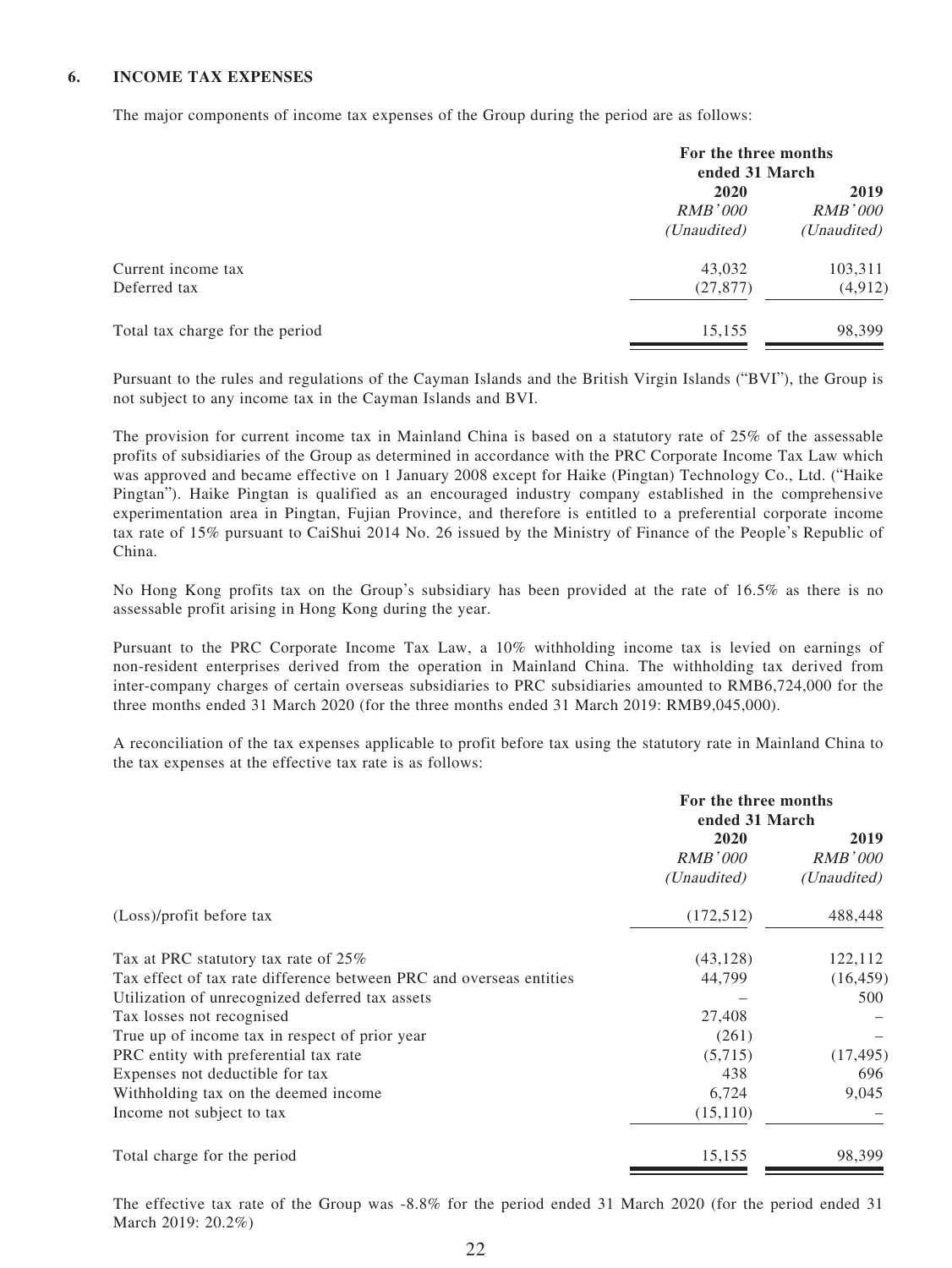## **7. (LOSS)/EARNINGS PER SHARE ATTRIBUTED TO ORDINARY EQUITY HOLDERS OF THE PARENT**

The calculation of the basic (loss)/earnings per share amount is based on the profit for the period attributable to ordinary equity holders of the parent, and the weighted average number of ordinary shares of 2,119,913,600 (for the three months ended 31 March 2019: 2,118,906,428) in issue during the period, as adjusted to reflect the rights issue during the period, if any.

The calculation of the diluted (loss)/earnings per share amount is based on the profit for the period attributable to ordinary equity holders of the parent. The weighted average number of ordinary shares used in the calculation is the number of ordinary shares in issue during the period, as used in the basic earnings per share calculation, and the weighted average number of ordinary shares assumed to have been issued at no consideration on the deemed exercise of all dilutive potential ordinary shares into ordinary shares.

The calculations of basic and diluted (loss)/earnings per share are based on:

|                                                                                                                                             | For the three months<br>ended 31 March |               |  |  |                        |
|---------------------------------------------------------------------------------------------------------------------------------------------|----------------------------------------|---------------|--|--|------------------------|
|                                                                                                                                             | 2020                                   | RMB'000       |  |  | 2019<br><b>RMB'000</b> |
|                                                                                                                                             | (Unaudited)                            | (Unaudited)   |  |  |                        |
| (Loss)/earnings                                                                                                                             |                                        |               |  |  |                        |
| (Loss)/profit attributable to ordinary equity holders of the parent, used in<br>the basic and diluted (loss)/earnings per share calculation | (187,667)                              | 390,049       |  |  |                        |
| <b>Shares</b>                                                                                                                               |                                        |               |  |  |                        |
| Weighted average number of ordinary shares in issue during the period<br>used in the basic earnings per share calculation                   | 2,119,913,600                          | 2,118,906,428 |  |  |                        |
| Effect of dilution – weighted average number of ordinary shares:                                                                            |                                        |               |  |  |                        |
| Share option                                                                                                                                | (27,665,676)                           | 23,429,492    |  |  |                        |
|                                                                                                                                             | 2,092,247,924                          | 2,142,335,920 |  |  |                        |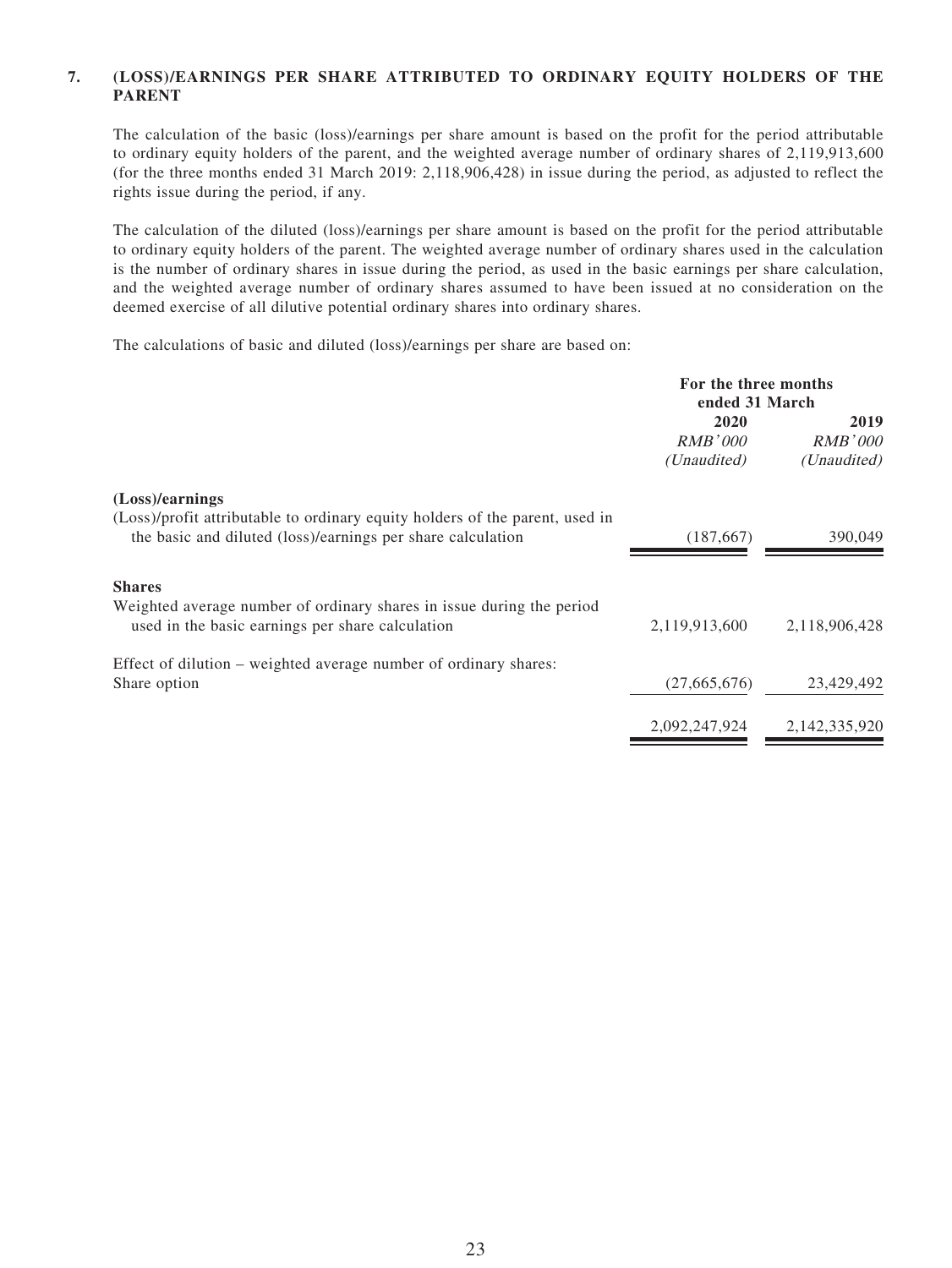## **8. RENTAL VEHICLES**

| For the three months |                |
|----------------------|----------------|
| ended 31 March       |                |
| 2020                 | 2019           |
| <b>RMB'000</b>       | <b>RMB'000</b> |
| (Unaudited)          | (Unaudited)    |
|                      |                |
| 14,266,149           | 13,769,773     |
| (3,473,813)          | (2,981,401)    |
| 10,792,336           | 10,788,372     |
| 10,792,336           | 10,788,372     |
| 91,469               | 1,179,615      |
| (366, 942)           | (464, 757)     |
|                      | (10, 802)      |
| (400, 684)           | (396, 708)     |
| 10,116,179           | 11,095,720     |
|                      |                |
|                      | 14,231,313     |
| (3,588,647)          | (3, 135, 593)  |
| 10,116,179           | 11,095,720     |
|                      | 13,704,826     |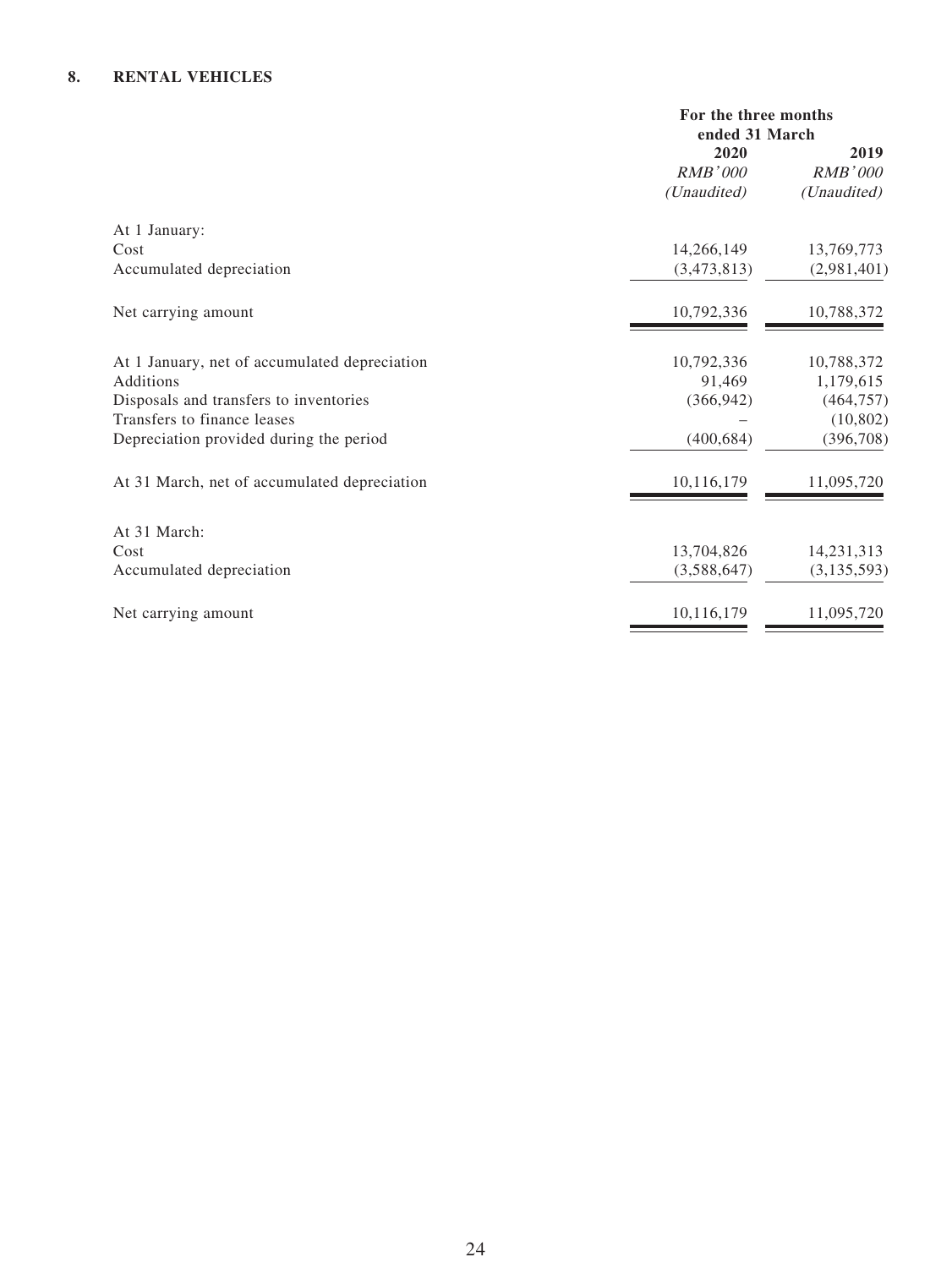Vehicles with carrying values of RMB1,525,827,000 as at 31 March 2020 (31 March 2019: RMB305,118,000) had been pledged to secure the Group's certain interest-bearing loans (Note 16).

Included in the Group's rental vehicles as at 31 March 2020 were rental vehicles with a net carrying amount of RMB2,558,245,000 (31 March 2019: RMB141,728,000) purchased from car dealers and the Group has the option to require the car dealer to repurchase vehicles at a specified price and date, subject to certain vehicle condition and mileage. The Group currently plans to execute the repurchase option and depreciates vehicles with an amount equal to the difference of the initial purchase payment and the contractual repurchase price, thereby minimizing any gain or loss.

## **9. OTHER PROPERTY, PLANT AND EQUIPMENT**

#### **Acquisitions and disposals**

During the three months ended 31 March 2020, the Group acquired items of other property, plant and equipment with a cost of RMB33,008,000 (for the three months ended 31 March 2019: RMB36,817,000); and charged depreciation for items of other property, plant and equipment of RMB14,871,000 (for the three months ended 31 March 2019: RMB16,411,000).

During the three months ended 31 March 2020, assets with a net book value of RMB101,000 were disposed by the Group (for the three months ended 31 March 2019: RMB197,000).

During the three months ended 31 March 2020, the Group was not in the acquisition of subsidiaries (for the three months ended 31 March 2019: Nil).

#### **10. FINANCE LEASE RECEIVABLES**

Certain rental vehicles have been leased out through finance leases entered into by the Group. Finance lease receivables are comprised of the following:

|                                       | As at            |                     |
|---------------------------------------|------------------|---------------------|
|                                       | 31 March<br>2020 | 31 December<br>2019 |
|                                       | <i>RMB'000</i>   | RMB'000             |
|                                       | (Unaudited)      | (Audited)           |
| Net minimum lease payments receivable | 1,363,604        | 1,639,128           |
| Unearned finance income               | (342, 948)       | (441, 857)          |
| Total net finance lease receivables   | 1,020,656        | 1,197,271           |
| Less: current portion                 | 272,069          | 341,319             |
| Non-current portion                   | 748,587          | 855,952             |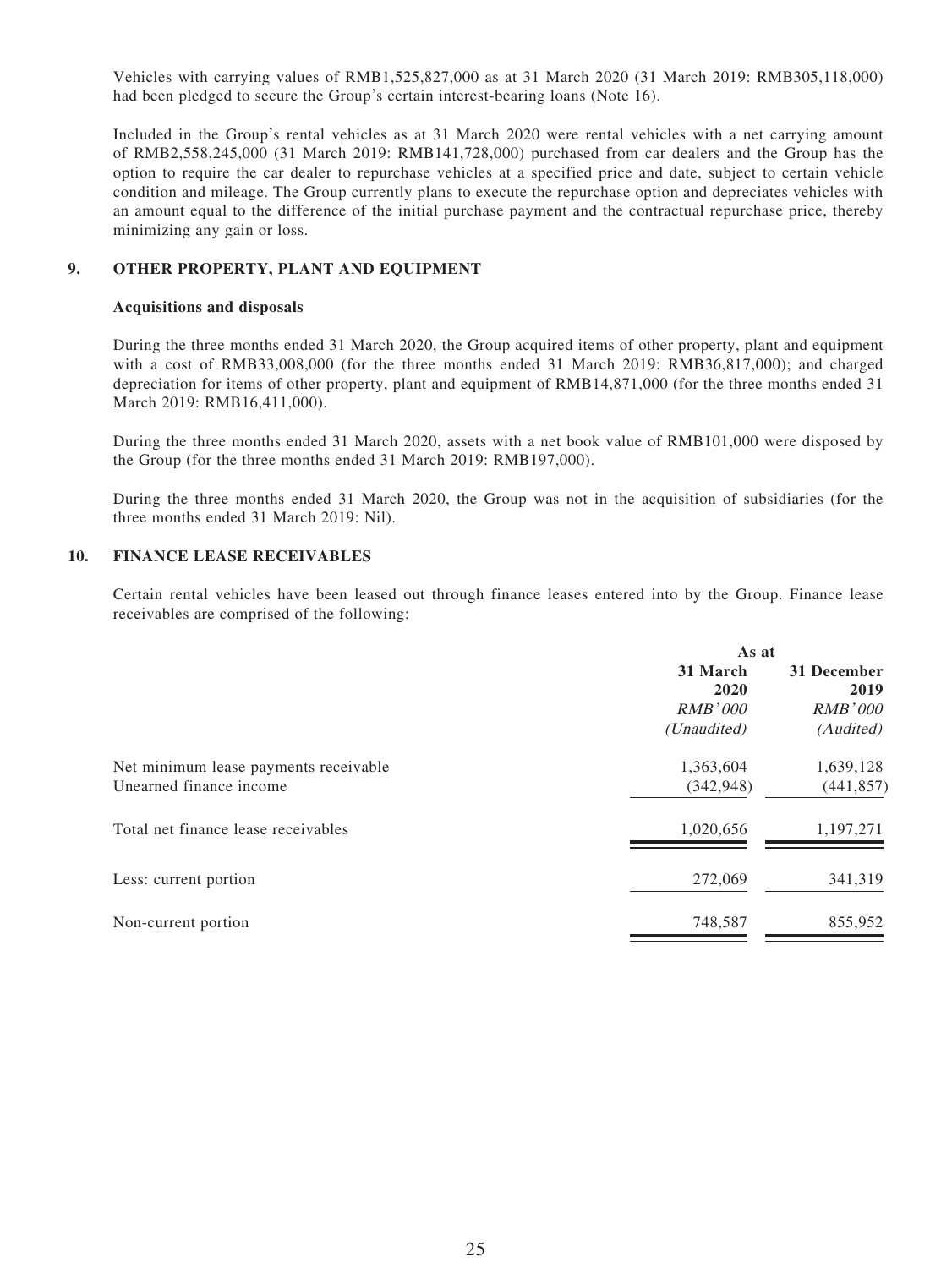Future minimum lease payments to be received under non-cancellable finance lease arrangements as at 31 March 2020 and 31 December 2019 are as follows:

|                                         | As at          |                |
|-----------------------------------------|----------------|----------------|
|                                         | 31 March       | 31 December    |
|                                         | 2020           | 2019           |
|                                         | <i>RMB'000</i> | <b>RMB'000</b> |
|                                         | (Unaudited)    | (Audited)      |
| Within one year                         | 350,766        | 485,816        |
| In the second to fifth years, inclusive | 1,012,838      | 1,153,312      |
|                                         | 1,363,604      | 1,639,128      |
|                                         |                |                |

The present values of minimum lease payments to be received under non-cancellable finance lease arrangements as at 31 March 2020 and 31 December 2019 are as follows:

|                                         | As at            |                     |  |
|-----------------------------------------|------------------|---------------------|--|
|                                         | 31 March<br>2020 | 31 December<br>2019 |  |
|                                         | <b>RMB'000</b>   | <b>RMB'000</b>      |  |
|                                         | (Unaudited)      | (Audited)           |  |
| Within one year                         | 272,069          | 341,319             |  |
| In the second to fifth years, inclusive | 748,587          | 855,952             |  |
|                                         | 1,020,656        | 1,197,271           |  |

#### **11. INVESTMENT IN EQUITY SHARES**

|                                                                                                                                                                   | As at                       |                                |
|-------------------------------------------------------------------------------------------------------------------------------------------------------------------|-----------------------------|--------------------------------|
|                                                                                                                                                                   | 31 March<br>2020<br>RMB'000 | 31 December<br>2019<br>RMB'000 |
| Investments in equity shares of a publicly held company<br>- UCAR Inc. (神州優車股份有限公司) (formerly, Huaxia United<br>Science & Technology Co., Ltd.) ("Huaxia United") | (Unaudited)<br>2.844,500    | (Audited)<br>2.800.641         |

In December 2015, UCAR Cayman implemented a corporate restructuring (the "UCAR Cayman Restructuring"), whereby the existing shareholders of UCAR Cayman would acquire equity interests and increase capital in Huaxia United. The amount of the capital increase in Huaxia United was contributed by the distribution from UCAR Cayman to its then shareholders. Upon completion of the UCAR Cayman Restructuring, the percentage of equity interests held by the Group, through China Auto Rental Limited ("CAR HK", a wholly-owned subsidiary of the Company), in Huaxia United will be the same as the Company's then shareholding percentage in UCAR Cayman (i.e. 9.35%). In January 2016, UCAR Cayman transferred its chauffeured car services business to Huaxia United and the Business Transfer resulted in an accounting reclassification of RMB1,542,409,000 from the preference share investment in UCAR Cayman to the ordinary share investment in Huaxia United. Huaxia United subsequently changed its name to UCAR Inc. (神州優車股份有限公司). The equity interest held by CAR HK in UCAR was diluted from 9.35% as at 31 December 2015 to 7.42% as at 31 December 2016 after a series of capital injections in UCAR from third parties before the completion of UCAR's listing on the National Equities Exchange and Quotations of the PRC ("NEEQ") in July 2016. The equity interest held by CAR HK in UCAR was further diluted to 6.27% as at 31 December 2017 after a series of new capital injections in UCAR from third parties in 2017.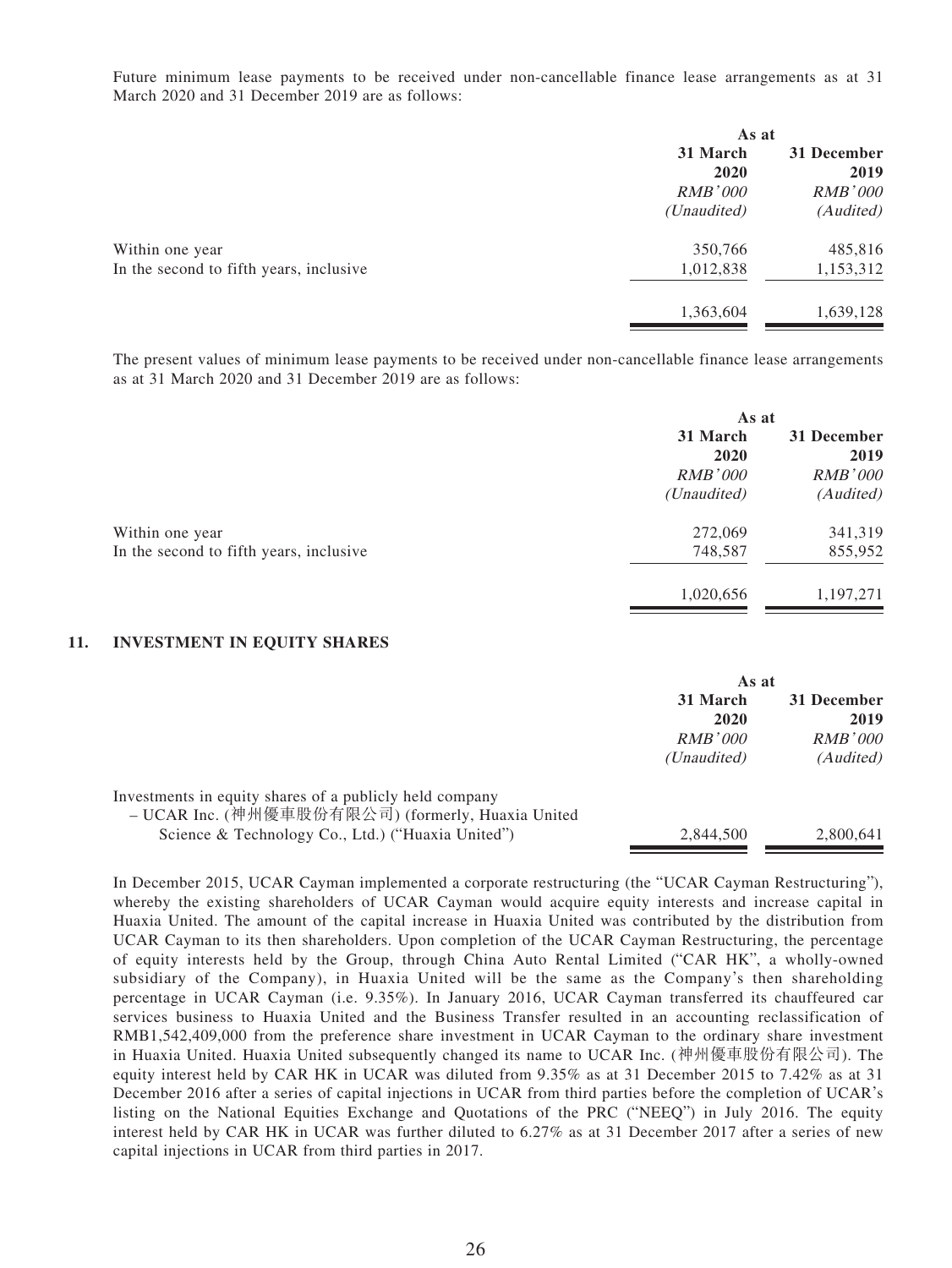The directors of the Company are of the opinion that the Group does not have significant influence over Huaxia United or UCAR and the Group designated such equity investment in Huaxia United or UCAR as a financial asset at fair value through profit or loss upon initial recognition.

The equity shares of UCAR were measured at fair value and were classified as Level 3 fair value measurement. The fair value of the ordinary share investment in UCAR was estimated with the assistance of an independent valuation company. The fair value of the ordinary share investment in UCAR as at 31 December 2019 was based on the market approach with reference to the market multiples from comparable companies with consideration of the size, profitability and development stage of the industry and those comparable companies.

## **12. INVESTMENTS IN ASSOCIATES**

| As at            |                     |
|------------------|---------------------|
| 31 March<br>2020 | 31 December<br>2019 |
| <i>RMB'000</i>   | <i>RMB'000</i>      |
| (Unaudited)      | (Audited)           |
|                  |                     |
| 44,125           | 46,222              |
| 69,468           | 70,826              |
| 113,593          | 117,048             |
|                  |                     |

Particulars of the associates are as follows:

| <b>Name</b>                                                              | <b>Particulars of</b><br>issued shares held | <b>Place of</b><br>incorporation/<br><b>Registration and</b><br>principal place of<br><b>business</b> | Percentage<br>of ownership<br>interest<br>attributable to<br>the Group | <b>Principal activities</b>                                                                  |
|--------------------------------------------------------------------------|---------------------------------------------|-------------------------------------------------------------------------------------------------------|------------------------------------------------------------------------|----------------------------------------------------------------------------------------------|
| Beijing QWOM<br>Technology Co.,<br>Ltd. (北京氫動益維<br>科技股份有限公司)<br>("OWOM") | Ordinary shares                             | PRC/Mainland<br>China                                                                                 | 30                                                                     | Providing mobile internet<br>digital marketing<br>solutions based on big<br>data analytics   |
| Botpy Inc. ("Botpy")                                                     | Preference shares                           | Cayman Islands                                                                                        | 40                                                                     | Providing automotive<br>insurance business<br>and solutions of the<br>automotive aftermarket |

The Group, through its wholly-owned subsidiary, namely Haike Pingtan acquired 30% equity interests in QWOM in April 2016. The Group's interest in QWOM is accounted for using the equity method in the consolidated financial statements. QWOM had completed listing on the NEEQ in December 2016.

The Group, through its wholly-owned subsidiary Premium Auto Rental (China) Limited, acquired 40% equity interests in Botpy in February 2019. The Group's interest in Botpy is accounted for using the equity method in the consolidated financial statements.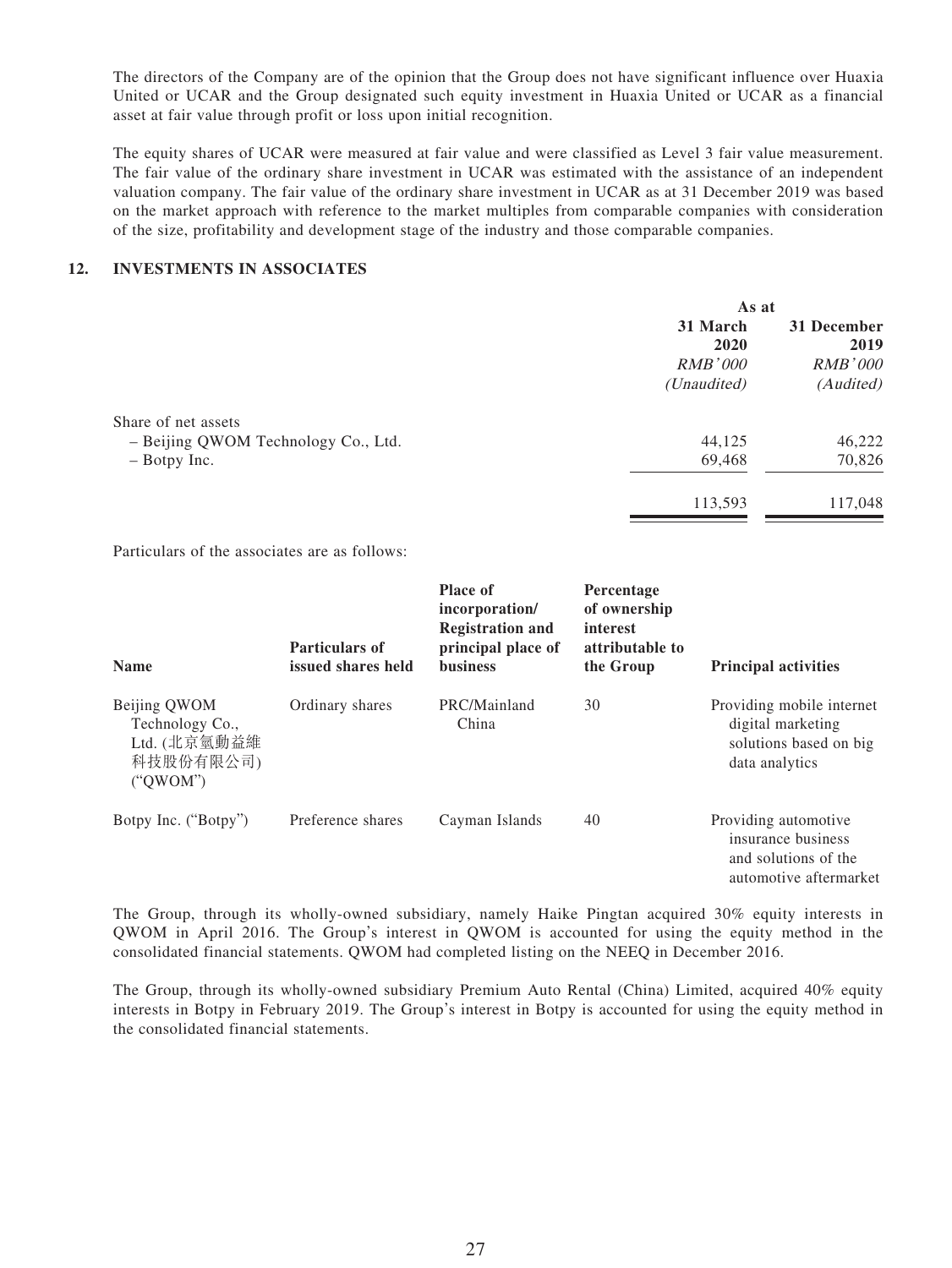The following table illustrates the financial information of the Group's associates:

|                                                            | As at                                               |                                                    |
|------------------------------------------------------------|-----------------------------------------------------|----------------------------------------------------|
|                                                            | 31 March<br>2020<br>RMB'000<br>( <i>Unaudited</i> ) | 31 December<br>2019<br><b>RMB'000</b><br>(Audited) |
| <b>OWOM</b>                                                |                                                     |                                                    |
| Share of the associate's (loss)/profit for the period      | (2,097)                                             | 4,311                                              |
| Share of the associate's total comprehensive (loss)/income | (2,097)                                             | 4,311                                              |
| Carrying amount of the Group's investment in the associate | 44,125                                              | 46,222                                             |
| <b>Botpy</b>                                               |                                                     |                                                    |
| Share of the associate's (loss)/profit for the period      | (2,407)                                             | 1,975                                              |
| Share of the associate's total comprehensive (loss)/income | (2,407)                                             | 1,975                                              |
| Change in foreign currency transaction                     | 1,049                                               |                                                    |
| Carrying amount of the Group's investment in the associate | 69,468                                              | 70,826                                             |

#### **13. TRADE RECEIVABLES**

|                      | As at          |                |
|----------------------|----------------|----------------|
|                      | 31 March       | 31 December    |
|                      | 2020           | 2019           |
|                      | <b>RMB'000</b> | <b>RMB'000</b> |
|                      | (Unaudited)    | (Audited)      |
| Trade receivables    | 134,039        | 100,836        |
| Impairment provision | (4, 722)       | (4,026)        |
|                      | 129,317        | 96,810         |

The Company generally does not provide credit term to car rental customers. The credit period for fleet rental customers and finance lease customers is generally one to three months for major customers. The Group seeks to maintain strict control over its outstanding receivables to minimise credit risk. Overdue balances are reviewed regularly by senior management. In view of the aforementioned and the fact that the Group's trade receivables relate to a large number of diversified customers, there is no significant concentration of credit risk. The Group does not hold any collateral or other credit enhancements over its trade receivable balances. Trade receivables are non-interest-bearing.

An ageing analysis of the trade receivables as at 31 March 2020 and 31 December 2019, based on the invoice date and net of provisions, is as follows:

|                 | As at       |                |
|-----------------|-------------|----------------|
|                 | 31 March    | 31 December    |
|                 | 2020        | 2019           |
|                 | RMB'000     | <b>RMB'000</b> |
|                 | (Unaudited) | (Audited)      |
| Within 3 months | 73,205      | 54,488         |
| 3 to 6 months   | 22,917      | 12,161         |
| 6 to 12 months  | 18,179      | 18,130         |
| Over 1 year     | 15,016      | 12,031         |
|                 | 129,317     | 96,810         |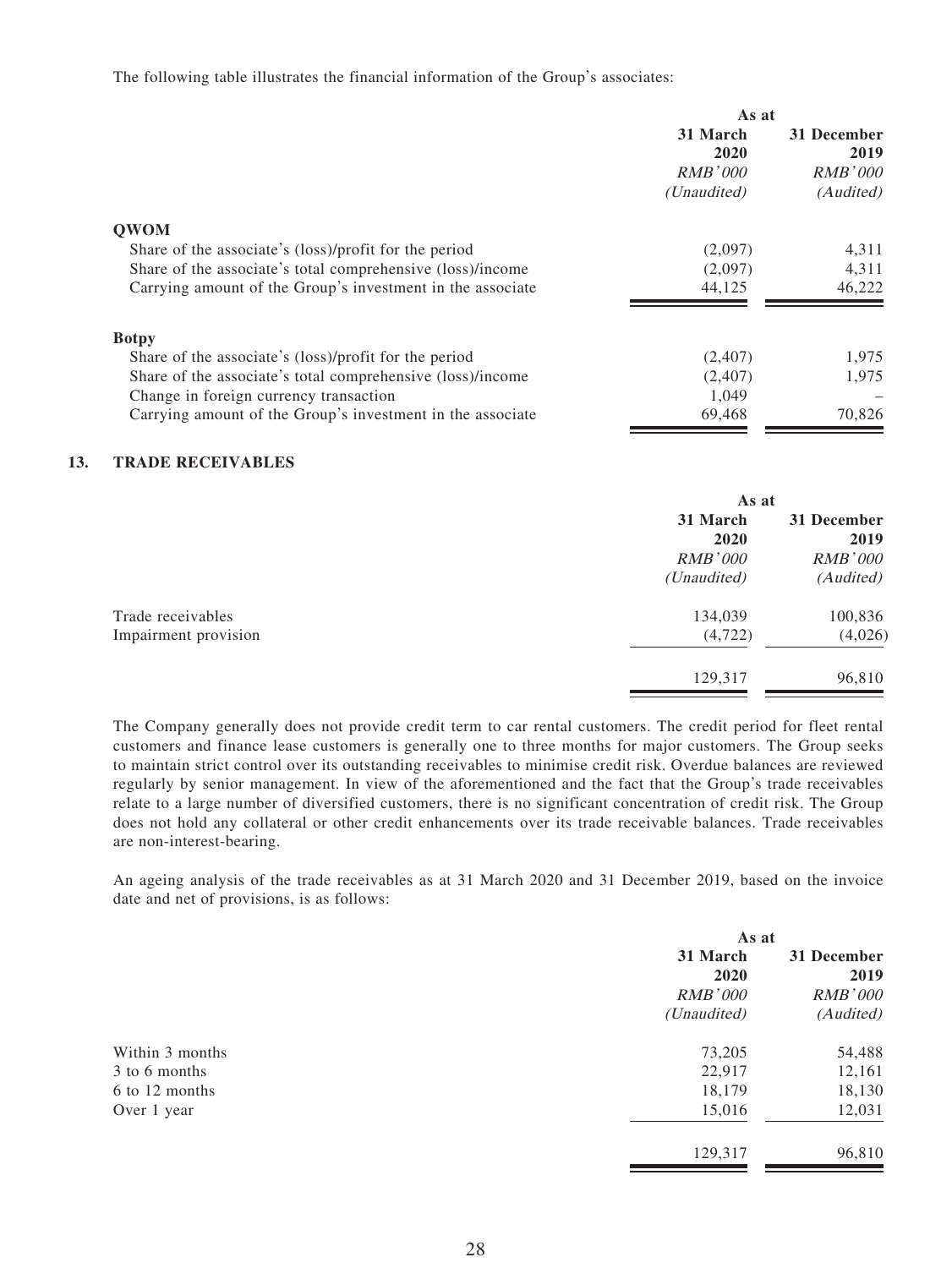#### **14. PREPAYMENTS, OTHER RECEIVABLES AND OTHER ASSETS**

| As at       |                |
|-------------|----------------|
| 31 March    | 31 December    |
| 2020        | 2019           |
| RMB'000     | <b>RMB'000</b> |
| (Unaudited) | (Audited)      |
| 831,373     | 921,331        |
| 273,769     | 295,960        |
| 16,935      | 41,704         |
| 53,849      | 53,653         |
| 31,044      | 31,310         |
| 1,206,970   | 1,343,958      |
|             |                |

## **15. TRADE PAYABLES**

An ageing analysis of outstanding trade payables as at 31 March 2020 and 31 December 2019, based on the invoice date, is as follows:

| As at          |                |
|----------------|----------------|
| 31 March       | 31 December    |
| 2020           | 2019           |
| <b>RMB'000</b> | <b>RMB'000</b> |
| (Unaudited)    | (Audited)      |
| 27,389         | 55,049         |
| 11,754         | 10,329         |
| 34,212         | 21,375         |
| 73,355         | 86,753         |
|                |                |

The trade payables are non-interest-bearing and are normally settled on 60-day terms.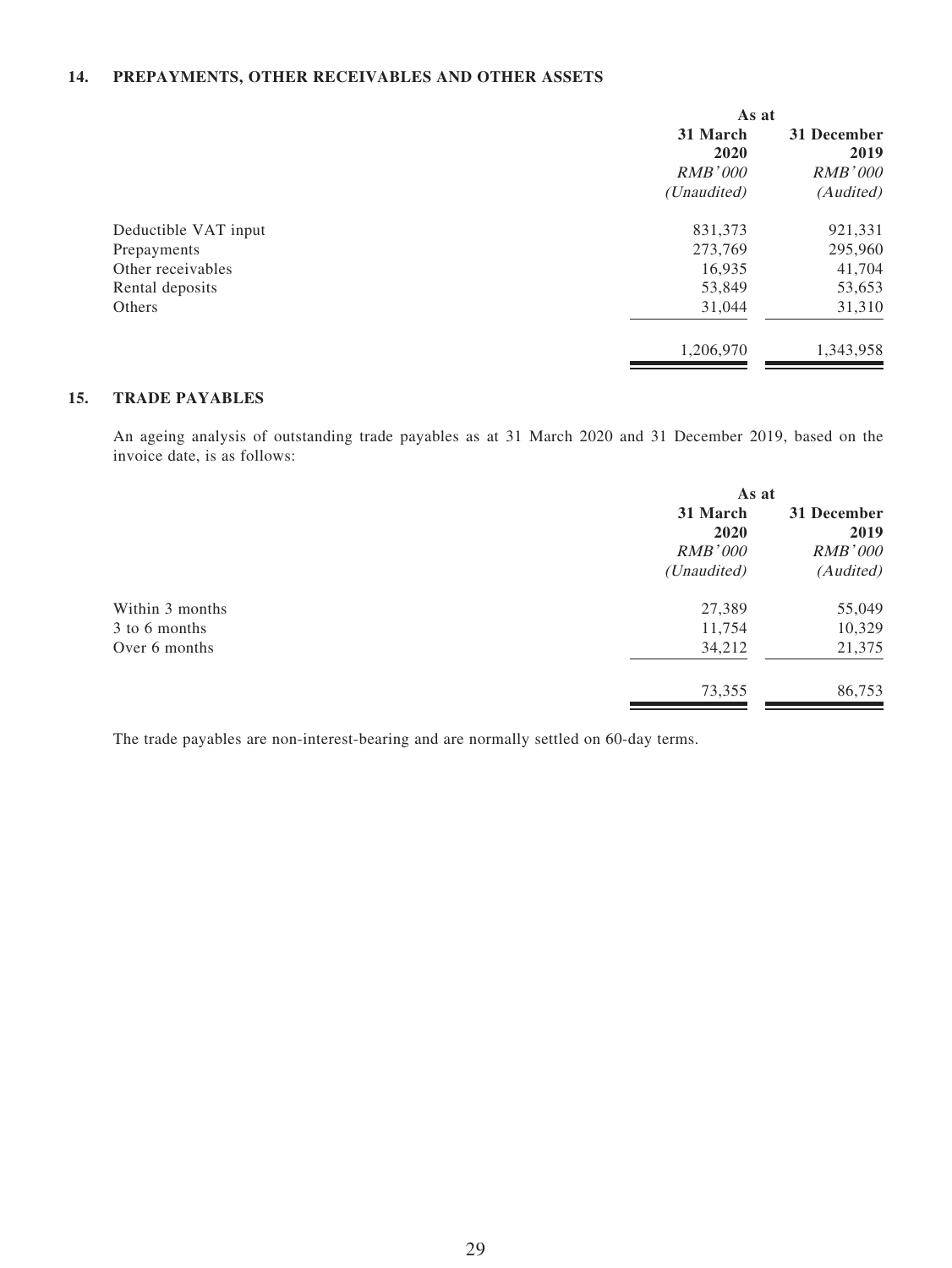## **16. INTEREST-BEARING BANK AND OTHER BORROWINGS**

|                                                                | As at            |                     |
|----------------------------------------------------------------|------------------|---------------------|
|                                                                | 31 March<br>2020 | 31 December<br>2019 |
|                                                                | <b>RMB'000</b>   | <b>RMB'000</b>      |
|                                                                | (Unaudited)      | (Audited)           |
| <b>Current:</b>                                                |                  |                     |
| Short-term loans                                               |                  |                     |
| - guaranteed                                                   | 50,000           | 359,286             |
| - unsecured and unguaranteed                                   | 940,969          | 1,330,040           |
| $-$ pledged                                                    |                  | 522,953             |
| Current portion of sale and leaseback obligations              |                  |                     |
| - secured                                                      | 693,827          | 669,122             |
| Current portion of long-term bank loans                        |                  |                     |
| - guaranteed                                                   | 218,359          | 219,407             |
| - unsecured and unguaranteed                                   | 150,000          | 150,000             |
| Current portion of long-term other loans                       |                  |                     |
| - guaranteed                                                   | 100,000          | 100,000             |
| Current lease liabilities                                      | 225,090          | 203,615             |
| Total interest-bearing bank and other borrowings - current     | 2,378,245        | 3,554,423           |
| Non-current:                                                   |                  |                     |
| Bank loans<br>- guaranteed                                     | 1,458,784        | 1,141,746           |
| - unsecured and unguaranteed                                   | 37,500           | 75,000              |
| Other loans                                                    |                  |                     |
| - guaranteed                                                   | 800,000          | 800,000             |
| Sale and leaseback obligations                                 |                  |                     |
| - secured                                                      | 253,766          | 294,097             |
| Non-current lease liabilities                                  | 225,709          | 278,426             |
|                                                                |                  |                     |
| Total interest-bearing bank and other borrowings - non-current | 2,775,759        | 2,589,269           |
|                                                                | 5,154,004        | 6,143,692           |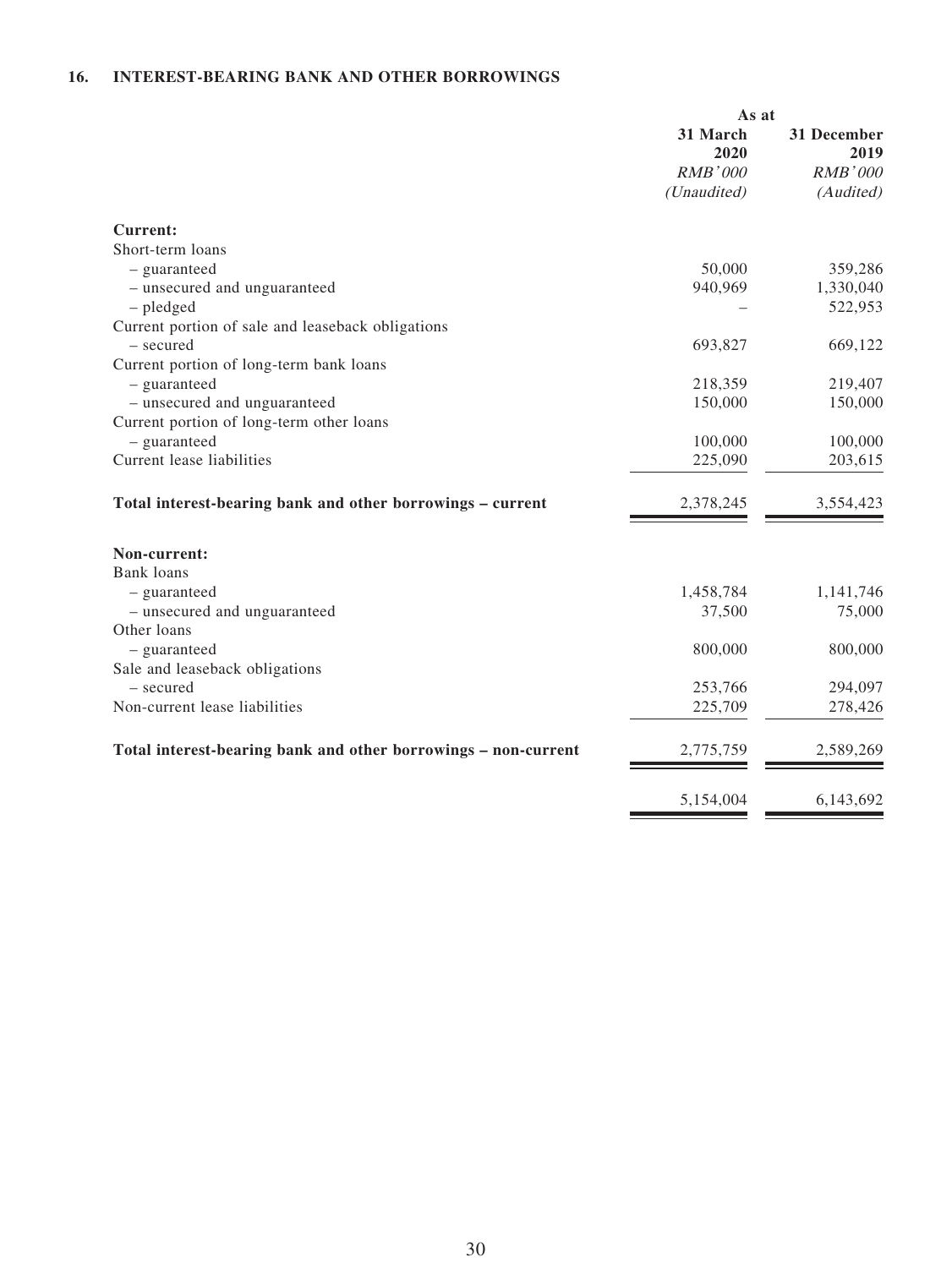|                                        | As at                                             |                                                    |
|----------------------------------------|---------------------------------------------------|----------------------------------------------------|
|                                        | 31 March<br>2020<br><b>RMB'000</b><br>(Unaudited) | 31 December<br>2019<br><b>RMB'000</b><br>(Audited) |
| Analyzed into:                         |                                                   |                                                    |
| Bank loans repayable:                  |                                                   |                                                    |
| Within one year or on demand           | 1,359,328                                         | 2,581,686                                          |
| In the second year                     | 492,392                                           | 522,726                                            |
| In the third to fifth years, inclusive | 1,003,892                                         | 694,020                                            |
|                                        | 2,855,612                                         | 3,798,432                                          |
| Other loans repayable:                 |                                                   |                                                    |
| Within one year or on demand           | 100,000                                           | 100,000                                            |
| In the second year                     | 100,000                                           | 100,000                                            |
| In the third to fifth years, inclusive | 700,000                                           | 700,000                                            |
|                                        | 900,000                                           | 900,000                                            |
| Sale and leaseback obligations:        |                                                   |                                                    |
| Within one year or on demand           | 693,827                                           | 669,122                                            |
| In the second year                     | 217,801                                           | 283,832                                            |
| In the third to fifth years, inclusive | 35,965                                            | 10,265                                             |
|                                        | 947,593                                           | 963,219                                            |
| Lease liabilities:                     |                                                   |                                                    |
| Within one year or on demand           | 225,090                                           | 203,615                                            |
| In the second year                     | 115,894                                           | 154,583                                            |
| In the third to fifth years            | 71,528                                            | 111,388                                            |
| Above five years, inclusive            | 38,287                                            | 12,455                                             |
|                                        | 450,799                                           | 482,041                                            |
|                                        | 5,154,004                                         | 6,143,692                                          |
|                                        |                                                   |                                                    |

As at 31 March 2020, the Group's overdraft bank facilities amounted to RMB5,462,537,000 (31 December 2019: RMB6,032,384,000), of which RMB4,069,984,000 (31 December 2019: RMB5,083,574,000) had been utilized.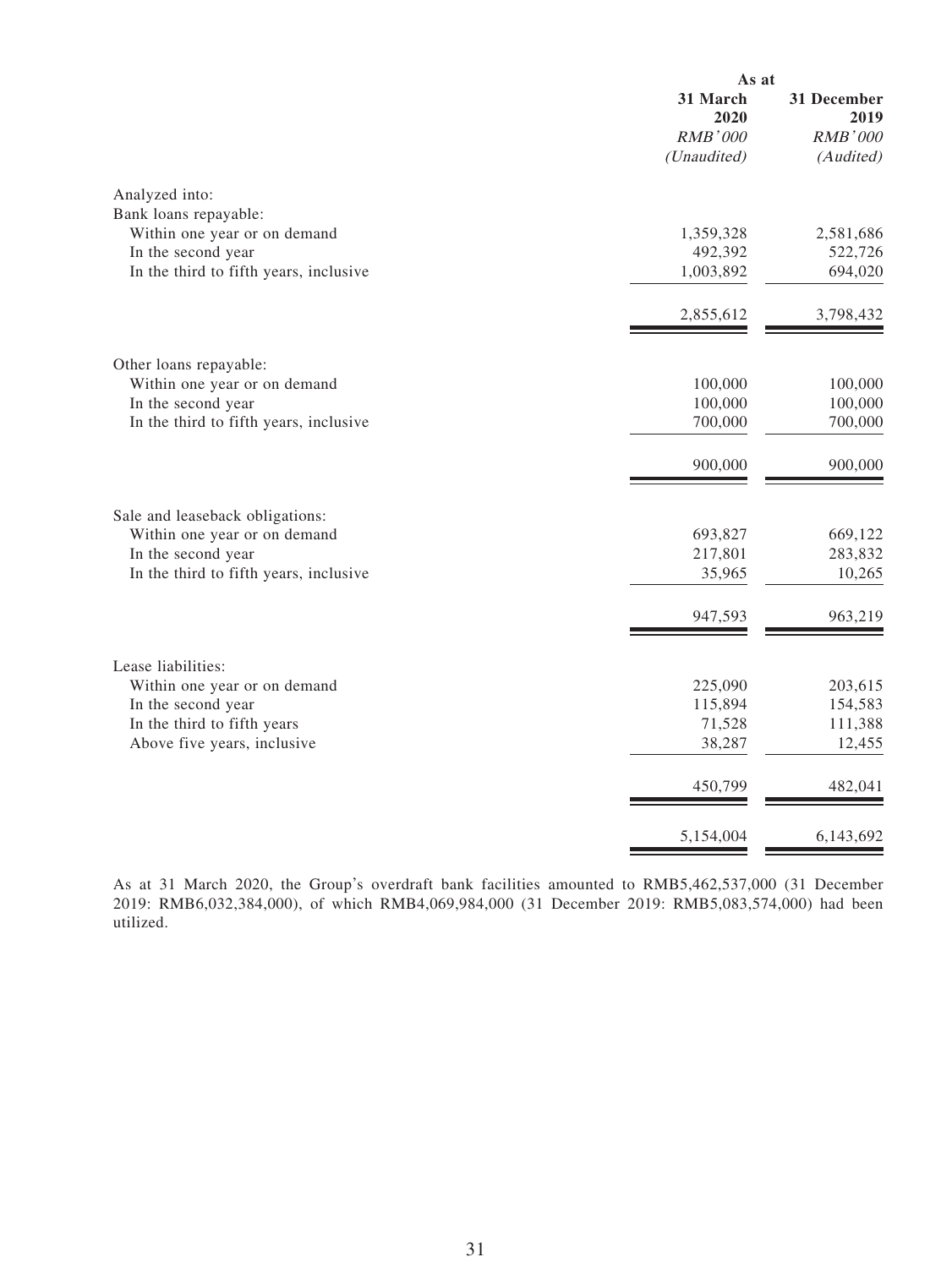#### **17. DERIVATIVE FINANCIAL INSTRUMENTS**

|                                            | As at            |                     |
|--------------------------------------------|------------------|---------------------|
|                                            | 31 March<br>2020 | 31 December<br>2019 |
|                                            | <i>RMB'000</i>   | <b>RMB'000</b>      |
|                                            | (Unaudited)      | (Audited)           |
| Asset                                      |                  |                     |
| Derivative financial instruments – Current |                  | 42,693              |
|                                            |                  |                     |

As at 31 March 2020, the Group has entered into derivative financial instruments of forward currency contracts, with an aggregate contractual amount of US\$300 million, to manage its exchange rate exposures. Such currency forwards represent commitments to purchase nominal amount of United States Dollar ("US\$") against RMB at the strike rate with undelivered spot transactions. These forward currency contracts are not designated for hedge purposes and are measured at fair value through profit or loss. The aggregate changes in the fair value of non-hedging currency derivatives were charged to the statement of profit or loss (Note 4).

#### **18. SENIOR NOTES**

#### **(1) The 2015 Notes (A)**

On 4 February 2015, the Company issued senior notes due 2020 with an aggregate principal amount of US\$500 million (the "2015 Notes (A)"). The 2015 Notes (A) were listed on the Stock Exchange. The 2015 Notes (A) carry interest at the rate of the 6.125% per annum, payable semi-annually on 4 February and 4 August in arrears, and will mature on 4 February 2020, unless redeemed earlier.

On 10 May 2019, the Company completed an exchange offer to approximately US\$172,333,000 of the 2015 Notes (A), with interest at the rate of 8.875% per annum, payable semi-annually on 10 May and 10 November in arrears and maturity date extended to 10 May 2022.

On February 2020, the Company has fully paid the principal and interest of US\$327,667,000 which due in 2020 of the 2015 Notes (A).

The 2015 Notes (A) may be redeemed in the following circumstances:

(i) On or after 4 February 2018, the Company may on any one or more occasions redeem all or any part of the 2015 Notes (A), at the redemption prices (expressed as percentages of the principal amount) set forth below, plus accrued and unpaid interest, if any, on the 2015 Notes (A) redeemed, to (but not including) the applicable date of redemption, if redeemed during the twelve-month period beginning on 4 February of the years indicated below, subject to the rights of holders of the 2015 Notes (A) on the relevant record date to receive interest on the relevant interest payment date:

| Year                | <b>Redemption Price</b> |
|---------------------|-------------------------|
| 2018                | 103.0625\%              |
| 2019 and thereafter | 101.5313\%              |

(ii) At any time prior to 4 February 2018, the Company may at its option redeem the 2015 Notes (A), in whole but not in part, at a redemption price equal to  $100\%$  of the principal amount of the 2015 Notes (A) redeemed plus the applicable premium as at, and accrued and unpaid interest, if any, to (but not including), the redemption date.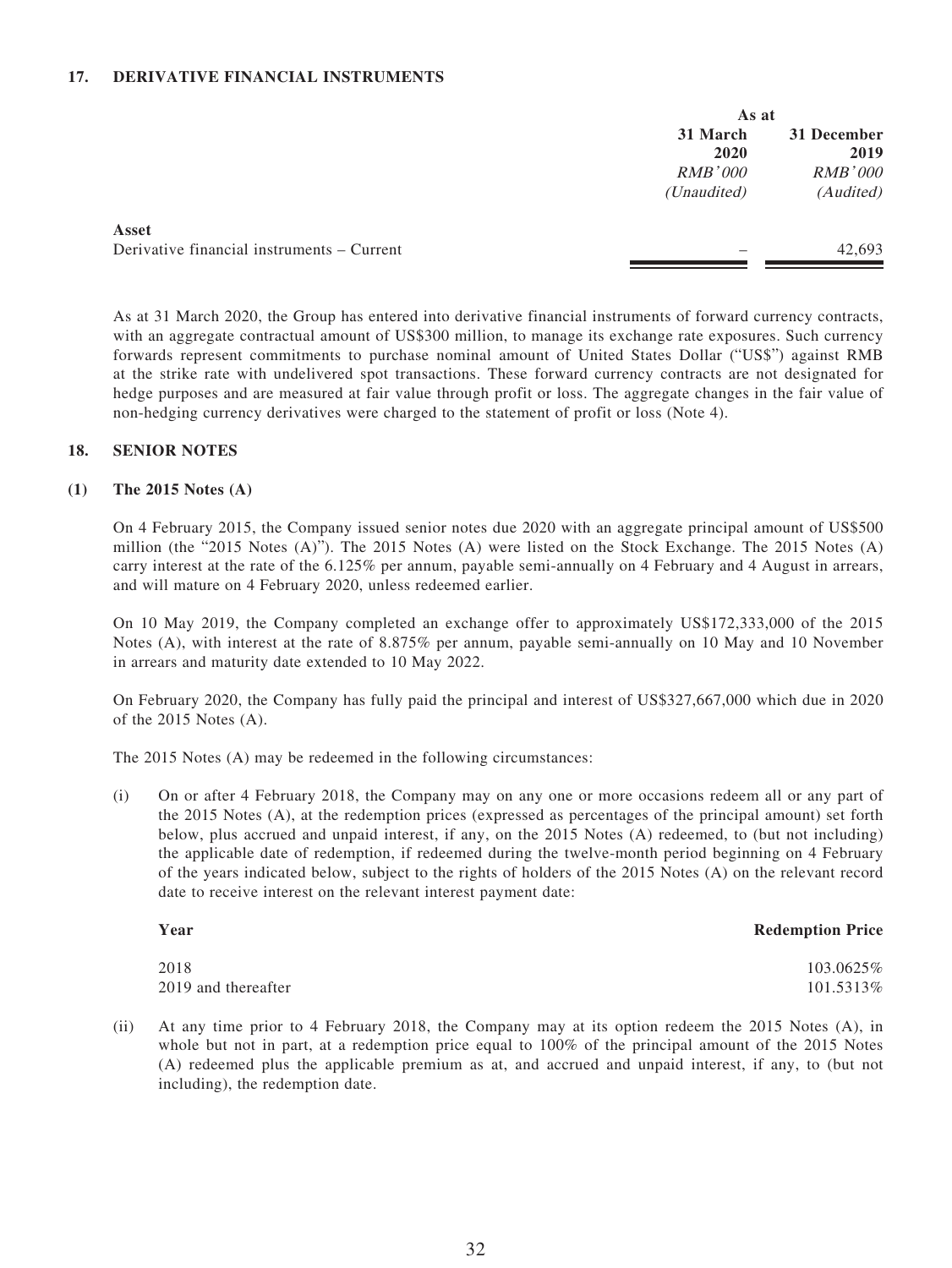(iii) At any time and from time to time prior to 4 February 2018, the Company may redeem up to 35% of the aggregate principal amount of the 2015 Notes (A) with the net cash proceeds of one or more sales of common stock of the Company in an equity offering at a redemption price of 106.125% of the principal amount of the 2015 Notes (A) redeemed, plus accrued and unpaid interest, if any, to (but not including) the redemption date, subject to certain conditions.

The 2015 Notes (A) recognised in the statements of financial position were calculated as follows:

| For the three months |             |
|----------------------|-------------|
| ended 31 March       |             |
| 2020<br>2019         |             |
| RMB'000              | RMB'000     |
| (Unaudited)          | (Unaudited) |
| 3,584,908            | 3,493,988   |
| (2,321,553)          |             |
| 56,720               | (65, 287)   |
| 37,062               | 57,092      |
| (71,098)             | (103, 822)  |
| 1,286,039            | 3,381,971   |
|                      |             |
| 42,274               | 34,369      |
| 1,243,765            | 3,347,602   |
|                      |             |

Early redemption options are regarded as embedded derivatives not closely related to the host contract. The directors of the Company consider that the fair value of the above early redemption option was not significant on initial recognition and as at 31 March 2020 and 2019.

## **(2) The 2015 Notes (B)**

On 11 August 2015, the Company issued senior notes due 2021 with an aggregated nominal value of US\$300 million (the "2015 Notes (B)"). The 2015 Notes (B) are listed on the Stock Exchange. The 2015 Notes (B) carry interest at the rate of 6.00% per annum, payable semi-annually on 11 February and 11 August in arrears, and will mature on 11 February 2021, unless redeemed earlier.

The 2015 Notes (B) may be redeemed in the following circumstances:

On or after 11 August 2018, the Company may on any one or more occasions redeem all or any part of the 2015 Notes (B), at the redemption prices (expressed as percentages of the principal amount) set forth below, plus accrued and unpaid interest, if any, on the 2015 Notes (B) redeemed, to (but not including) the applicable date of redemption, if redeemed during the twelve-month period beginning on 11 August of the years indicated below, subject to the rights of holders of the 2015 Notes (B) on the relevant record date to receive interest on the relevant interest payment date:

| Year                | <b>Redemption Price</b> |
|---------------------|-------------------------|
| 2018                | 103.0%                  |
| 2019 and thereafter | 101.5%                  |
|                     |                         |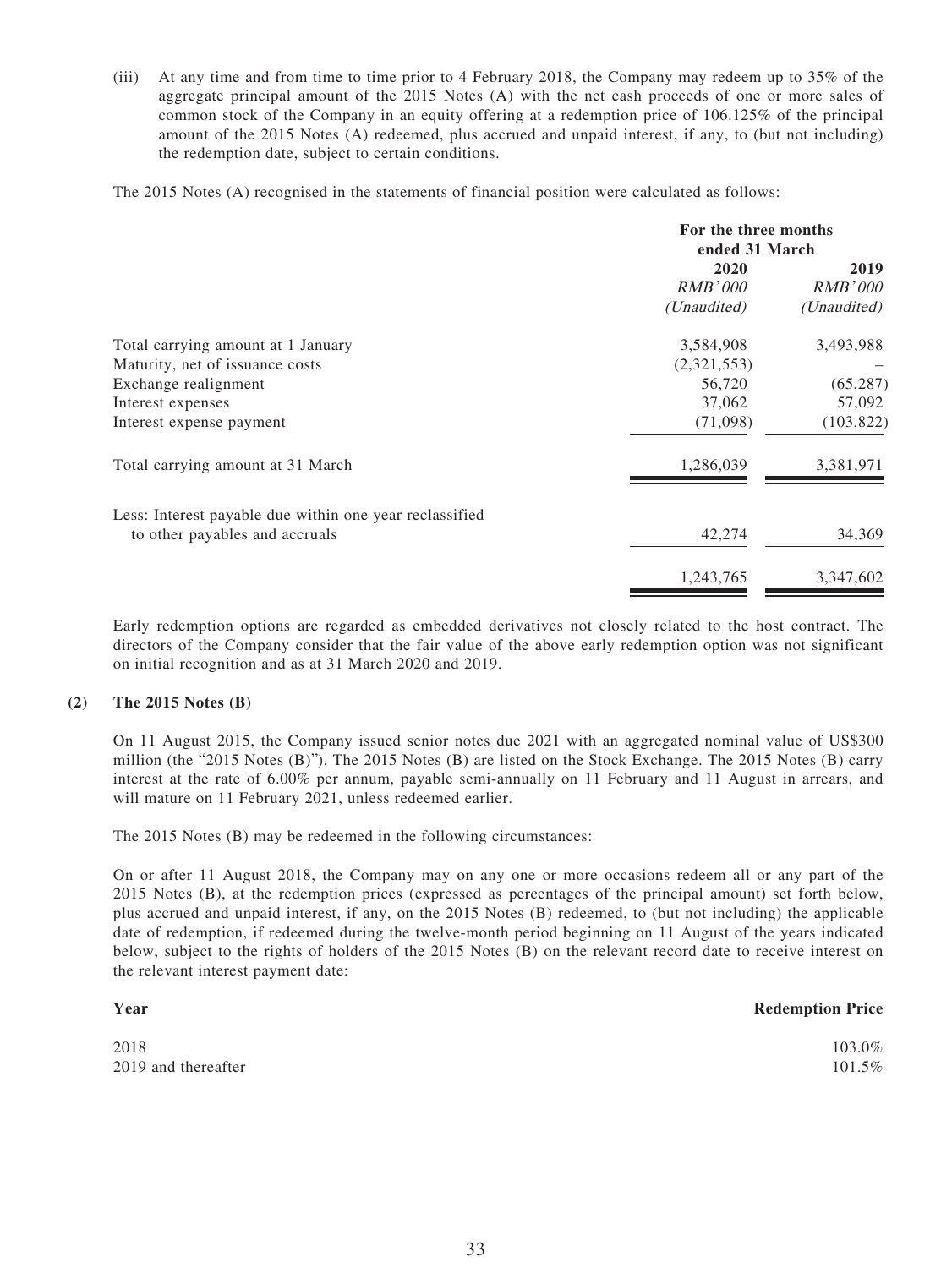The 2015 Notes (B) recognised in the statements of financial position were calculated as follows:

|                                                         | For the three months<br>ended 31 March |                |
|---------------------------------------------------------|----------------------------------------|----------------|
|                                                         | 2020                                   | 2019           |
|                                                         | RMB'000                                | <i>RMB'000</i> |
|                                                         | (Unaudited)                            | (Unaudited)    |
| Total carrying amount at 1 January                      | 2,128,067                              | 2,082,414      |
| Exchange realignment                                    | 33,846                                 | (39, 573)      |
| Interest expenses                                       | 33,899                                 | 32,357         |
| Interest expense payment                                | (63,766)                               | (60, 373)      |
| Total carrying amount at 31 March                       | 2,132,046                              | 2,014,825      |
| Less: Interest payable due within one year reclassified |                                        |                |
| to other payables and accruals                          | 17,313                                 | 16,333         |
|                                                         | 2,114,733                              | 1,998,492      |

Early redemption options are regarded as embedded derivatives closely related to the host contract.

#### **(3) The 2018 Notes (A)**

On 4 April 2018, the Company issued senior notes with an aggregated nominal value of RMB400 million due 2021 (the "2018 Notes (A)"). The 2018 Notes (A) were listed on the Stock Exchange. The 2018 Notes (A) carry interest at the rate of 6.50% per annum, payable semi-annually on 4 April and 4 October in arrears, and will mature on 4 April 2021, unless redeemed earlier.

The 2018 Notes (A) may be redeemed in the following circumstances:

- (i) At any time on or after 4 April 2020, the Company may at its option redeem the Notes, in whole or in part, at 103.25% of the principal amount of Notes redeemed plus accrued and unpaid interest, if any, to (but not including) the redemption date.
- (ii) At any time and from time to time prior to 4 April 2020, the Company may at its option redeem the Notes, in whole but not in part, at a redemption price equal to 100% of the principal amount of the Notes plus an applicable premium (as defined in the Indenture) as of, plus accrued and unpaid interest, if any, to (but not including) the redemption date.

The 2018 Notes (A) recognised in the statement of financial position were calculated as follows:

|                                    | For the three months<br>ended 31 March |                      |
|------------------------------------|----------------------------------------|----------------------|
|                                    | 2020<br>RMB'000                        | 2019<br>RMB'000      |
|                                    | (Unaudited)                            | ( <i>Unaudited</i> ) |
| Total carrying amount at 1 January | 400,642                                | 396,586              |
| Interest expenses                  | 7.594                                  | 7,404                |
| Interest expense payment           | (13,071)                               | (13,000)             |
| Total carrying amount at 31 March  | 395,165                                | 390,990              |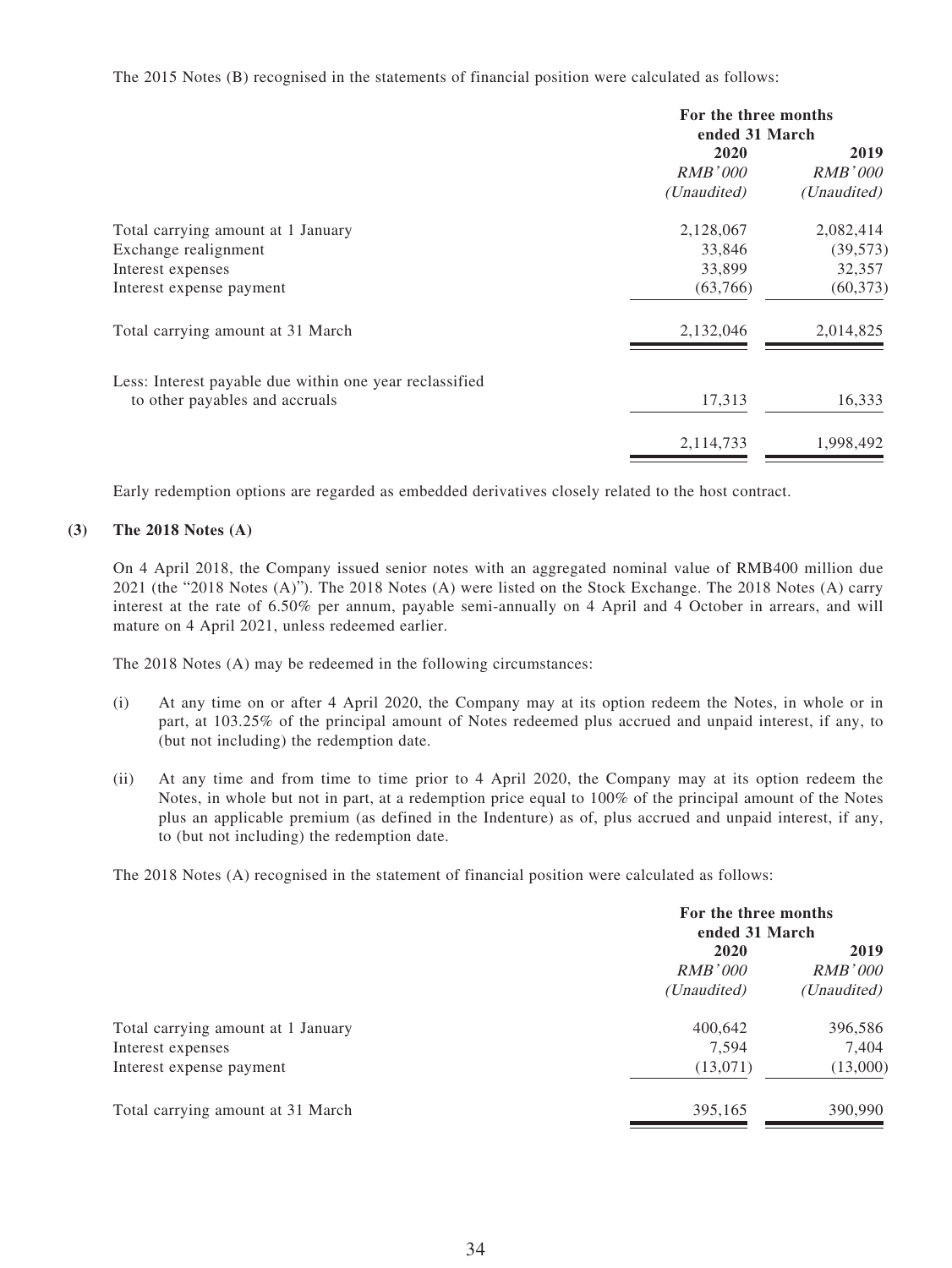|                                                         |                      | For the three months<br>ended 31 March |  |
|---------------------------------------------------------|----------------------|----------------------------------------|--|
|                                                         | 2020                 | 2019                                   |  |
|                                                         | RMB'000              | <i>RMB'000</i>                         |  |
|                                                         | ( <i>Unaudited</i> ) | ( <i>Unaudited</i> )                   |  |
| Less: Interest payable due within one year reclassified |                      |                                        |  |
| to other payables and accruals                          | (284)                | (286)                                  |  |
|                                                         | 395,449              | 391,276                                |  |

Early redemption options are regarded as embedded derivatives closely related to the host contract.

#### **(4) The 2018 Notes (B)**

On 2 May 2018, the Company issued Additional Notes (the "2018 Notes (B)") in the aggregate principal amount of RMB350 million, to be consolidated and form a single series with the 2018 Notes (A). The 2018 Notes (B) will mature on 4 April 2021, unless earlier redeemed pursuant to the terms thereof. The 2018 Notes (B) were listed on the Stock Exchange. The 2018 Notes (B) carry interest at the rate of 6.50% per annum, payable semi-annually on 4 April and 4 October in arrears, and will mature on 4 April 2021, unless redeemed earlier.

The 2018 Notes (B) may be redeemed in the following circumstances:

- (i) At any time on or after 4 April 2020, the Company may at its option redeem the Notes, in whole or in part, at 103.25% of the principal amount of Notes redeemed plus accrued and unpaid interest, if any, to (but not including) the redemption date.
- (ii) At any time and from time to time prior to 4 April 2020, the Company may at its option redeem the Notes, in whole but not in part, at a redemption price equal to 100% of the principal amount of the Notes plus an applicable premium (as defined in the Indenture) as of, plus accrued and unpaid interest, if any, to (but not including) the redemption date.

The 2018 Notes (B) recognised in the statement of financial position were calculated as follows:

|                                                         | For the three months<br>ended 31 March |                                |
|---------------------------------------------------------|----------------------------------------|--------------------------------|
|                                                         | 2020<br>RMB'000<br>(Unaudited)         | 2019<br>RMB'000<br>(Unaudited) |
| Total carrying amount at 1 January                      | 352,742                                | 350,819                        |
| Interest expenses                                       | 6,222                                  | 6,092                          |
| Interest expense payment                                | (11,371)                               | (11,308)                       |
| Total carrying amount at 31 March                       | 347,593                                | 345,603                        |
| Less: Interest payable due within one year reclassified |                                        |                                |
| to other payables and accruals                          | (249)                                  | (250)                          |
|                                                         | 347,842                                | 345,853                        |

Early redemption options are regarded as embedded derivatives closely related to the host contract.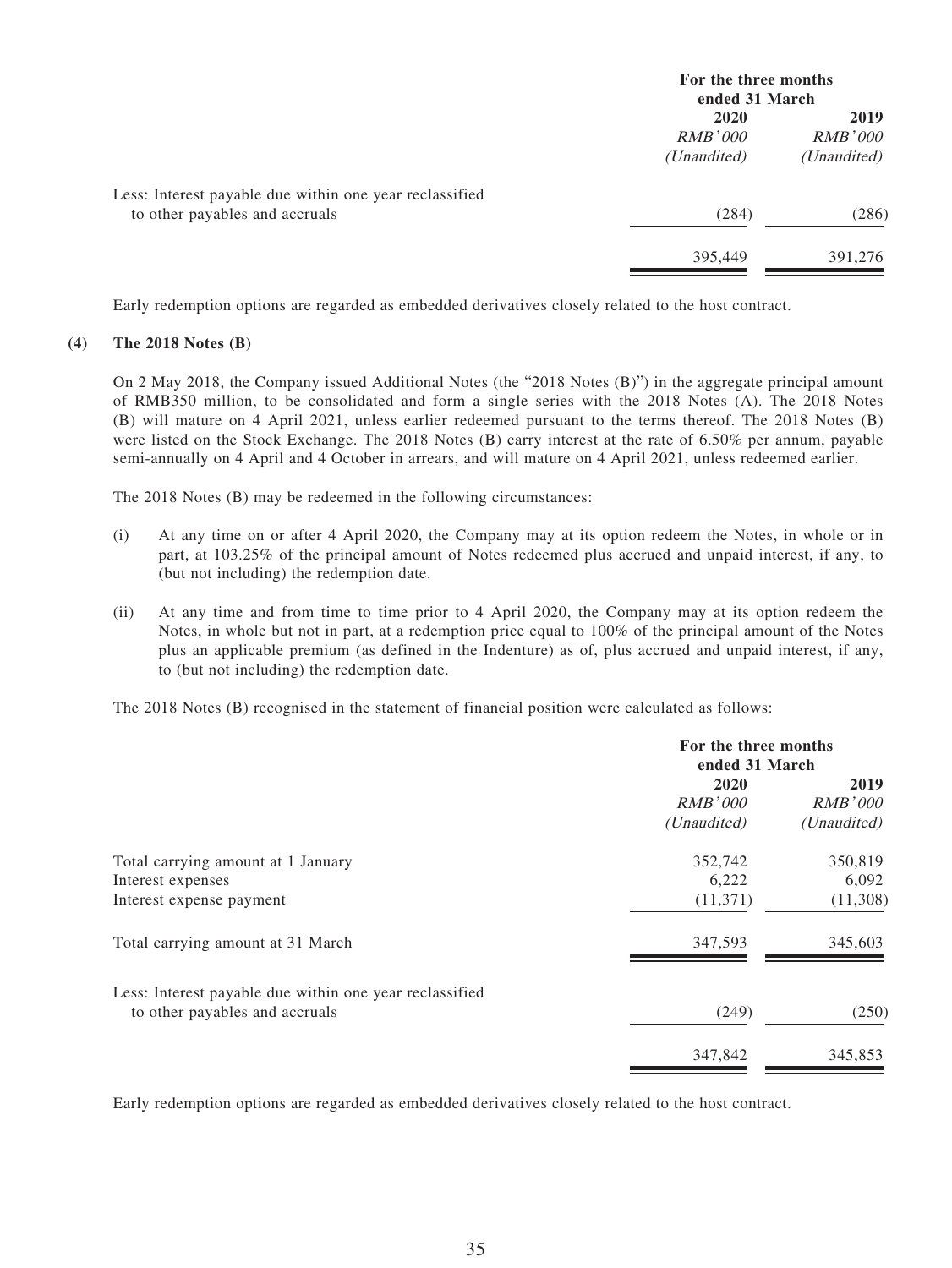#### **(5) The 2019 Notes**

On 10 May 2019, the Company issued senior notes with an aggregate principal amount of US\$200 million due 2022 (the "2019 Notes"). The 2019 Notes were listed on the Stock Exchange. The 2019 Notes carry interest at the rate of 8.875% per annum, payable semi-annually on 10 May and 10 November in arrears, and will mature on 10 May 2022, unless redeemed earlier.

The 2019 Notes may be redeemed in the following circumstances:

At any time and from time to time prior to 10 May 2022, the Company may at its option redeem the Notes, in whole but not in part, at a redemption price equal to 100% of the principal amount of the Notes plus an applicable premium (as defined in the Indenture) as of, plus accrued and unpaid interest, if any, to (but not including) the redemption date.

The 2019 Notes recognised in the statement of financial position were calculated as follows:

|                                                                                         | For the three<br>months ended<br>31 March 2020<br><i>RMB'000</i><br>(Unaudited) |
|-----------------------------------------------------------------------------------------|---------------------------------------------------------------------------------|
| Total carrying amount at 1 January                                                      |                                                                                 |
| Addition, net of issuance costs                                                         | 1,396,147                                                                       |
| Exchange realignment                                                                    | 22,470                                                                          |
| Interest expenses                                                                       | 32,365                                                                          |
| Total carrying amount at 31 March                                                       | 1,450,982                                                                       |
| Less: Interest payables due within one year reclassified to other payables and accruals | 49,060                                                                          |
|                                                                                         | 1,401,922                                                                       |
|                                                                                         |                                                                                 |

Early redemption options are regarded as embedded derivatives closely related to the host contract.

## **19. CORPORATE BONDS**

The Company has received the Approval on the Public Issuance of the Corporate Bonds. (Zheng Jian Xu Ke [2016] No. 1536) (the "Approval") issued by China Securities Regulatory Commission (the "CSRC") dated 7 July 2016. Matters in relation to the issuance of Corporate Bonds are as follows: CSRC has approved the Company to publicly issue the Corporate Bonds not exceeding than RMB2,000 million to qualified investors in Mainland China. The Corporate Bonds shall be issued in tranches. The first tranche of issuance shall be completed within 12 months from the date of the Approval, and the remaining tranches of issuance shall be completed within 24 months from the date of the Approval.

#### **(1) The 2017 Corporate Bonds (A)**

The public issue of the first tranche of the Corporate Bonds (the "2017 Corporate Bonds (A)") was completed on 26 April 2017. The final principal amount of the first tranche of the 2017 Corporate Bonds (A) is RMB300 million with a coupon rate of 5.5% per annum and with a tenure of five years with the Company's option to adjust the coupon rate after the end of the third year upon issuance and the investors are entitled to request the Company to repurchase the 2017 Corporate Bonds (A). The 2017 Corporate Bonds (A) are listed on the Shanghai Stock Exchange.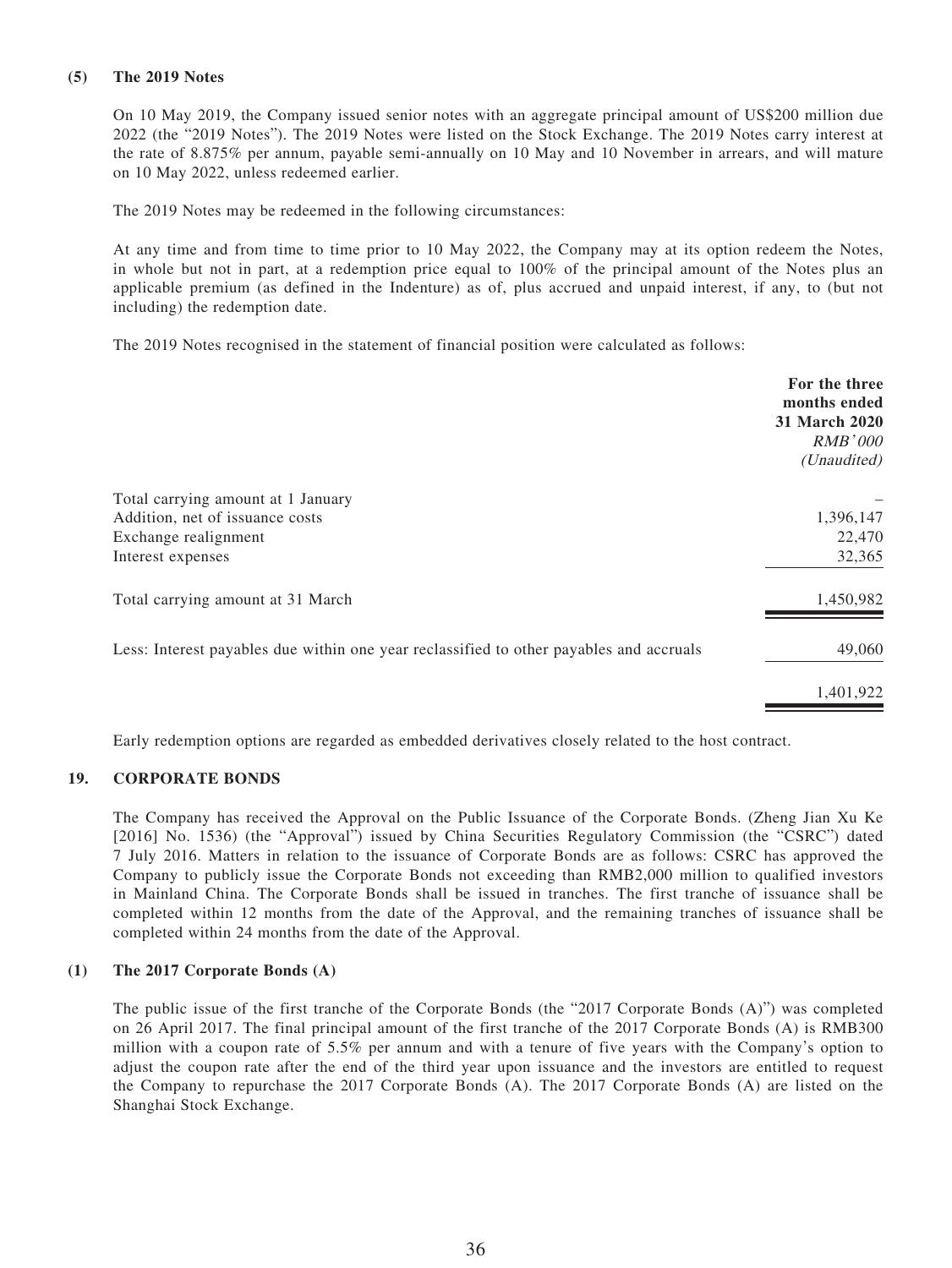The 2017 Corporate Bonds (A) recognised in the statement of financial position were calculated as follows:

|                                                                                            | For the three months<br>ended 31 March |                                       |
|--------------------------------------------------------------------------------------------|----------------------------------------|---------------------------------------|
|                                                                                            | 2020<br><i>RMB'000</i><br>(Unaudited)  | 2019<br><i>RMB'000</i><br>(Unaudited) |
| Total carrying amount at 1 January<br>Interest expenses                                    | 309,009<br>4,322                       | 308,169<br>4,275                      |
| Total carrying amount at 31 March                                                          | 313,331                                | 312,444                               |
| Less: Interest payables due within one year reclassified<br>to other payables and accruals | 15,328                                 | 15,325                                |
|                                                                                            | 298,003                                | 297,119                               |

The options of the 2017 Corporate Bonds (A) entitled to the Company and the investors are regarded as embedded derivatives closely related to the host contract.

#### **(2) The 2018 Corporate Bonds (B)**

The public issue of the second tranche of the Corporate Bonds (the "2018 Corporate Bonds (B)") was completed on 25 April 2018. The final principal amount of the 2018 Corporate Bonds (B) is RMB730 million, at a coupon rate of 6.3% per annum, with a term of three years with the Company's option to adjust the coupon rate after the end of the second year upon issuance and the investors' entitlement to require repurchase of the 2018 Corporate Bonds (B).

The 2018 Corporate Bonds (B) recognised in the statement of financial position were calculated as follows:

|                                                                                            | For the three months<br>ended 31 March |                                |
|--------------------------------------------------------------------------------------------|----------------------------------------|--------------------------------|
|                                                                                            | 2020<br>RMB'000<br>(Unaudited)         | 2019<br>RMB'000<br>(Unaudited) |
| Total carrying amount at 1 January<br>Interest expenses                                    | 757,852<br>12,075                      | 755,462<br>11,902              |
| Total carrying amount at 31 March                                                          | 769,927                                | 767,364                        |
| Less: Interest payables due within one year reclassified<br>to other payables and accruals | 42,849                                 | 42,849                         |
|                                                                                            | 727,078                                | 724,515                        |

The options of the 2018 Corporate Bonds (B) entitled to the Company and the investors are regarded as embedded derivatives closely related to the host contract.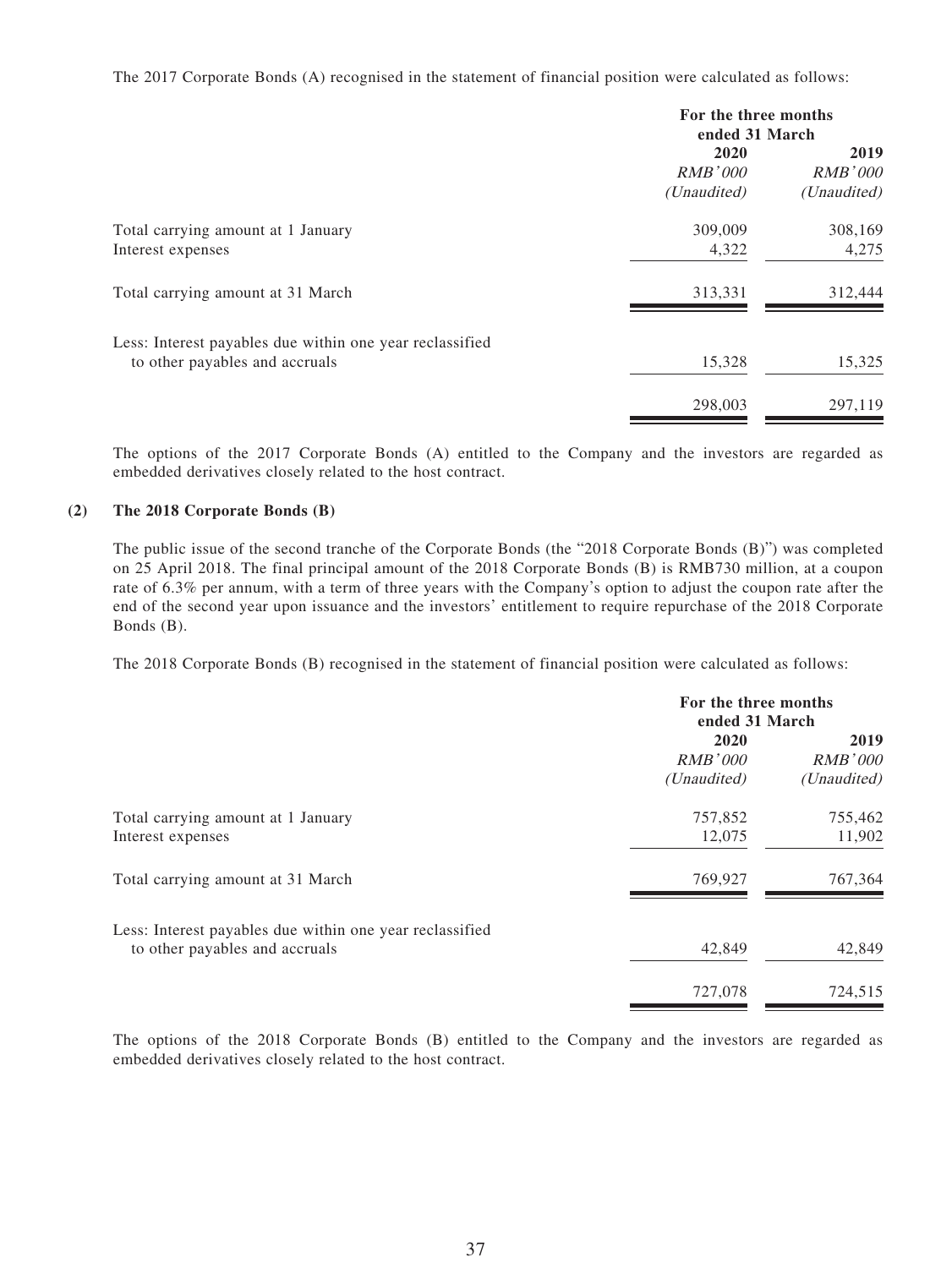## **20. TREASURY SHARES**

On 14 May 2019, the Company's shareholders granted a general mandate (the "Repurchase Mandate") to the directors to repurchase shares of the Company at the annual general meeting ("AGM"). Pursuant to the Repurchase Mandate, the Company is allowed to repurchase up to 211,954,326 shares, being 10% of the total number of issued shares of the Company as at the date of the AGM, on the Stock Exchange.

For the three months ended 31 March 2020, the Company has not repurchased any shares through the Stock Exchange. There is no share recorded as treasury shares as at 31 March 2020 (2019: Nil).

## **V. EVENTS AFTER THE REPORTING PERIOD**

In April 2020, holders of the RMB300 million 5.5% corporate bonds due 2022 and RMB730 million 6.3% corporate bonds due 2021 of the Company have fully exercised the redemption option with a total principal amount of RMB1.03 billion. The Company has paid the redemption funds and the interest incurred from April 2019 to April 2020 on 27 April 2020, and the Company did not resell these bonds.

## **VI. CORPORATE GOVERNANCE**

During the Reporting Period, the Company had been in compliance with all the code provisions set out in the Corporate Governance Code and Corporate Governance Report (the "CG Code") in Appendix 14 to the Rules Governing the Listing of Securities on The Stock Exchange of Hong Kong Limited (the "Listing Rules").

## **VII. MODEL CODE FOR SECURITIES TRANSACTIONS**

The Company has adopted the Model Code for Securities Transactions by Directors of Listed Issuers (the "Model Code") set out in Appendix 10 to the Listing Rules as its code of conduct regarding Directors' dealing in the Company's securities. Specific enquiries have been made to all the Directors, and the Directors have confirmed that they have complied with the Model Code during the Reporting Period and up to the date of this announcement.

## **VIII. PURCHASE, SALE OR REDEMPTION OF LISTED SECURITIES**

Neither the Company nor any of its subsidiaries purchased, sold or redeemed any of the Company's listed securities during the Reporting Period.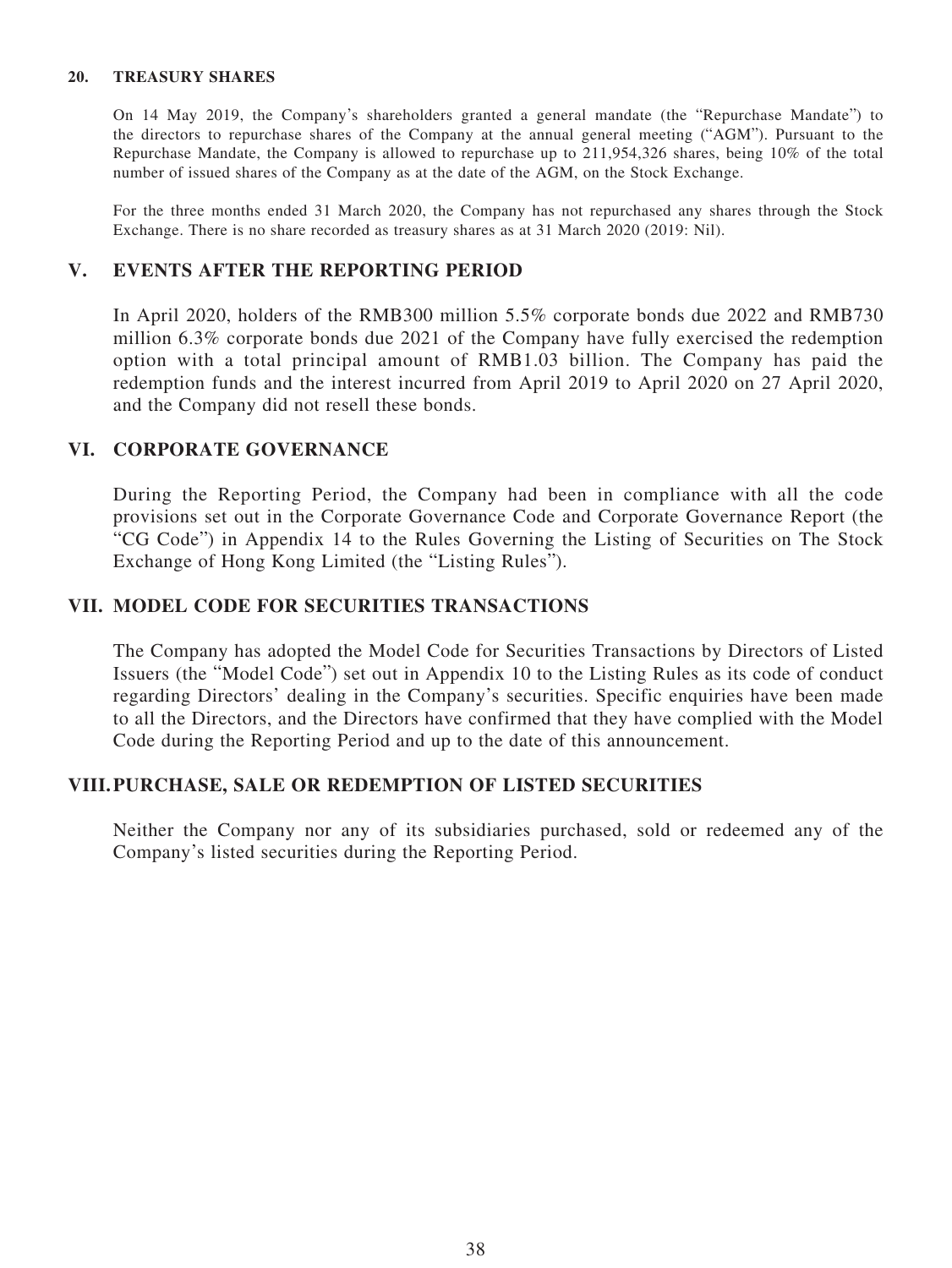# **IX. AUDIT AND COMPLIANCE COMMITTEE**

The Audit and Compliance Committee has been set up under the Board in compliance with the requirements pursuant to Rule 3.21 of the Listing Rules and paragraphs C.3 and D.3 of the CG Code. The Audit and Compliance Committee currently consists of one non-executive Director, namely, Ms. Xiaogeng LI, and two independent non-executive Directors, namely, Mr. Sam Hanhui SUN, and Mr. Li ZHANG, with Mr. Sam Hanhui SUN acting as the chairman of the Committee. As required under Rules 3.10(2) and 3.21 of the Listing Rules, Mr. Sam Hanhui SUN, being the chairman of the Committee, holds the appropriate professional qualifications.

The Audit and Compliance Committee has considered and reviewed the consolidated results for the three months ended 31 March 2020 of the Group and the accounting principles and practices adopted by the Group and discussed matters in relation to internal control and financial reporting with the management and the independent auditors. The Audit and Compliance Committee considers that the unaudited consolidated results for the three months ended 31 March 2020 of the Group are in compliance with the relevant accounting standards, rules and regulations and appropriate disclosures have been duly made.

## **X. PUBLICATION OF THE FIRST QUARTER RESULTS**

This results announcement is published on the Company's website (www.zuche.com) and the website of The Stock Exchange of Hong Kong Limited.

The Company's shareholders and potential investors should note that the information in this announcement is based on the management accounts of the Group which have not been audited or reviewed by the Group's auditors, Ernst & Young. The accounting policies applied in the preparation of the management accounts are consistent with those used for the Group's annual financial statements for the year ended 31 December 2019.

Any forward-looking statements contained herein are not guaranteed of future performance. Rather they are based on current views and assumptions and involve known and unknown risks, uncertainties and other factors, many of which are beyond the control of the Group and are difficult to predict, that will or may cause actual results to differ materially from any future results or developments expressed or implied from the forward-looking statements. Therefore, such information is provided to shareholders and potential investors as interim information for reference only. The data shown above do not constitute nor should they be construed as invitations or offers to buy or sell any securities or financial instruments of the Group. Nor are they intended as the offer of any investment services or advices. Shareholders of the Company and investors are cautioned not to unduly rely on such information and are advised to exercise caution when dealing in the securities of the Company. When in doubt, investors are advised to seek professional advice from professional or financial advisers.